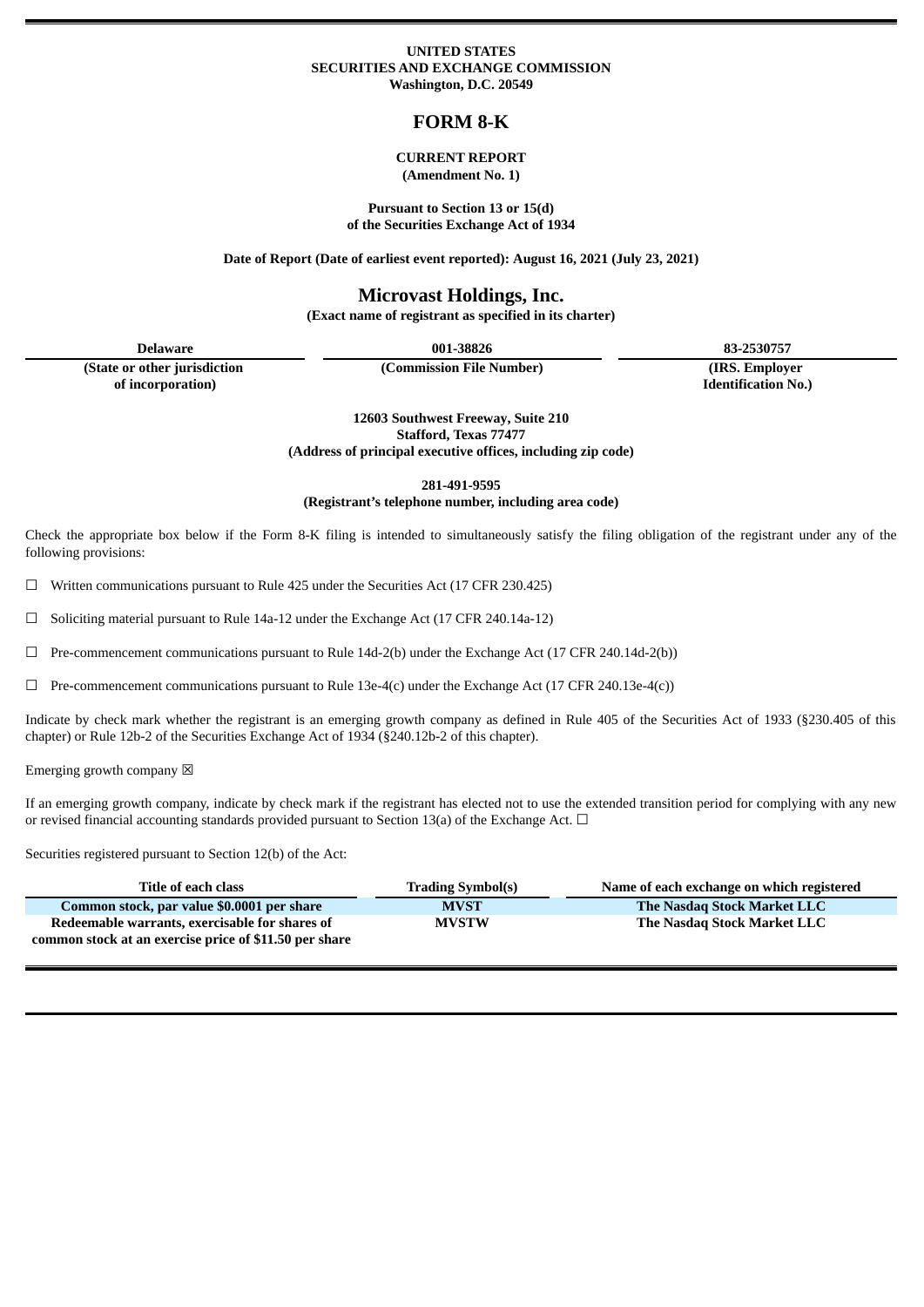#### **Introductory Note**

On July 23, 2021 (the "Closing Date"), the registrant, Microvast Holdings, Inc. (formerly known as Tuscan Holdings Corp.) consummated the previously announced acquisition of Microvast, Inc., a Delaware corporation ("Microvast"), pursuant to the Agreement and Plan of Merger (the "Merger Agreement") dated February 1, 2021, between the Tuscan Holdings Corp., Microvast and TSCN Merger Sub Inc., a Delaware corporation ("Merger Sub"), pursuant to which Merger Sub merged with and into Microvast, with Microvast surviving the merger (the "Merger"). Unless the context otherwise requires, "Tuscan" refers to the registrant prior to the Closing, and "we," "us," "our" and the "Company" refer to the registrant and its subsidiaries, including Microvast, following the Closing.

In connection with the Merger Agreement, Tuscan, MVST SPV Inc., a wholly owned subsidiary of Tuscan ("MVST SPV"), Tuscan, Microvast Power System (Huzhou) Co., Ltd., Microvast's majority owned subsidiary ("MPS"), certain MPS convertible loan investors (the "CL Investors") and certain minority equity investors in MPS (the "Minority Investors" and, together with the CL Investors, the "MPS Investors") and certain other parties entered into a framework agreement (the "Framework Agreement"), pursuant to which, among other things, (1) the CL Investors waived certain rights with respect to the convertible loans (the "Convertible Loans") held by such CL Investors that were issued under that certain Convertible Loan Agreement, dated November 2, 2018, among Microvast, MPS, such CL Investors and the MPS Investors (the "Convertible Loan Agreement") and, in connection therewith, certain affiliates of the CL Investors ("CL Affiliates") subscribed for 6,719,845 shares of common stock, \$0.0001 par value per share ("common stock"), of Tuscan in a private placement in exchange for MPS convertible loans (the "CL Private Placement").

In connection with the Merger Agreement, Tuscan entered into subscription agreements with (a) the holders of an aggregate of \$57,500,000 outstanding promissory notes issued by Microvast (the "Bridge Notes") pursuant to which Tuscan agreed to issue an aggregate of 6,736,106 shares of common stock upon conversion (the "Bridge Notes Conversion") of the Bridge Notes, and (b) a number of outside investors who agreed to purchase an aggregate of 48,250,000 shares of common stock at a price of \$10.00 per share, for an aggregate purchase price of \$482,500,000 (the "PIPE Financing").

The CL Private Placement, the Bridge Notes Conversion and the PIPE Financing closed contemporaneously with the closing under the Merger Agreement (collectively, the "Closing"). Upon the Closing of the Merger, the CL Private Placement, the Bridge Notes Conversion, the PIPE Financing and related transactions (collectively, the "Business Combination"), Microvast became a wholly-owned subsidiary of the Company, with the stockholders of Microvast becoming stockholders of the Company, and with the Company renamed "Microvast Holdings, Inc."

Following the completion of the Business Combination, Microvast is the Company's accounting predecessor. This amendment to the Original Form 8- K is being filed to include the financial statements of Microvast for the six months ended June 30, 2021, including pro forma financial statements as of such time period.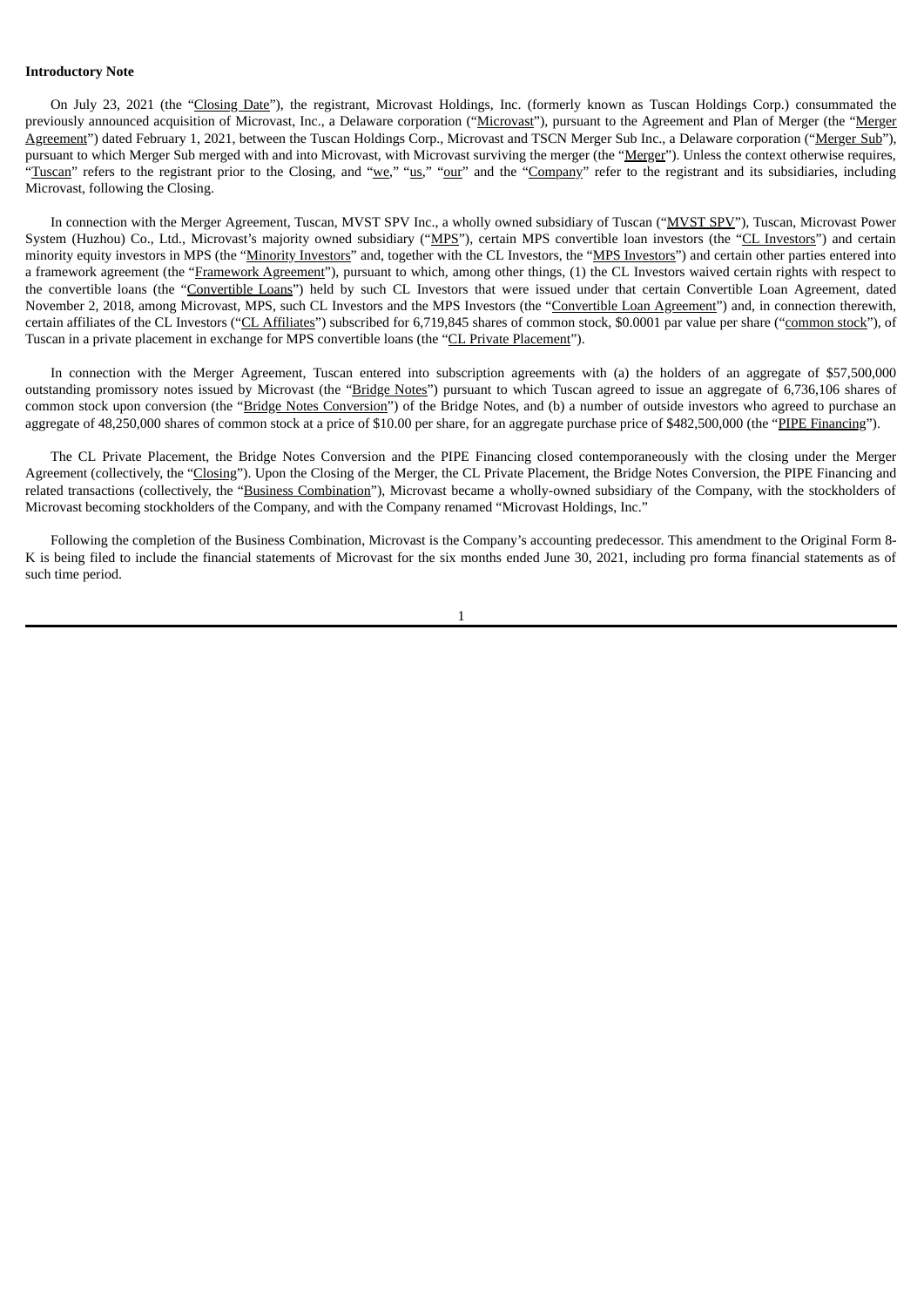#### **Item 9.01. Financial Statements and Exhibits.**

#### (a) *Financial Statements of Businesses Acquired*

The historical financial statements of Microvast, Inc. for the three years ended December 31, 2020 and at and as of the three months ended March 31, 2021 included in the Proxy Statement beginning on page F-52 are incorporated herein by reference. The historical financial statements of Microvast at and as of the six months ended June 30, 2021 are included herein as Exhibit 99.3.

#### (b) *Pro Forma Financial Information*

The unaudited pro forma condensed consolidated combined financial information of Tuscan for the year ended December 31, 2020 and at and as of the three months ended March 31, 2021 are included herein as Exhibit 99.2. The unaudited pro forma condensed consolidated combined financial information of Tuscan for the year ended December 31, 2020 and at and as of the six months ended June 30, 2021 are included herein as Exhibit 99.4.

# (d) *Exhibits*

| <b>Exhibit No.</b> | <b>Description</b>                                                                                                                                                                                                                                                                                |
|--------------------|---------------------------------------------------------------------------------------------------------------------------------------------------------------------------------------------------------------------------------------------------------------------------------------------------|
| 2.1                | Agreement and Plan of Merger, dated as of February 1, 2021, by and among Tuscan Holdings Corp., TSCN Merger Sub Inc., and<br>Microvast, Inc. (incorporated by reference to the Company's definitive proxy statement on Schedule 14A, filed with the SEC on July 2,                                |
|                    | $2021$ ).                                                                                                                                                                                                                                                                                         |
| $3.1*$             | Second Amended and Restated Certificate of Incorporation of Microvast Holdings, Inc.                                                                                                                                                                                                              |
| $3.2*$             | Amended and Restated Bylaws of Microvast Holdings, Inc.                                                                                                                                                                                                                                           |
| $4.1*$             | Registration Rights and Lock-Up Agreement dated as of July 23, 2021, by and among (a) Microvast Holdings, Inc., (b) the Microvast<br>Equity Holders, (c) the CL Holders, (d) Tuscan Holdings Acquisition LLC, Stefan M. Selig, Richard O. Rieger and Amy Butte, and (e)<br>EarlyBirdCapital, Inc. |
| $4.2*$             | Stockholders Agreement dated July 23, 2021 by and among (a) Microvast Holdings, Inc., (b) Yang Wu and (c) Tuscan Holdings<br><b>Acquisition LLC.</b>                                                                                                                                              |
| 4.3                | Warrant Agreement dated as of March 5, 2019 between Microvast Holdings, Inc. (formerly Tuscan Holdings Corp. and Continental Stock<br>Transfer & Trust Company, (incorporated by reference to Exhibit 4.1 to the registrant's Current Report on Form 8-K filed with the SEC on<br>March 7, 2019). |
| $4.4*$             | Specimen Common Stock Certificate.                                                                                                                                                                                                                                                                |
| $4.5*$             | Specimen Warrant Certificate.                                                                                                                                                                                                                                                                     |
| $10.1*$            | Form of Indemnity Agreement.                                                                                                                                                                                                                                                                      |
| $10.2*$            | Employment Agreement, dated as of February 1, 2021, by and between Microvast, Inc. and Yang Wu.                                                                                                                                                                                                   |
| $10.3*$            | Employment Agreement, dated as of February 1, 2021, by and between Microvast, Inc. and Yanzhuan Zheng,                                                                                                                                                                                            |
| $10.4*$            | Employment Agreement, dated as of February 1, 2021, by and between Microvast, Inc. and Wenjuan Mattis, Ph.D.,                                                                                                                                                                                     |
| $10.5*$            | Employment Agreement, dated as of June 1, 2017, by and between Microvast, Inc. and Sascha Rene Kelterborn.                                                                                                                                                                                        |

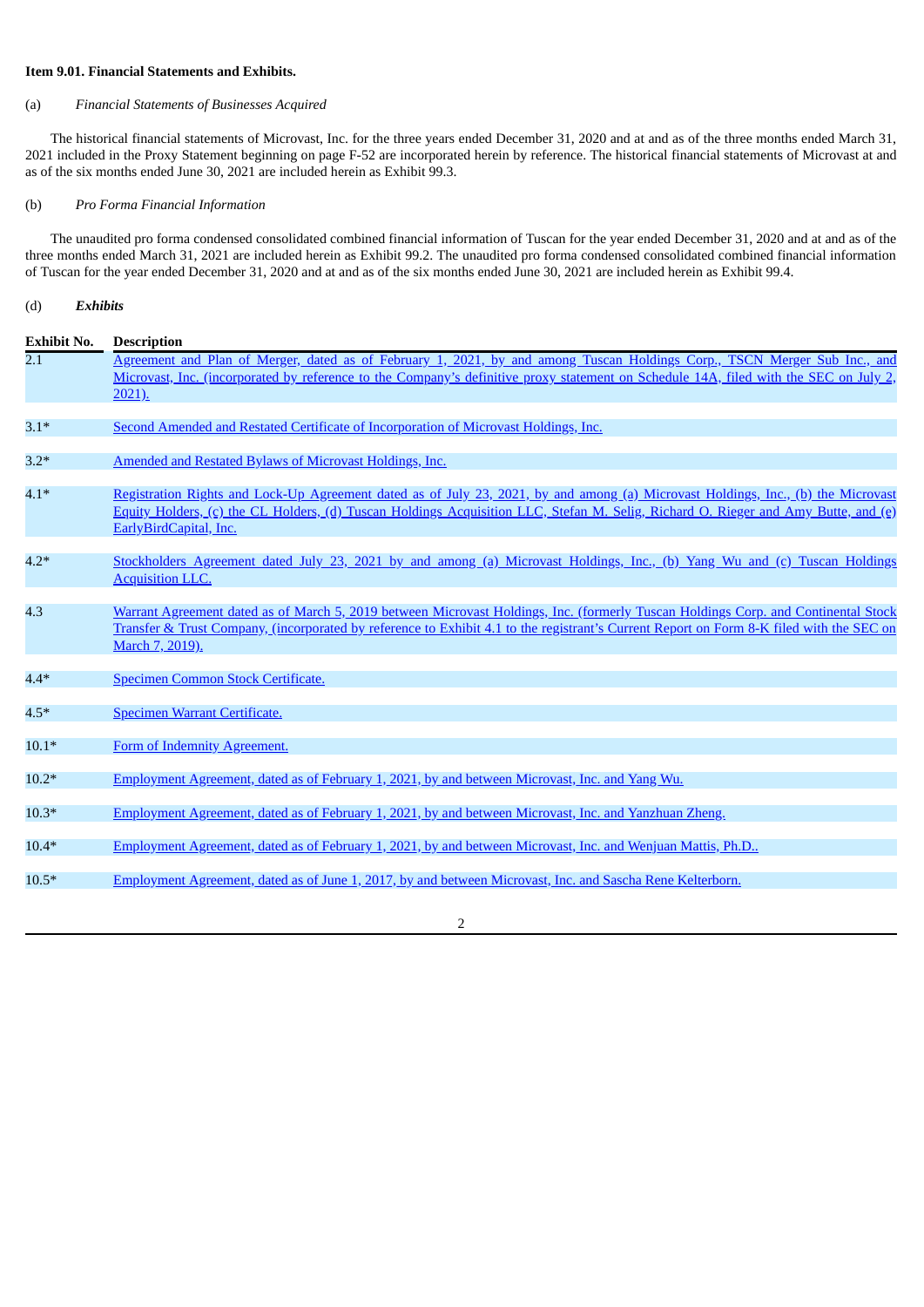| $10.6*$  | Microvast Holdings, Inc. 2021 Equity Incentive Plan.                                                                                                                                                                                                                                                                                                                                                          |
|----------|---------------------------------------------------------------------------------------------------------------------------------------------------------------------------------------------------------------------------------------------------------------------------------------------------------------------------------------------------------------------------------------------------------------|
| 10.7     | Framework Agreement dated as of February 1, 2021, among the Registrant, MVST SPV Inc., Microvast, Inc., Microvast Power System<br>(Huzhou) Co., Ltd., ("MPS"), certain MPS convertible loan investors (the "CL Investors") and certain minority equity investors in MPS<br>(incorporated by reference from Exhibit 10.1 to the Company's Current Report on Form 8-K, filed with the SEC on February 5, 2021). |
| 10.8     | Form of Subscription Agreement between the Registrant and certain PIPE Investors (incorporated by reference from Exhibit 10.4 to the<br>Company's Current Report on Form 8-K, filed with the SEC on February 5, 2021).                                                                                                                                                                                        |
| 10.9     | Subscription Agreement between the Registrant and Riheng HK Limited (incorporated by reference from Exhibit 10.5 to the Company's<br>Current Report on Form 8-K, filed with the SEC on February 5, 2021).                                                                                                                                                                                                     |
| 10.10    | Subscription Agreement between the Registrant and Aurora Sheen Limited (incorporated by reference from Exhibit 10.6 to the Company's<br>Current Report on Form 8-K, filed with the SEC on February 5, 2021).                                                                                                                                                                                                  |
| 10.11    | Sponsor Support Agreement, dated as of February 1, 2021, by and among Registrant, the Sponsor, Microvast, Inc., and certain stockholders<br>of Registrant (incorporated by reference from Exhibit 10.3 to the Company's Current Report on Form 8-K, filed with the SEC on February<br>$5, 2021$ ).                                                                                                            |
| 10.12    | Escrow Agreement between the Registrant, Continental Stock Transfer & Trust Company and the Company's Initial Stockholder<br>(incorporated by reference from Exhibit 10.2 to the Company's Current Report on Form 8-K, filed with the SEC on March 7, 2019).                                                                                                                                                  |
| $10.13*$ | Amendment No. 1 to Escrow Agreement between the Registrant, Continental Stock Transfer & Trust Company and the Company's Initial<br>Stockholder, dated as of July 23, 2021.                                                                                                                                                                                                                                   |
| $21.1*$  | <b>Subsidiaries of the Registrant.</b>                                                                                                                                                                                                                                                                                                                                                                        |
| 99.1     | Financial statements of Microvast, Inc. for the three years ended December 31, 2020 and the three months ended March 31, 2021<br>(incorporated by reference to the registrant's definitive proxy statement filed with the SEC on July 2, 2021).                                                                                                                                                               |
| 99.2*    | Unaudited pro forma condensed consolidated combined financial information of the Company for the year ended December 31, 2020 and<br>the three months ended March 31, 2021.                                                                                                                                                                                                                                   |
| 99.3     | Financial statements of Microvast, Inc. for the six months ended June, 2021.                                                                                                                                                                                                                                                                                                                                  |
| 99.4     | Unaudited pro forma condensed consolidated combined financial information of the Company for the year ended December 31, 2020 and<br>the six months ended June 30, 2021.                                                                                                                                                                                                                                      |
| 104      | Cover Page Interactive Data File (embedded within the Inline XBRL document)                                                                                                                                                                                                                                                                                                                                   |
|          |                                                                                                                                                                                                                                                                                                                                                                                                               |

\* Incorporated by reference to the Company's Current Report filed July 28, 2021

3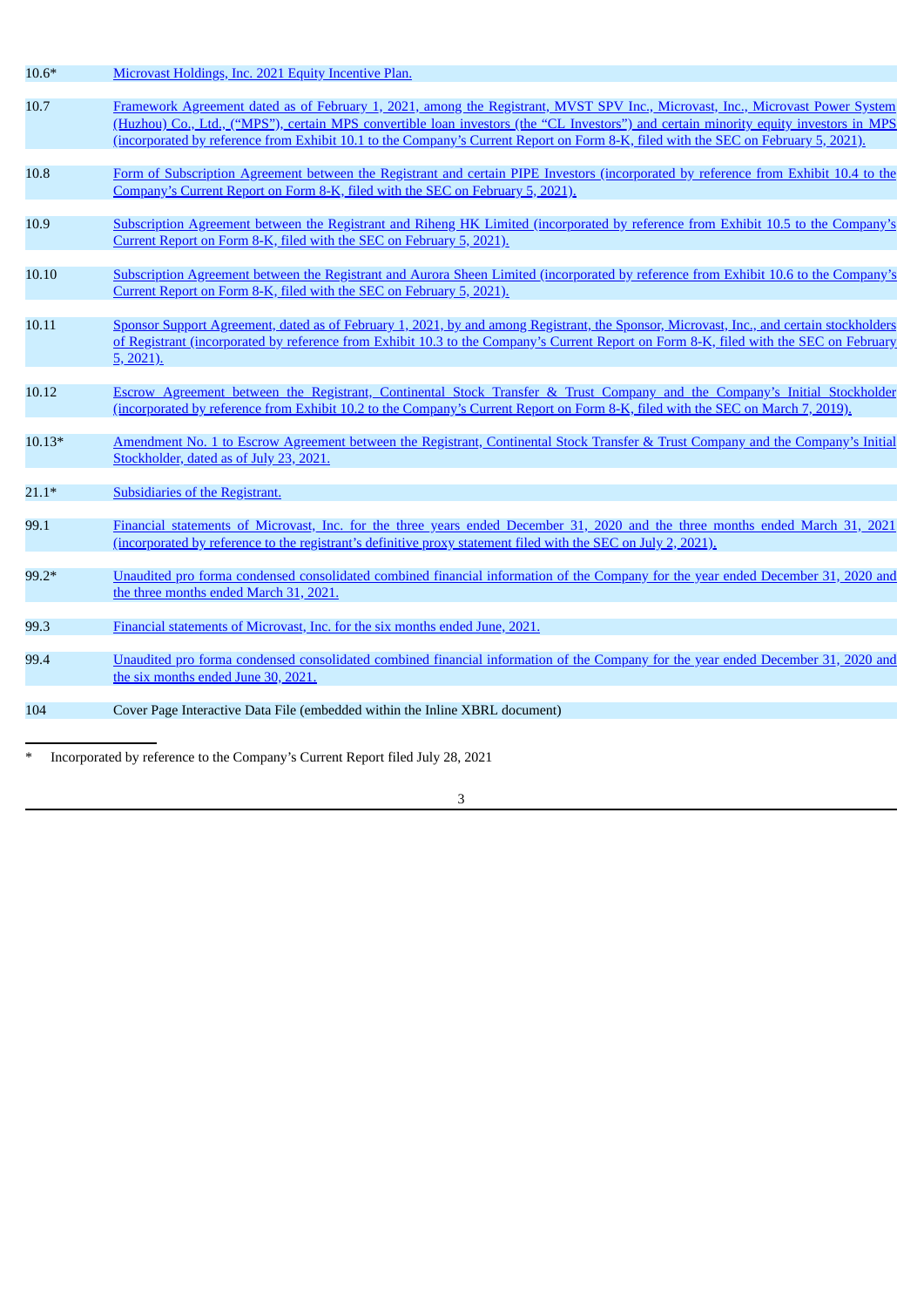### **SIGNATURES**

Pursuant to the requirements of the Securities Exchange Act of 1934, the registrant has duly caused this report to be signed on its behalf by the undersigned hereunto duly authorized.

Date: August 16, 2021

# **MICROVAST HOLDINGS, INC.**

By: /s/ Yanzhuan Zheng Name: Yanzhuan Zheng Title: Chief Financial Officer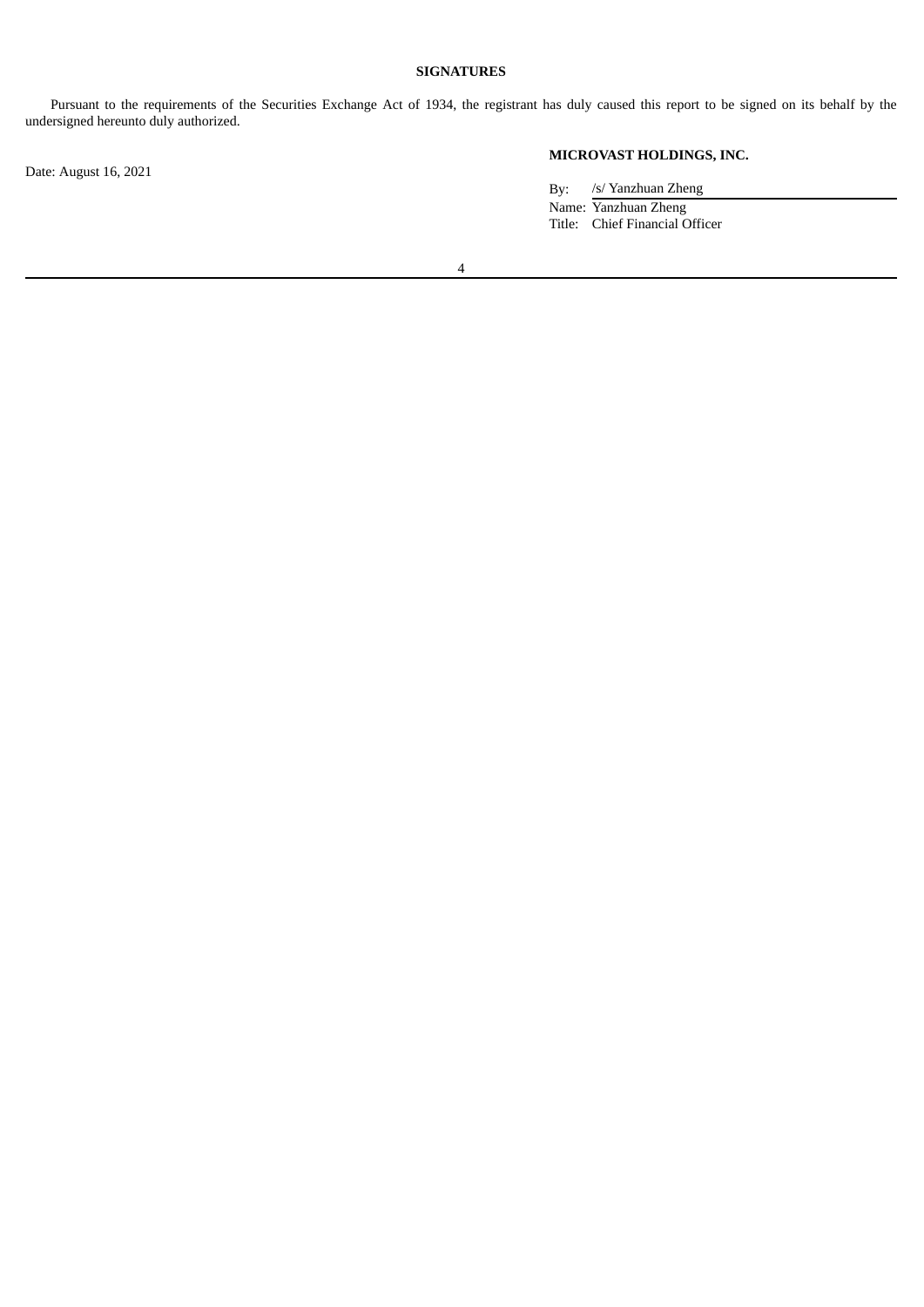<span id="page-5-0"></span>Unaudited Condensed Consolidated Financial Statements For The Three and Six Months Ended June 30, 2020 and 2021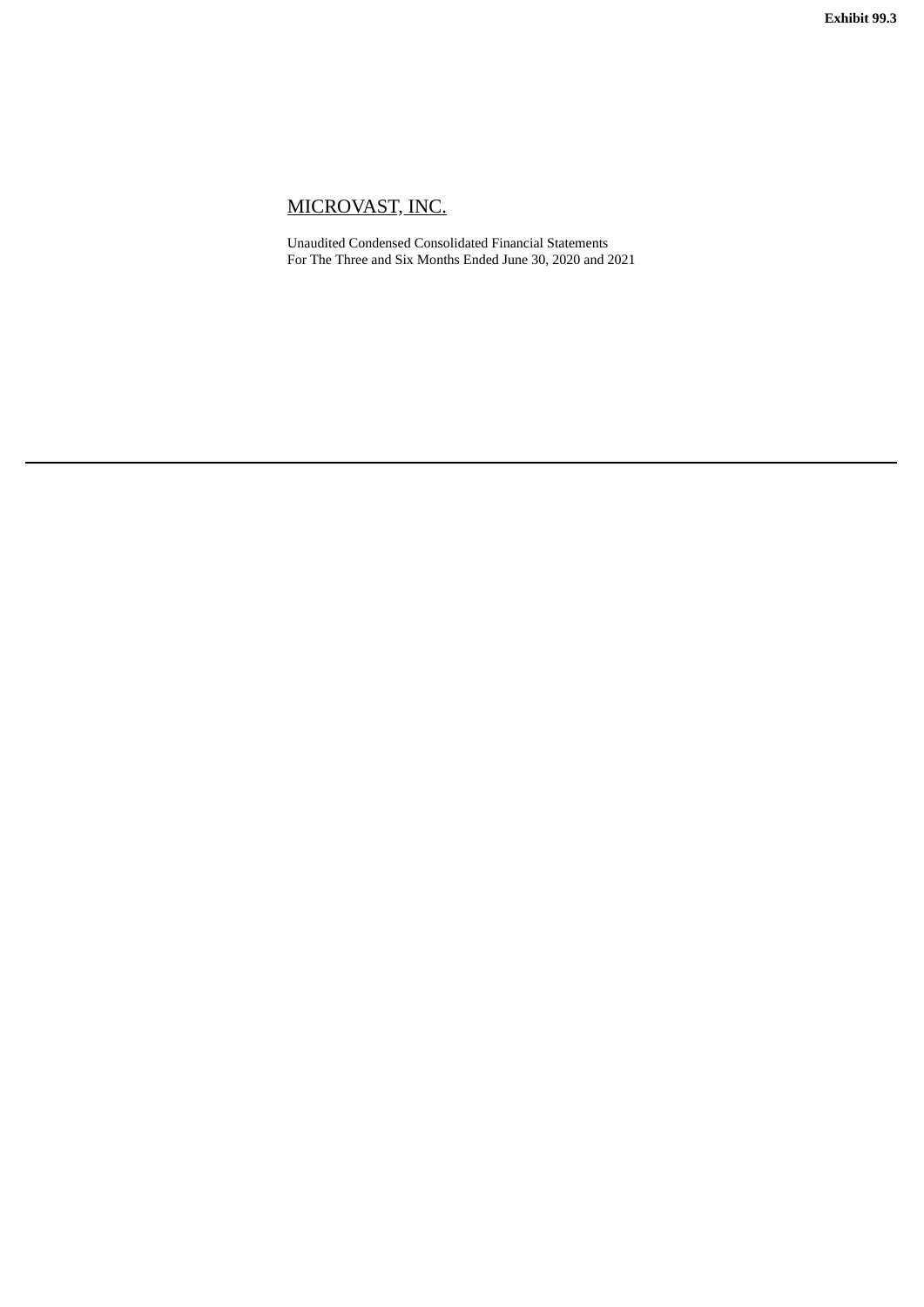# **INDEX TO UNAUDITED CONDENSED CONSOLIDATED FINANCIAL STATEMENTS**

| $F-1 - F-2$<br>UNAUDITED CONDENSED CONSOLIDATED STATEMENTS OF OPERATIONS FOR THE THREE AND SIX MONTHS ENDED<br>$F-3$<br><b>JUNE 30, 2020 AND 2021</b><br>UNAUDITED CONDENSED CONSOLIDATED STATEMENTS OF COMPREHENSIVE LOSS FOR THE THREE AND SIX MONTHS<br><b>ENDED JUNE 30, 2020 AND 2021</b><br>$F-4$<br>AND SIX MONTHS ENDED JUNE 30, 2020 AND 2021<br>$F-5-F-6$ | <b>CONTENTS</b>                                                                                  | PAGE(S) |
|---------------------------------------------------------------------------------------------------------------------------------------------------------------------------------------------------------------------------------------------------------------------------------------------------------------------------------------------------------------------|--------------------------------------------------------------------------------------------------|---------|
|                                                                                                                                                                                                                                                                                                                                                                     | UNAUDITED CONDENSED CONSOLIDATED BALANCE SHEETS AS OF DECEMBER 31, 2020 AND JUNE 30, 2021        |         |
|                                                                                                                                                                                                                                                                                                                                                                     |                                                                                                  |         |
|                                                                                                                                                                                                                                                                                                                                                                     |                                                                                                  |         |
|                                                                                                                                                                                                                                                                                                                                                                     |                                                                                                  |         |
|                                                                                                                                                                                                                                                                                                                                                                     |                                                                                                  |         |
|                                                                                                                                                                                                                                                                                                                                                                     |                                                                                                  |         |
|                                                                                                                                                                                                                                                                                                                                                                     |                                                                                                  |         |
|                                                                                                                                                                                                                                                                                                                                                                     | UNAUDITED CONDENSED CONSOLIDATED STATEMENTS OF CHANGES IN SHAREHOLDERS' DEFICIT FOR THE THREE    |         |
|                                                                                                                                                                                                                                                                                                                                                                     |                                                                                                  |         |
|                                                                                                                                                                                                                                                                                                                                                                     |                                                                                                  |         |
|                                                                                                                                                                                                                                                                                                                                                                     | UNAUDITED CONDENSED CONSOLIDATED STATEMENTS OF CASH FLOWS FOR THE SIX MONTHS ENDED JUNE 30, 2020 |         |
| <b>AND 2021</b><br>$F - 7 - F - 8$                                                                                                                                                                                                                                                                                                                                  |                                                                                                  |         |
|                                                                                                                                                                                                                                                                                                                                                                     |                                                                                                  |         |
| $F-9-F-25$                                                                                                                                                                                                                                                                                                                                                          | NOTES TO THE UNAUDITED CONDENSED CONSOLIDATED FINANCIAL STATEMENTS                               |         |

- i -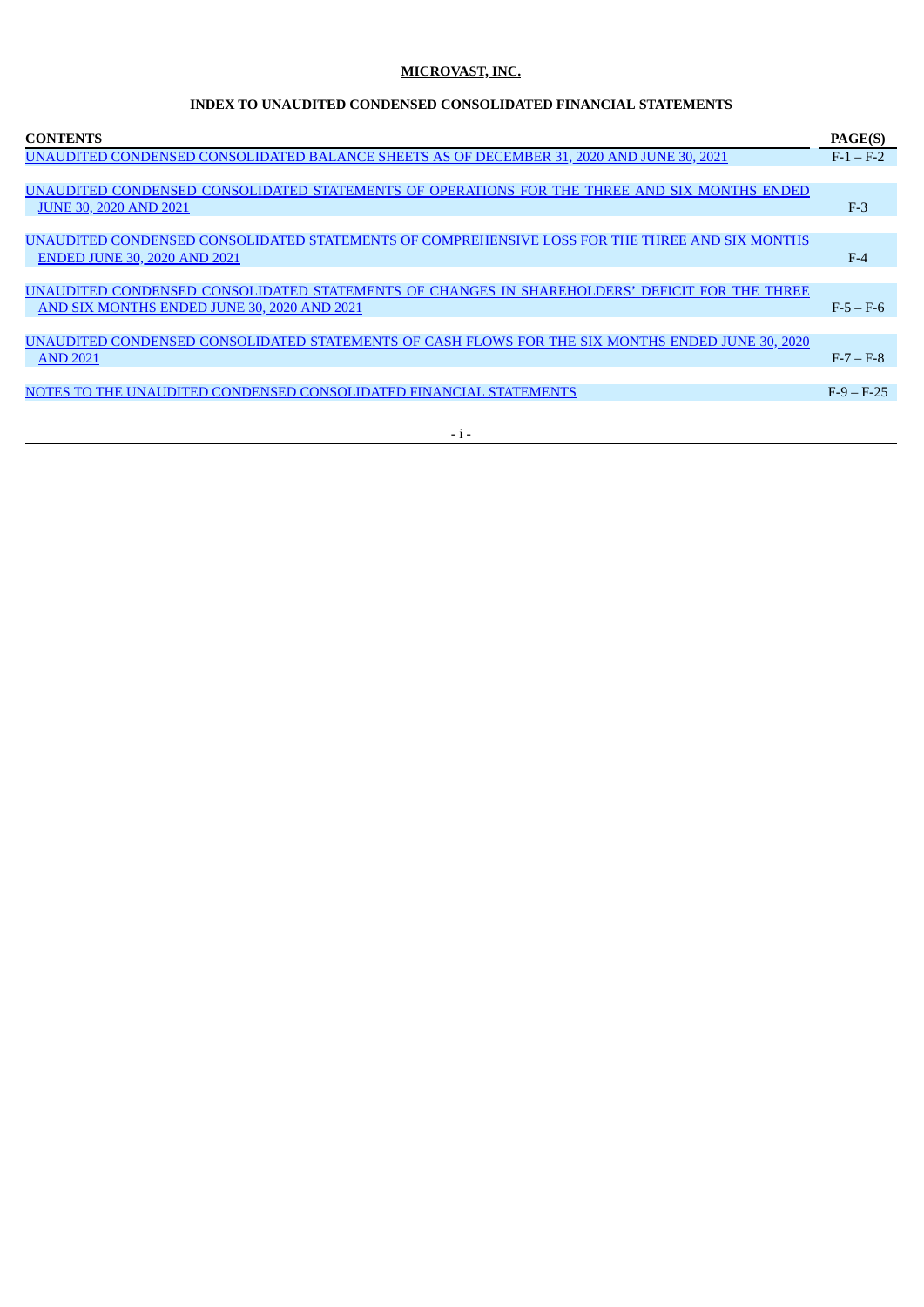#### **UNAUDITED CONDENSED CONSOLIDATED BALANCE SHEETS**

**(In thousands of U.S. dollars, except share and per share data, or otherwise noted)**

<span id="page-7-0"></span>

|                                                                                                                |                | December 31,<br>2020 |                | <b>June 30,</b><br>2021 |
|----------------------------------------------------------------------------------------------------------------|----------------|----------------------|----------------|-------------------------|
| <b>Assets</b>                                                                                                  |                |                      |                |                         |
| Current assets:                                                                                                |                |                      |                |                         |
| Cash and cash equivalents                                                                                      | \$             | 21,496               | $\mathfrak{S}$ | 13,367                  |
| Restricted cash                                                                                                |                | 19,700               |                | 20,460                  |
| Accounts receivable (net of allowance for doubtful accounts of \$5,047 and \$4,743 as of December 31, 2020 and |                |                      |                |                         |
| June 30, 2021, respectively)                                                                                   |                | 76,298               |                | 65,253                  |
| Notes receivable                                                                                               |                | 20,839               |                | 17,693                  |
| Inventories, net                                                                                               |                | 44,968               |                | 55,400                  |
| Prepaid expenses and other current assets                                                                      |                | 6,022                |                | 8,192                   |
| <b>Total Current Assets</b>                                                                                    |                | 189,323              |                | 180,365                 |
|                                                                                                                |                |                      |                |                         |
| Property, plant and equipment, net                                                                             |                | 198,017              |                | 217,686                 |
| Land use rights, net                                                                                           |                | 14,001               |                | 13,987                  |
| Acquired intangible assets, net                                                                                |                | 2,279                |                | 2,067                   |
| Other non-current assets                                                                                       |                | 890                  |                | 710                     |
| <b>Total Assets</b>                                                                                            | \$             | 404,510              | \$             | 414,815                 |
| <b>Liabilities</b>                                                                                             |                |                      |                |                         |
| Current liabilities:                                                                                           |                |                      |                |                         |
| Accounts payable                                                                                               | $\mathfrak{s}$ | 42,007               | $\mathfrak{S}$ | 43.814                  |
| Advance from customers                                                                                         |                | 2,446                |                | 2,636                   |
| Accrued expenses and other current liabilities                                                                 |                | 60,628               |                | 35,597                  |
| Income tax payables                                                                                            |                | 664                  |                | 665                     |
| Short-term bank borrowings                                                                                     |                | 12,184               |                | 16,572                  |
| Notes payable                                                                                                  |                | 35,782               |                | 32,173                  |
| Bonds payable                                                                                                  |                | 29,915               |                | 29,915                  |
| <b>Total Current Liabilities</b>                                                                               |                | 183.626              |                | 161,372                 |
|                                                                                                                |                |                      |                |                         |
| Deposit liability for series B2 convertible preferred shares ("Series B2 Preferred")                           |                | 21,792               |                | 21,792                  |
| Long-term bonds payable                                                                                        |                | 73,147               |                | 137,490                 |
| Long-term bank borrowings                                                                                      |                |                      |                | 9,886                   |
| Other non-current liabilities                                                                                  |                | 110,597              |                | 114,362                 |
| <b>Total Liabilities</b>                                                                                       | \$             | 389,162              | \$             | 444,902                 |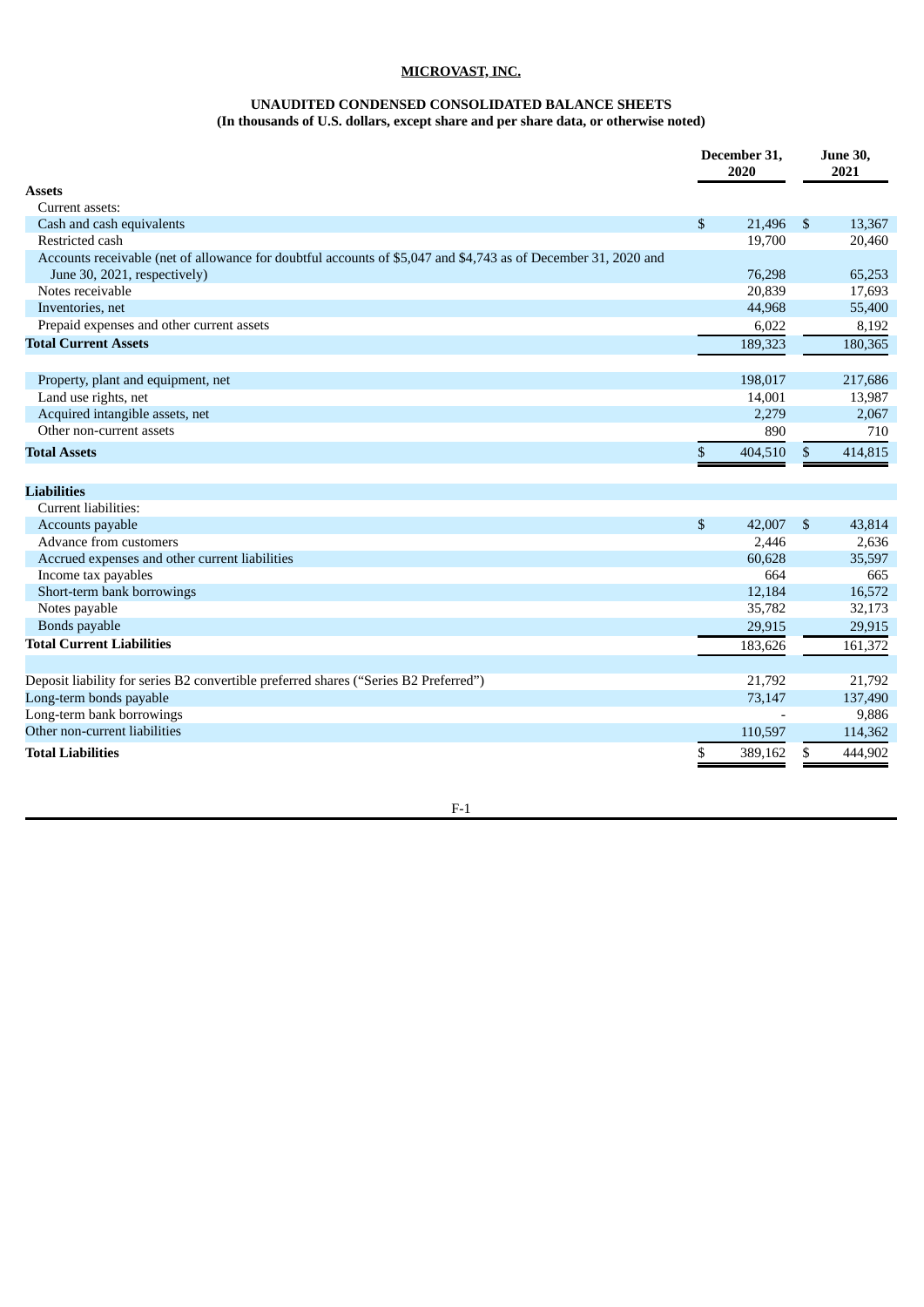# **UNAUDITED CONDENSED CONSOLIDATED BALANCE SHEETS - continued (In thousands of U.S. dollars, except share and per share data, or otherwise noted)**

|                                                                                                                                                                                                              |              | December 31,<br>2020 |     | <b>June 30,</b><br>2021 |
|--------------------------------------------------------------------------------------------------------------------------------------------------------------------------------------------------------------|--------------|----------------------|-----|-------------------------|
| <b>Mezzanine Equity (Note 12 and Note 14)</b>                                                                                                                                                                |              |                      |     |                         |
| Series C1 convertible redeemable preferred shares ("Series C1 Preferred")                                                                                                                                    |              |                      |     |                         |
| (US\$0.01 par value; 166,950 authorized, issued and outstanding as of December 31, 2020 and June 30, 2021)                                                                                                   | $\mathbb{S}$ | 80,581               | -S  | 82,587                  |
| Series C2 convertible redeemable preferred shares ("Series C2 Preferred")                                                                                                                                    |              |                      |     |                         |
| (US\$0.01 par value; 126,345 authorized, issued and outstanding as of December 31, 2020 and June 30, 2021)                                                                                                   |              | 81,966               |     | 86,528                  |
| Series D1 convertible redeemable preferred shares ("Series D1 Preferred")                                                                                                                                    |              |                      |     |                         |
| (US\$0.01 par value; 139,186 authorized, issued and outstanding as of December 31, 2020 and June 30, 2021)                                                                                                   |              | 146,583              |     | 156,101                 |
| Redeemable noncontrolling interests                                                                                                                                                                          |              | 90,820               |     | 96,003                  |
| <b>Total Mezzanine Equity</b>                                                                                                                                                                                | Ж.           | 399,950              | \$. | 421,219                 |
| <b>Commitments and contingencies (Note 20)</b>                                                                                                                                                               |              |                      |     |                         |
| <b>Shareholders' Deficit</b>                                                                                                                                                                                 |              |                      |     |                         |
| Ordinary shares (par value of US\$0.01 per share, 1,500,000 shares authorized as of December 31, 2020 and June 30,<br>2021; 617,880 shares issued and outstanding as of December 31, 2020 and June 30, 2021) | \$           | 6 \$                 |     | 6                       |
| <b>Statutory reserves</b>                                                                                                                                                                                    |              | 6,032                |     | 6,032                   |
| Accumulated deficit                                                                                                                                                                                          |              | (397, 996)           |     | (465, 457)              |
| Accumulated other comprehensive deficit                                                                                                                                                                      |              | 7,356                |     | 8,113                   |
| Total Shareholders' Deficit                                                                                                                                                                                  |              | (384, 602)           |     | (451, 306)              |
| Total Liabilities, Mezzanine Equity and Shareholders' Deficit                                                                                                                                                |              | 404,510              |     | 414,815                 |

The accompanying notes are an integral part of these unaudited condensed consolidated financial statements.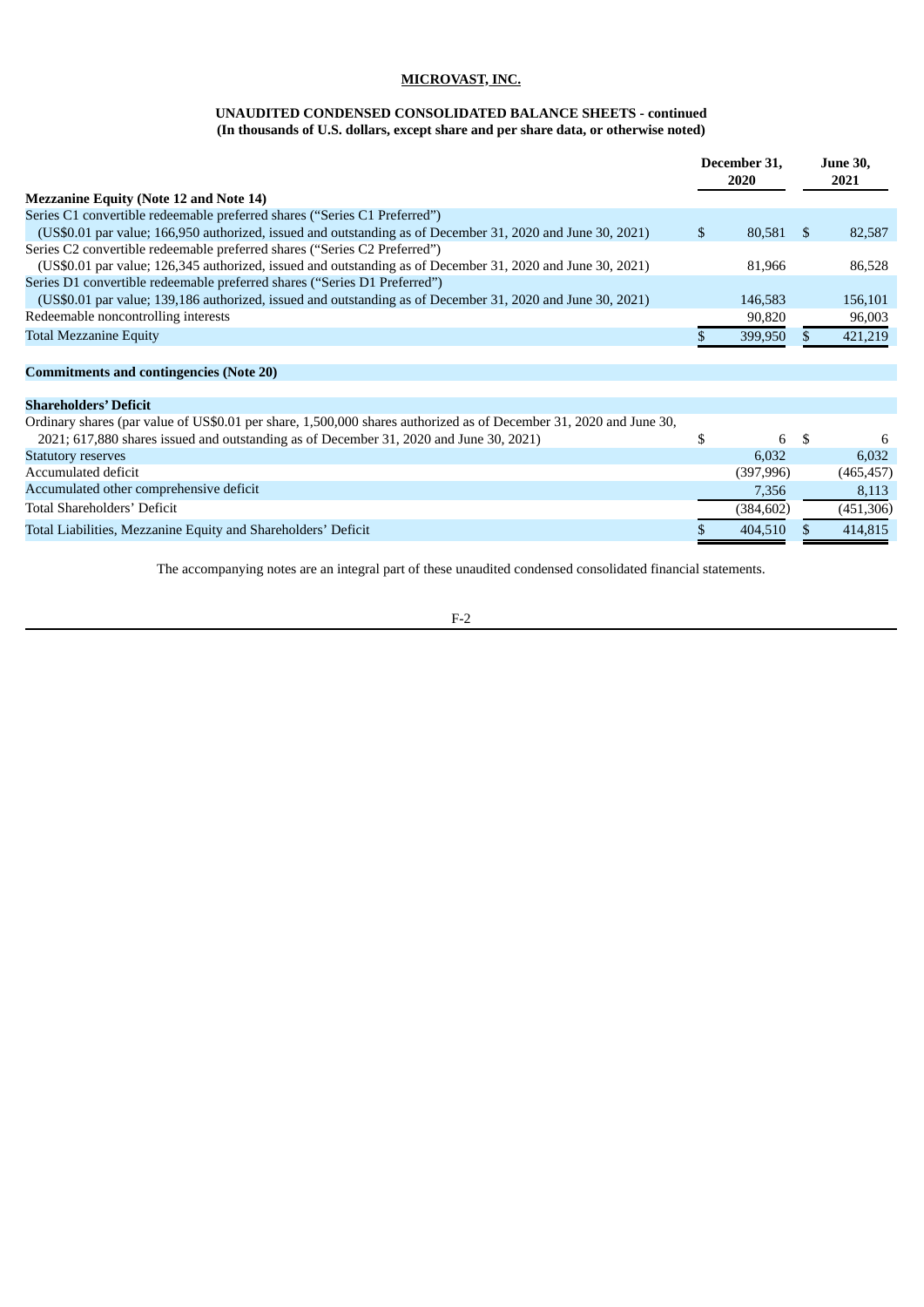# **UNAUDITED CONDENSED CONSOLIDATED STATEMENTS OF OPERATIONS (In thousands of U.S. dollars, except share and per share data, or otherwise noted)**

<span id="page-9-0"></span>

|                                                                                              |             | Three months ended<br><b>June 30,</b> |                           |               | Six months ended<br><b>June 30,</b> |               |                 |           |  |  |
|----------------------------------------------------------------------------------------------|-------------|---------------------------------------|---------------------------|---------------|-------------------------------------|---------------|-----------------|-----------|--|--|
|                                                                                              |             | 2020                                  |                           | 2021          |                                     | 2020          |                 | 2021      |  |  |
| Revenues                                                                                     | \$          | 21,698                                | $\overline{\$}$           | 33,372        | $\overline{\$}$                     | 28,647        | $\overline{\$}$ | 48,310    |  |  |
| Cost of revenues                                                                             |             | (18, 144)                             |                           | (40, 146)     |                                     | (23,875)      |                 | (56, 321) |  |  |
| <b>Gross profit</b>                                                                          |             | 3,554                                 |                           | (6,774)       |                                     | 4,772         |                 | (8,011)   |  |  |
| <b>Operating expenses:</b>                                                                   |             |                                       |                           |               |                                     |               |                 |           |  |  |
| General and administrative expenses                                                          |             | (3,760)                               |                           | (6, 178)      |                                     | (7,949)       |                 | (10, 752) |  |  |
| Research and development expenses                                                            |             | (4,242)                               |                           | (5,895)       |                                     | (7,960)       |                 | (9,681)   |  |  |
| Selling and marketing expenses                                                               |             | (2,686)                               |                           | (3,706)       |                                     | (6,008)       |                 | (6, 862)  |  |  |
| <b>Total operating expenses</b>                                                              |             | (10, 688)                             |                           | (15, 779)     |                                     | (21, 917)     |                 | (27, 295) |  |  |
| Subsidy income                                                                               |             | 650                                   |                           | 213           |                                     | 841           |                 | 2,131     |  |  |
| <b>Loss from operations</b>                                                                  |             | (6, 484)                              |                           | (22, 340)     |                                     | (16, 304)     |                 | (33, 175) |  |  |
| Other income and expenses:                                                                   |             |                                       |                           |               |                                     |               |                 |           |  |  |
| Interest income                                                                              |             | 125                                   |                           | 111           |                                     | 436           |                 | 207       |  |  |
| Interest expense                                                                             |             | (1, 357)                              |                           | (1,537)       |                                     | (2,837)       |                 | (3, 383)  |  |  |
| Loss on changes in fair value of convertible notes                                           |             |                                       |                           | (3,243)       |                                     |               |                 | (6, 843)  |  |  |
| Other expense, net                                                                           |             | (4)                                   |                           | 49            |                                     | (5)           |                 | 44        |  |  |
| Loss before provision for income taxes                                                       |             | (7, 720)                              |                           | (26,960)      |                                     | (18, 710)     |                 | (43, 150) |  |  |
| Income tax expense                                                                           |             | (137)                                 |                           | (109)         |                                     | (275)         |                 | (218)     |  |  |
| <b>Net loss</b>                                                                              | \$          | (7, 857)                              | \$                        | (27,069)      | \$                                  | (18, 985)     | \$              | (43, 368) |  |  |
| Net loss attributable to Microvast, Inc.                                                     | \$          | (7, 857)                              | \$                        | $(27,069)$ \$ |                                     | $(18,985)$ \$ |                 | (43, 368) |  |  |
| Less: Accretion of Series C1 Preferred                                                       |             | 974                                   |                           | 1,003         |                                     | 1,948         |                 | 2,006     |  |  |
| Less: Accretion of Series C2 Preferred                                                       |             | 2,217                                 |                           | 2,281         |                                     | 4,434         |                 | 4,562     |  |  |
| Less: Accretion of Series D1 Preferred                                                       |             | 4,662                                 |                           | 4,759         |                                     | 9,324         |                 | 9,518     |  |  |
| Less: Accretion for noncontrolling interests                                                 |             | 3,961                                 |                           | 4,036         |                                     | 7,922         |                 | 8,007     |  |  |
| Net loss attributable to ordinary shareholders of Microvast, Inc.                            | \$          | (19, 671)                             | \$                        | (39, 148)     | \$                                  | (42, 613)     | \$              | (67, 461) |  |  |
| Net loss per share attributable to ordinary shareholders of Microvast, Inc.                  |             |                                       |                           |               |                                     |               |                 |           |  |  |
| Basic and diluted                                                                            | $\mathbb S$ | (31.84)                               | $\boldsymbol{\mathsf{S}}$ | $(63.36)$ \$  |                                     | (68.97)       | $\mathbf{S}$    | (109.18)  |  |  |
| Weighted average shares used in calculating net loss per ordinary share<br>Basic and diluted |             | 617,880                               |                           | 617,880       |                                     | 617,880       |                 | 617,880   |  |  |

The accompanying notes are an integral part of these unaudited condensed consolidated financial statements.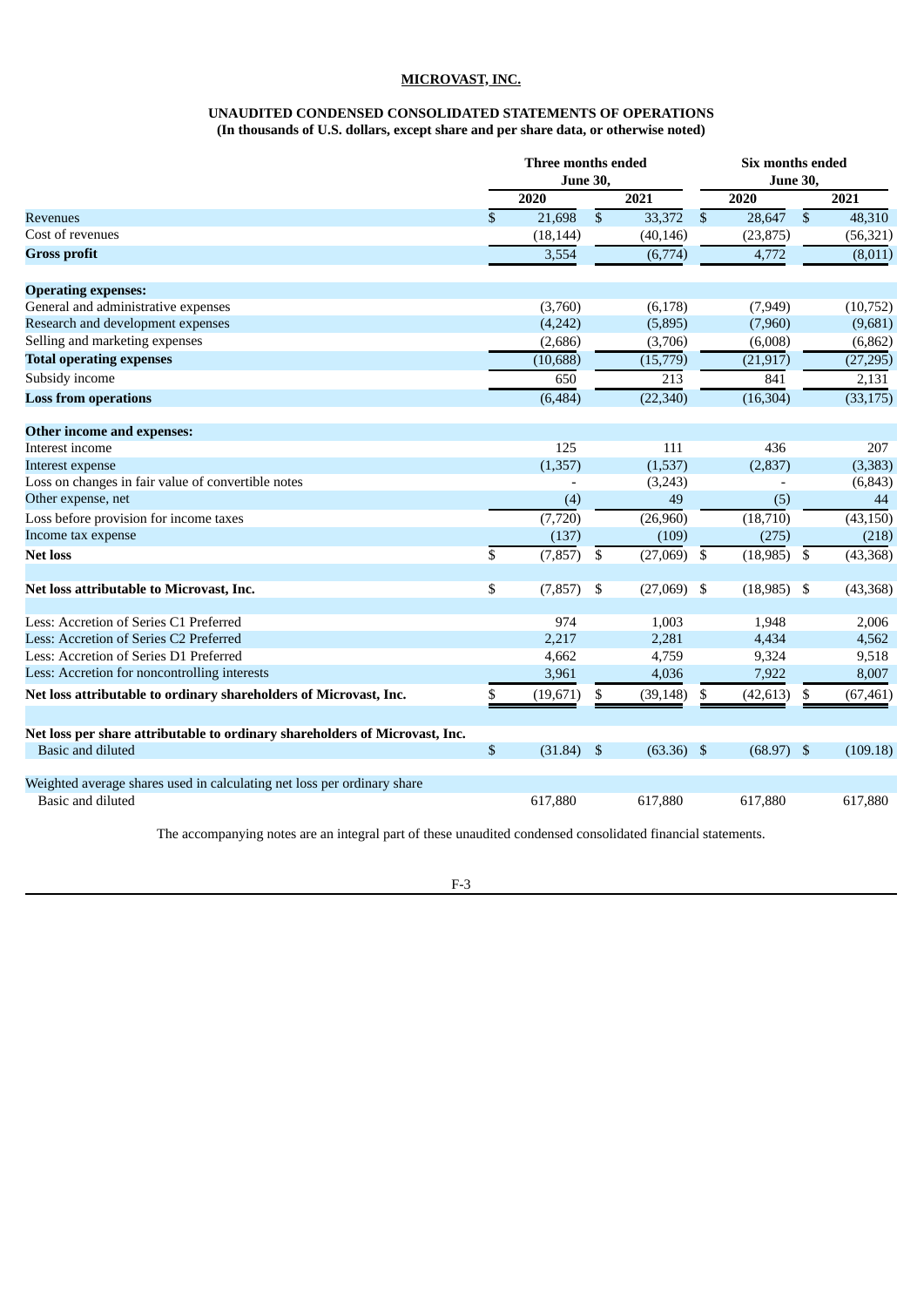### **UNAUDITED CONDENSED CONSOLIDATED STATEMENTS OF COMPREHENSIVE LOSS (In thousands of U.S. dollars)**

<span id="page-10-0"></span>

|                                                          | Three months ended<br><b>June 30,</b> |  |           | Six months ended<br><b>June 30,</b> |           |
|----------------------------------------------------------|---------------------------------------|--|-----------|-------------------------------------|-----------|
|                                                          | 2020                                  |  | 2021      | 2020                                | 2021      |
| Net loss                                                 | (7, 857)                              |  | (27,069)  | (18, 985)                           | (43,368)  |
| Foreign currency translation adjustment                  | (432)                                 |  | 3,670     | (4,644)                             | 757       |
| Comprehensive loss                                       | (8,289)                               |  | (23,399)  | (23, 629)                           | (42, 611) |
| Total comprehensive loss attributable to Microvast, Inc. | (8,289)                               |  | (23, 399) | (23, 629)                           | (42, 611) |

The accompanying notes are an integral part of these unaudited condensed consolidated financial statements.

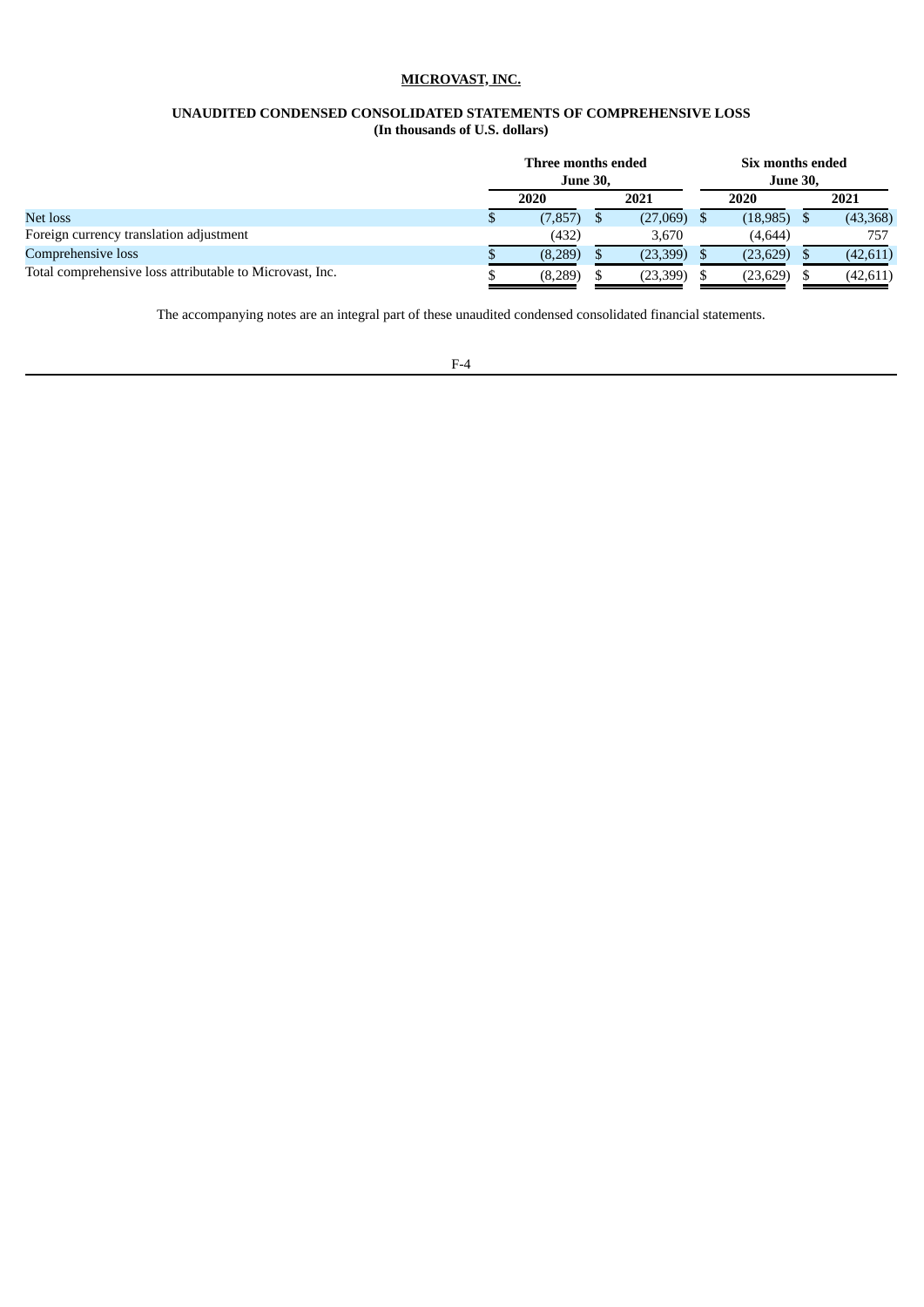# **UNAUDITED CONDENSED CONSOLIDATED STATEMENTS OF CHANGES IN SHAREHOLDERS' DEFICIT (In thousands of U.S. dollars, except share and per share data, or otherwise noted)**

<span id="page-11-0"></span>

|                                          |                          |    |                          |                              |                |    | Three Months Ended June 30, 2020                  |    |                          |                                        |                        |
|------------------------------------------|--------------------------|----|--------------------------|------------------------------|----------------|----|---------------------------------------------------|----|--------------------------|----------------------------------------|------------------------|
|                                          | <b>Ordinary shares</b>   |    |                          | <b>Additional</b><br>paid-in |                |    | <b>Accumulated</b><br>other<br><b>Accumulated</b> |    | comprehensive            | Microvast.<br>Inc.<br><b>Statutory</b> | Total<br>Shareholders' |
|                                          | <b>Shares</b>            |    | <b>Amount</b>            |                              | capital        |    | deficit                                           |    | loss                     | reserve                                | <b>Deficit</b>         |
| Balance as of March 31, 2020             | 617,880                  | \$ | 6                        | \$                           | $\overline{a}$ | \$ | (339, 975)                                        | S. | (13, 478)                | 6,032                                  | (347, 415)             |
| Net loss                                 |                          |    |                          |                              |                |    | (7, 857)                                          |    |                          |                                        | (7, 857)               |
| Accretion for Series C1 Preferred        | -                        |    | $\overline{\phantom{a}}$ |                              |                |    | (974)                                             |    |                          | ٠                                      | (974)                  |
| Accretion for Series C2 Preferred        | $\overline{\phantom{0}}$ |    | $\overline{\phantom{a}}$ |                              |                |    | (2,217)                                           |    | $\overline{\phantom{0}}$ | $\overline{\phantom{a}}$               | (2,217)                |
| Accretion for Series D1 Preferred        |                          |    | $\overline{\phantom{0}}$ |                              |                |    | (4,662)                                           |    |                          | $\overline{\phantom{0}}$               | (4,662)                |
| Accretion for the exiting noncontrolling |                          |    |                          |                              |                |    |                                                   |    |                          |                                        |                        |
| interests                                |                          |    |                          |                              |                |    | (1,409)                                           |    |                          |                                        | (1,409)                |
| Foreign currency translation adjustments | $\overline{\phantom{a}}$ |    | $\overline{\phantom{a}}$ |                              |                |    |                                                   |    | (432)                    | ٠                                      | (432)                  |
| Accretion for redeemable noncontrolling  |                          |    |                          |                              |                |    |                                                   |    |                          |                                        |                        |
| interests                                |                          |    |                          |                              |                |    | (2,552)                                           |    |                          |                                        | (2,552)                |
| Balance as of June 30, 2020              | 617,880                  |    | 6                        |                              |                |    | (359, 646)                                        |    | (13,910)                 | 6,032                                  | (367, 518)             |

|                                          |                          |                        |                          |    |                    | Six Months Ended June 30, 2020 |  |                       |  |                             |                               |
|------------------------------------------|--------------------------|------------------------|--------------------------|----|--------------------|--------------------------------|--|-----------------------|--|-----------------------------|-------------------------------|
|                                          |                          | <b>Ordinary shares</b> |                          |    |                    | <b>Accumulated</b><br>other    |  |                       |  | Microvast,<br>Inc.          | <b>Total</b><br>Shareholders' |
|                                          | <b>Shares</b>            |                        | <b>Amount</b>            |    | paid-in<br>capital | <b>Accumulated</b><br>deficit  |  | comprehensive<br>loss |  | <b>Statutory</b><br>reserve | Deficit                       |
| Balance as of January 1, 2020            | 617,880                  |                        | 6                        | \$ | 3,727              | (320,760)                      |  | (9,266)               |  | 6,032                       | (320, 261)                    |
| Net loss                                 | $\overline{\phantom{a}}$ |                        | $\overline{\phantom{0}}$ |    |                    | (18, 985)                      |  |                       |  |                             | (18, 985)                     |
| Accretion for Series C1 Preferred        | ٠                        |                        | -                        |    | (974)              | (974)                          |  |                       |  | ٠                           | (1,948)                       |
| Accretion for Series C2 Preferred        |                          |                        | -                        |    | (2,217)            | (2,217)                        |  |                       |  | $\overline{\phantom{a}}$    | (4,434)                       |
| <b>Accretion for Series D1 Preferred</b> |                          |                        | $\overline{\phantom{0}}$ |    | (536)              | (8,788)                        |  |                       |  | -                           | (9,324)                       |
| Accretion for the exiting noncontrolling |                          |                        |                          |    |                    |                                |  |                       |  |                             |                               |
| interests                                | $\overline{\phantom{0}}$ |                        |                          |    |                    | (2,818)                        |  |                       |  |                             | (2,818)                       |
| Foreign currency translation adjustments |                          |                        |                          |    |                    |                                |  | (4,644)               |  | ٠                           | (4,644)                       |
| Accretion for redeemable noncontrolling  |                          |                        |                          |    |                    |                                |  |                       |  |                             |                               |
| interests                                |                          |                        |                          |    |                    | (5, 104)                       |  |                       |  |                             | (5, 104)                      |
| Balance as of June 30, 2020              | 617,880                  |                        | 6                        |    |                    | (359, 646)                     |  | (13,910)              |  | 6,032                       | (367, 518)                    |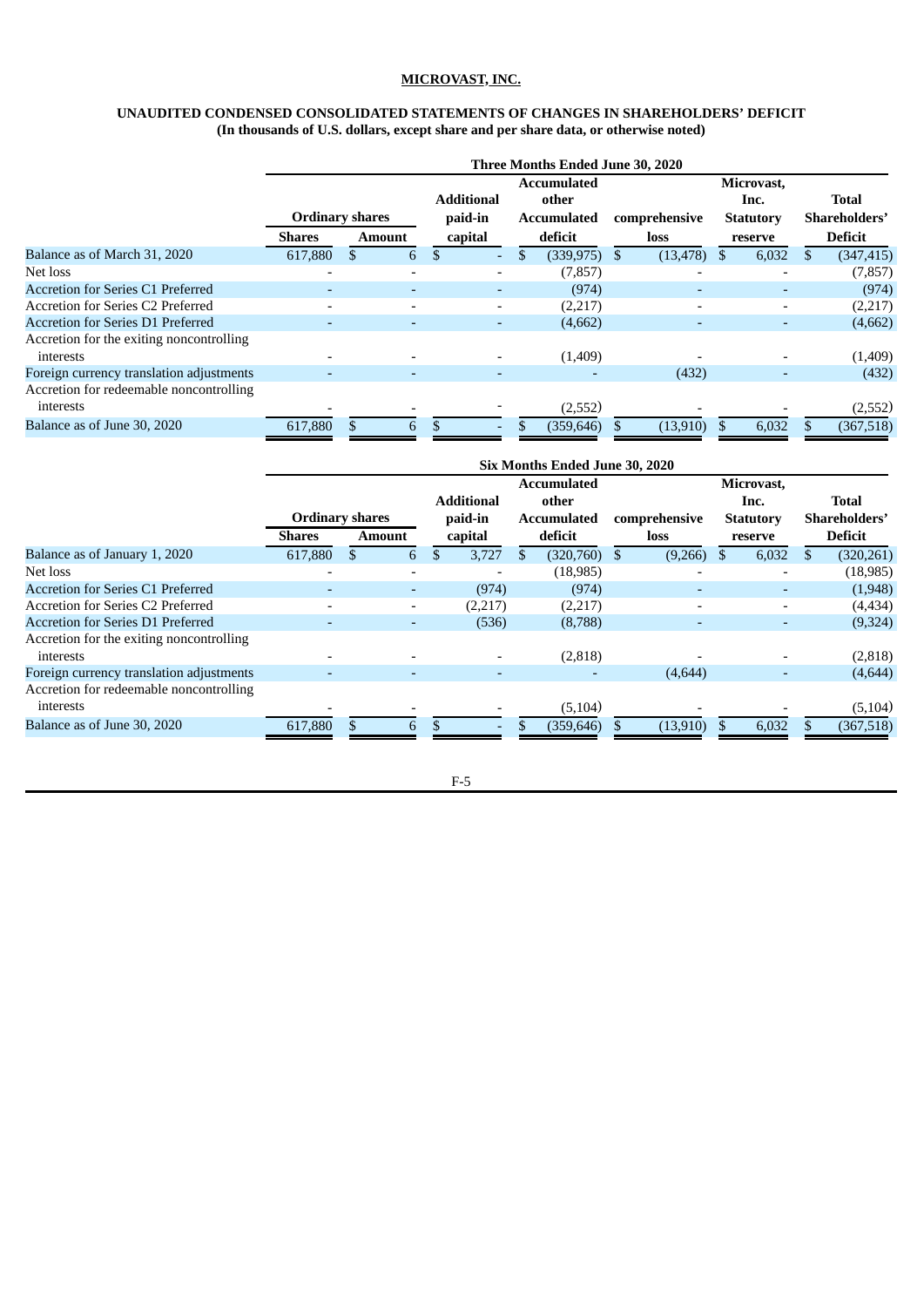# **UNAUDITED CONDENSED CONSOLIDATED STATEMENTS OF CHANGES IN SHAREHOLDERS' DEFICIT - continued (In thousands of U.S. dollars, except share and per share data, or otherwise noted)**

|                                          |                          |  |                          |                              |                                                   | Three Months Ended June 30, 2021 |               |                                        |                          |                  |
|------------------------------------------|--------------------------|--|--------------------------|------------------------------|---------------------------------------------------|----------------------------------|---------------|----------------------------------------|--------------------------|------------------|
|                                          | <b>Ordinary shares</b>   |  |                          | <b>Additional</b><br>paid-in | <b>Accumulated</b><br>other<br><b>Accumulated</b> |                                  | comprehensive | Microvast.<br>Inc.<br><b>Statutory</b> | Total<br>Shareholders'   |                  |
|                                          | <b>Shares</b>            |  | <b>Amount</b>            | capital                      |                                                   | deficit                          |               | loss                                   | reserve                  | <b>Deficit</b>   |
| Balance as of March 31, 2021             | 617,880                  |  | 6                        | \$                           | $\sim$                                            | \$<br>(426,309)                  | \$.           | 4,443                                  | 6,032                    | \$<br>(415, 828) |
| Net loss                                 |                          |  | ٠                        |                              |                                                   | (27,069)                         |               |                                        |                          | (27,069)         |
| Accretion for Series C1 Preferred        | ۰                        |  | ٠                        |                              |                                                   | (1,003)                          |               |                                        | ۰                        | (1,003)          |
| Accretion for Series C2 Preferred        | $\overline{\phantom{0}}$ |  | $\overline{\phantom{0}}$ |                              |                                                   | (2,281)                          |               | $\overline{\phantom{0}}$               | $\overline{\phantom{0}}$ | (2,281)          |
| <b>Accretion for Series D1 Preferred</b> | $\overline{\phantom{0}}$ |  | $\overline{\phantom{0}}$ |                              |                                                   | (4,759)                          |               |                                        | ٠                        | (4,759)          |
| Accretion for the exiting noncontrolling |                          |  |                          |                              |                                                   |                                  |               |                                        |                          |                  |
| interests                                |                          |  |                          |                              |                                                   | (1,430)                          |               |                                        |                          | (1,430)          |
| Foreign currency translation adjustments |                          |  |                          |                              |                                                   |                                  |               | 3,670                                  | ٠                        | 3,670            |
| Accretion for redeemable noncontrolling  |                          |  |                          |                              |                                                   |                                  |               |                                        |                          |                  |
| interests                                |                          |  |                          |                              |                                                   | (2,606)                          |               |                                        |                          | (2,606)          |
| Balance as of June 30, 2021              | 617,880                  |  | 6                        |                              |                                                   | (465, 457)                       |               | 8,113                                  | 6,032                    | (451,306)        |

|                                          |                          |     |                          |                   |                    | Six Months Ended June 30, 2021 |               |                          |    |                |
|------------------------------------------|--------------------------|-----|--------------------------|-------------------|--------------------|--------------------------------|---------------|--------------------------|----|----------------|
|                                          |                          |     |                          |                   | <b>Accumulated</b> | Microvast,                     |               |                          |    |                |
|                                          |                          |     |                          | <b>Additional</b> |                    | other                          |               | Inc.                     |    | Total          |
|                                          | <b>Ordinary shares</b>   |     |                          | paid-in           | <b>Accumulated</b> |                                | comprehensive | <b>Statutory</b>         |    | Shareholders'  |
|                                          | <b>Shares</b>            |     | Amount                   | capital           |                    | deficit                        | loss          | reserve                  |    | <b>Deficit</b> |
| Balance as of January 1, 2021            | 617,880                  | \$. | 6                        | \$                | \$.                | (397,996)                      | 7,356         | 6,032                    | S. | (384, 602)     |
| Net loss                                 |                          |     | $\overline{\phantom{a}}$ |                   |                    | (43,368)                       |               |                          |    | (43,368)       |
| Accretion for Series C1 Preferred        |                          |     | $\overline{\phantom{0}}$ | ۰.                |                    | (2,006)                        |               | ٠                        |    | (2,006)        |
| Accretion for Series C2 Preferred        | $\overline{\phantom{a}}$ |     | $\overline{\phantom{0}}$ |                   |                    | (4,562)                        |               | $\overline{\phantom{a}}$ |    | (4,562)        |
| <b>Accretion for Series D1 Preferred</b> |                          |     |                          |                   |                    | (9,518)                        |               |                          |    | (9,518)        |
| Accretion for the exiting noncontrolling |                          |     |                          |                   |                    |                                |               |                          |    |                |
| interests                                |                          |     |                          |                   |                    | (2,824)                        |               |                          |    | (2,824)        |
| Foreign currency translation adjustments |                          |     | $\overline{\phantom{0}}$ |                   |                    |                                | 757           | ٠                        |    | 757            |
| Accretion for redeemable noncontrolling  |                          |     |                          |                   |                    |                                |               |                          |    |                |
| interests                                |                          |     |                          |                   |                    | (5, 183)                       |               |                          |    | (5, 183)       |
| Balance as of June 30, 2021              | 617,880                  |     | 6                        |                   |                    | (465, 457)                     | 8,113         | \$<br>6,032              |    | (451, 306)     |

The accompanying notes are an integral part of these unaudited condensed consolidated financial statements.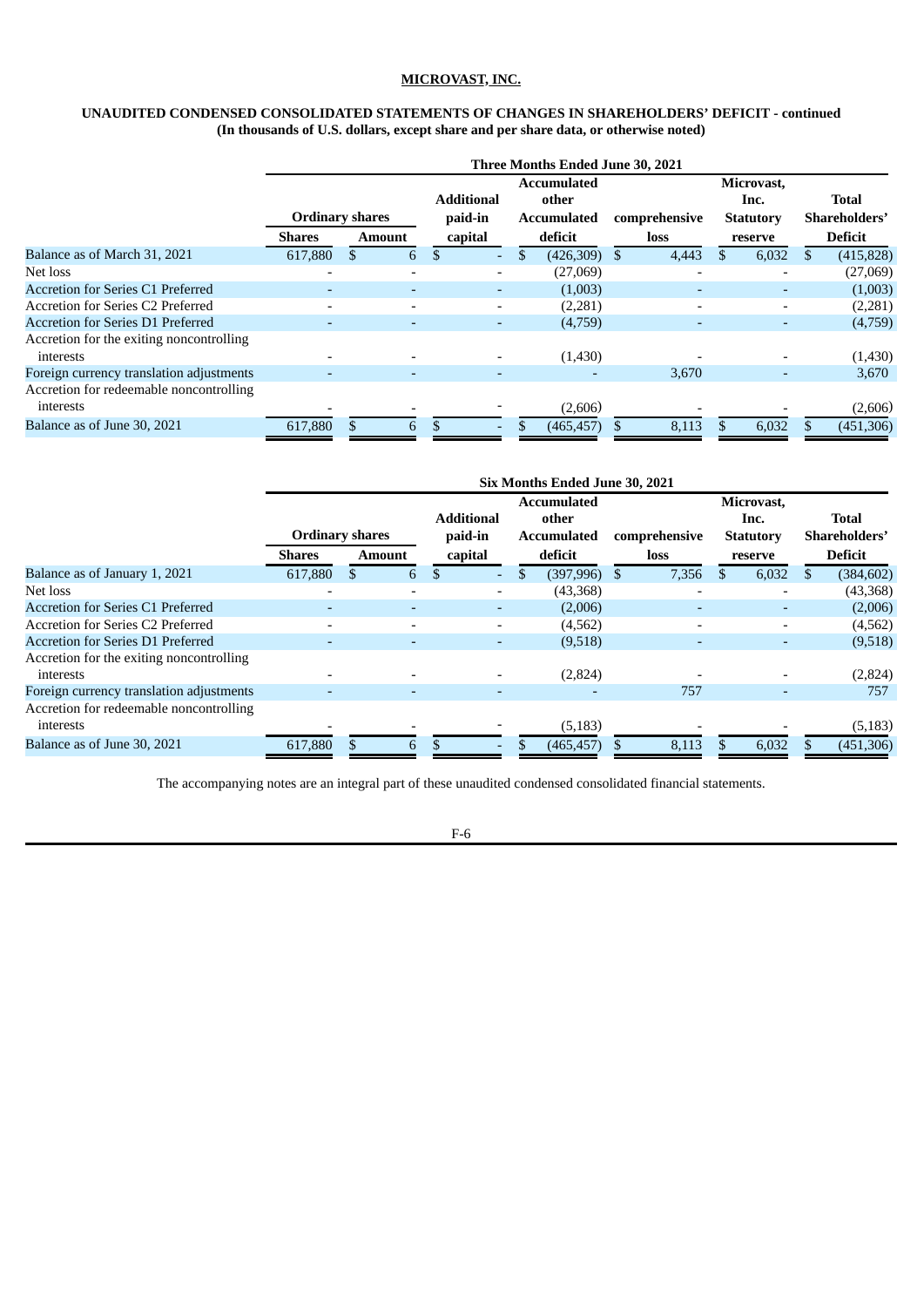# **UNAUDITED CONDENSED CONSOLIDATED STATEMENTS OF CASH FLOWS (In thousands of U.S. dollars, or otherwise noted)**

<span id="page-13-0"></span>

|                                                                             | Six months ended<br><b>June 30,</b> |           |
|-----------------------------------------------------------------------------|-------------------------------------|-----------|
|                                                                             | 2020                                | 2021      |
| Cash flows from operating activities                                        |                                     |           |
| Net loss                                                                    | \$<br>(18, 985)<br>-\$              | (43, 368) |
| Adjustments to reconcile net loss to net cash used in operating activities: |                                     |           |
| Loss on disposal of property, plant and equipment                           | 56                                  | 6         |
| Depreciation of property, plant and equipment                               | 7,207                               | 9,475     |
| Amortization of land use right and intangible assets                        | 352                                 | 376       |
| Changes in fair value of convertible notes                                  |                                     | 6,843     |
| Reversal of doubtful accounts                                               | (863)                               | (196)     |
| Provision for obsolete inventories                                          | 646                                 | 6,098     |
| Impairment loss from property, plant and equipment                          | 644                                 | 258       |
| Product warranty                                                            | 951                                 | 9,057     |
| Changes in operating assets and liabilities:                                |                                     |           |
| Notes receivable                                                            | 14,167                              | 3,352     |
| Accounts receivable                                                         | 13,451                              | 11,813    |
| Inventories                                                                 | 4,269                               | (16, 134) |
| Prepaid expenses and other current assets                                   | (821)                               | 175       |
| Other non-current assets                                                    | 94                                  | 33        |
| Notes payable                                                               | (15,094)                            | (3,989)   |
| Accounts payable                                                            | (4,747)                             | 1,390     |
| Advance from customers                                                      | (1,058)                             | 167       |
| Accrued expenses and other liabilities                                      | (9)                                 | (381)     |
| Net cash generated from/(used in) operating activities                      | 260                                 | (15, 025) |
| Cash flows from investing activities                                        |                                     |           |
| Purchases of property, plant and equipment                                  | (11, 914)                           | (29, 858) |
| Proceeds on disposal of property, plant and equipment                       | (48)                                |           |
| Purchase of short-term investments                                          | (1,999)                             |           |
| Proceeds from maturity of short-term investments                            | 2,522                               |           |
| Net cash used in investing activities                                       | (11, 439)                           | (29, 858) |
|                                                                             |                                     |           |
| Cash flows from financing activities                                        |                                     |           |
| Proceeds from borrowings                                                    | 9,473                               | 26,603    |
| Repayment of bank borrowings                                                | (11, 894)                           | (12, 265) |
| Loans borrowing from related parties                                        | 10,456                              | 8,426     |
| Repayment of related party loans                                            | (10,033)                            | (8, 426)  |
| Repurchase shares from exiting noncontrolling interests                     |                                     | (33, 047) |
| Issuance of convertible notes                                               |                                     | 57,500    |
| Payment for transaction fee in connection with the merger transaction       |                                     | (2,327)   |
| Net cash (used in)/generated from financing activities                      | (1,998)                             | 36,464    |
| Effect of exchange rate changes                                             | (1,539)                             | 1,050     |
| Decrease in cash, cash equivalents and restricted cash                      | (14, 716)                           |           |
|                                                                             |                                     | (7,369)   |
| Cash, cash equivalents and restricted cash at beginning of the period       | 41,784                              | 41,196    |
| Cash, cash equivalents and restricted cash at end of the period             | \$<br>27,068<br>\$                  | 33,827    |

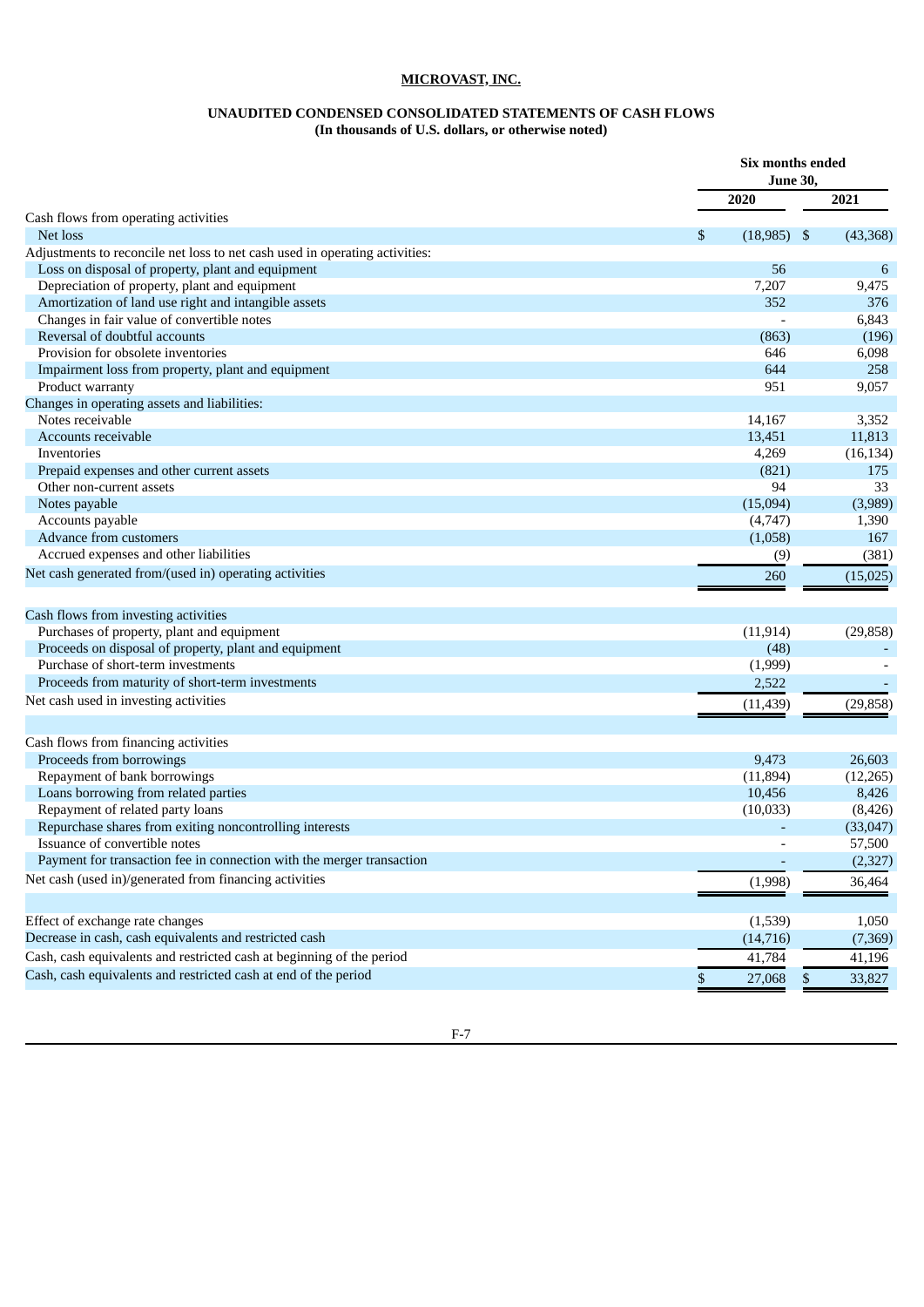### **UNAUDITED CONDENSED CONSOLIDATED STATEMENTS OF CASH FLOWS - continued (In thousands of U.S. dollars, except share and per share data, or otherwise noted)**

|                                                          | Six months ended<br><b>June 30,</b> |     |        |  |  |
|----------------------------------------------------------|-------------------------------------|-----|--------|--|--|
|                                                          | 2020                                |     | 2021   |  |  |
| Reconciliation to amounts on consolidated balance sheets |                                     |     |        |  |  |
| Cash and cash equivalents                                | \$<br>21,759                        | - S | 13,367 |  |  |
| Restricted cash                                          | 5,309                               |     | 20,460 |  |  |
| Total cash, cash equivalents and restricted cash         | 27,068                              |     | 33,827 |  |  |
| Supplemental disclosure of cash flow information         |                                     |     |        |  |  |
| Interest paid                                            | 1,032                               | -S  | 1,376  |  |  |
| Non-cash investing and financing activities              |                                     |     |        |  |  |
| Payable for redemption of noncontrolling interest        | \$<br>119,567                       | -S  | 97,979 |  |  |
| Payable for purchase of property, plant and equipment    | \$<br>17.096                        |     | 14,103 |  |  |

The accompanying notes are an integral part of these unaudited condensed consolidated financial statements.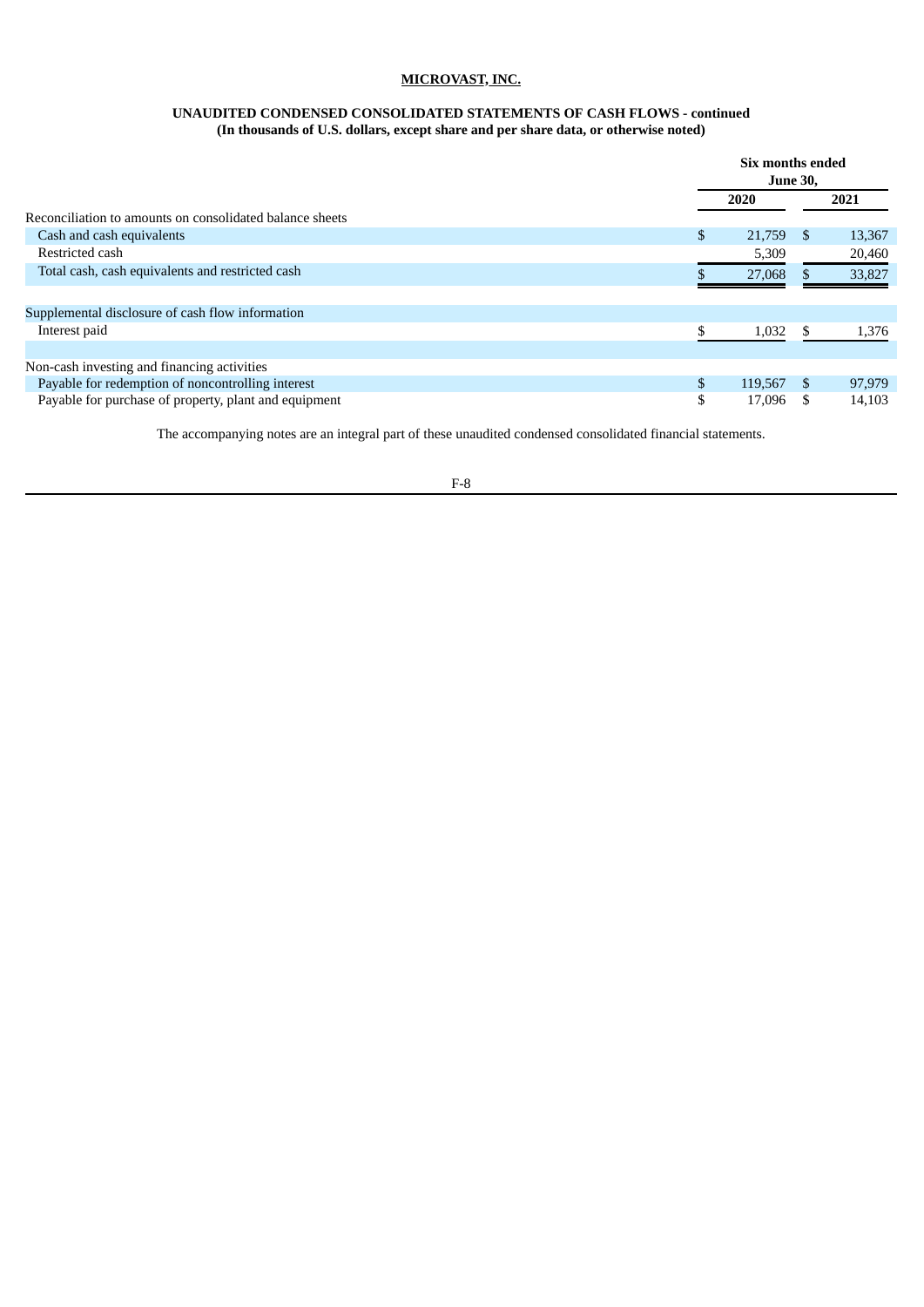#### <span id="page-15-0"></span>**1. ORGANIZATION AND PRINCIPAL ACTIVITIES**

Microvast, Inc. (the "Company" or "Microvast") was incorporated under the laws of the State of Texas in the United States of America ("USA") on October 12, 2006 and re-domiciled to the State of Delaware on December 31, 2015. The Company and its subsidiaries (collectively, the "Group") are primarily engaged in developing, manufacturing, and selling electronic power products for electric vehicles primarily in the People's Republic of China ("PRC") and Europe.

### **2. SIGNIFICANT ACCOUNTING POLICIES**

#### *Basis of presentation and use of estimates*

The accompanying unaudited condensed consolidated financial statements include the financial information of Microvast Inc. and its subsidiaries. The unaudited condensed consolidated financial statements have been prepared in accordance with the rules and regulations of the Security and Exchange Commission and U.S. generally accepted accounting standards for interim financial reporting. Accordingly, certain information and disclosures normally included in the notes to the annual financial statements prepared in accordance with accounting principles generally accepted in the United States of America ("GAAP") have been omitted from these interim financial statements. The results of operations for the three months and six months periods ended June 30, 2020 and 2021 are not necessarily indicative of the results for the full years.

The accompanying unaudited condensed consolidated financial statements should be read in conjunction with the Group's audited consolidated financial statements for each of the three years in the period ended December 31, 2020 included in the definitive proxy statement relating to merger or acquisition between Microvast, Inc. and Tuscan Holding Corp. In the opinion of the management, the accompanying unaudited condensed consolidated financial statements reflect all adjustments (which include normal recurring adjustments) necessary for a fair statement of financial results for the interim periods presented. The Group believes that the disclosures are adequate to make the information presented not misleading.

The financial information as of December 31, 2020 presented in the unaudited condensed financial statements is derived from the Group's audited consolidated financial statements for the year ended December 31, 2020.

The accompanying unaudited condensed consolidated financial statements have been prepared using the same accounting policies as used in the preparation of the Group's consolidated financial statements for each of the three years in the period ended December 31, 2020.

Significant accounting estimates reflected in the Group's financial statements include allowance for doubtful accounts, provision for obsolete inventories, impairment of long-lived assets, valuation allowance for deferred tax assets, product warranties, fair value measurement of the convertible promissory notes, share based compensation and going concern assumption.

The unaudited condensed consolidated financial statements of the Group include the financial statements of the Company and its subsidiaries. All intercompany transactions and balances have been eliminated upon consolidation.

The accompanying unaudited condensed consolidated financial statements have been prepared assuming that the Group will continue as a going concern, which contemplates the realization of assets and the satisfaction of liabilities in the normal course of business. The realization of assets and the satisfaction of liabilities in the normal course of business is dependent on, among other things, the Group's ability to generate sufficient cash flows from operations, and the Group's ability to arrange adequate financing arrangements.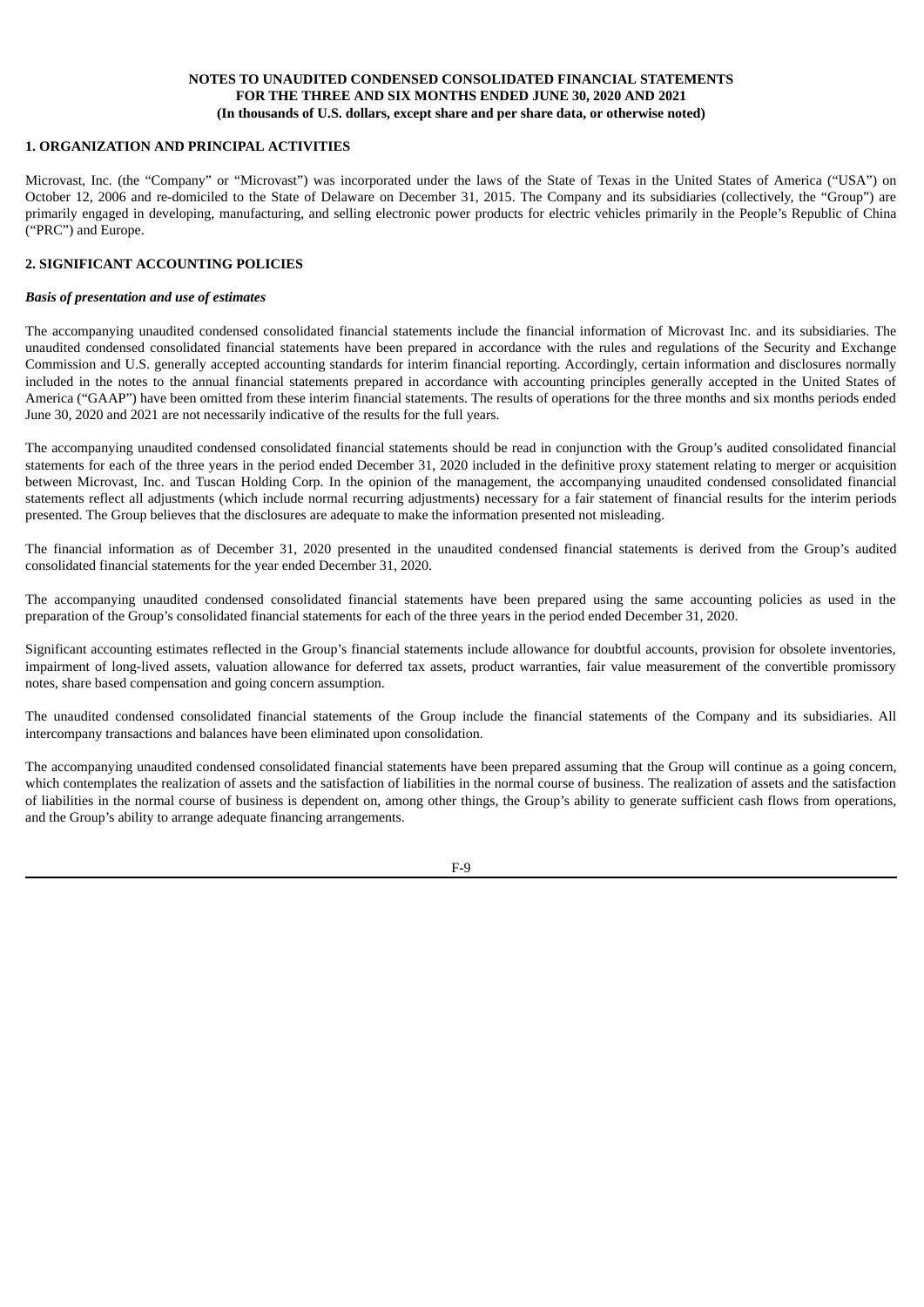#### **2. SIGNIFICANT ACCOUNTING POLICIES - continued**

#### *Revenue recognition*

#### *Nature of Goods and Services*

The Group's sales revenue consists primarily of sales of lithium batteries. The obligation of the Group is providing the electronic power products. Revenue is recognized at the point of time when control of the promised goods or services is transferred to the customer, in an amount that reflects the consideration the Group expects to be entitled to in exchange for the goods or services.

#### *Disaggregation of revenue*

For the three months ended June 30, 2020 and 2021, the Group derived revenues of \$14,802 and \$29,084 from Asia&Pacific, \$6,890 and \$4,231 from Europe and \$6 and \$57 from other geographic regions where the customers are located, respectively.

For the six months ended June 30, 2020 and 2021, the Group derived revenues of \$18,687 and \$41,568 from Asia&Pacific, \$9,930 and \$6,558 from Europe and \$30 and \$184 from other geographic regions where the customers are located, respectively.

#### *Contract balances*

Contract balances include accounts receivable and advance from customers. Accounts receivable represent cash not received from customers and are recorded when the right to consideration is unconditional. The allowance for doubtful accounts reflects the best estimate of probable losses inherent to the account receivable balance. Contract liabilities, recorded in advance from customers in the consolidated balance sheet, represents payment received in advance or payment received related to a material right provided to a customer to acquire additional goods or services at a discount in a future period. During the three months ended June 30, 2020 and 2021, the Group recognized \$206 and \$135 of revenue previously included in advance from customers as of April 1, 2020 and April 1, 2021, respectively. During the six months ended June 30, 2020 and 2021, the Group recognized \$446 and \$1,321 of revenue previously included in advance from customers as of January 1, 2020 and January 1, 2021, respectively, which consist of payments received in advance related to its sales of lithium batteries.

### **3. ACCOUNTS RECEIVABLE**

Accounts receivable consisted of the following:

|                                 | December 31, | <b>June 30,</b> |
|---------------------------------|--------------|-----------------|
|                                 | 2020         | 2021            |
| Accounts receivable             | 81,345       | 69,996          |
| Allowance for doubtful accounts | (5,047)      | (4,743)         |
| Accounts receivable, net        | 76,298       | 65,253          |

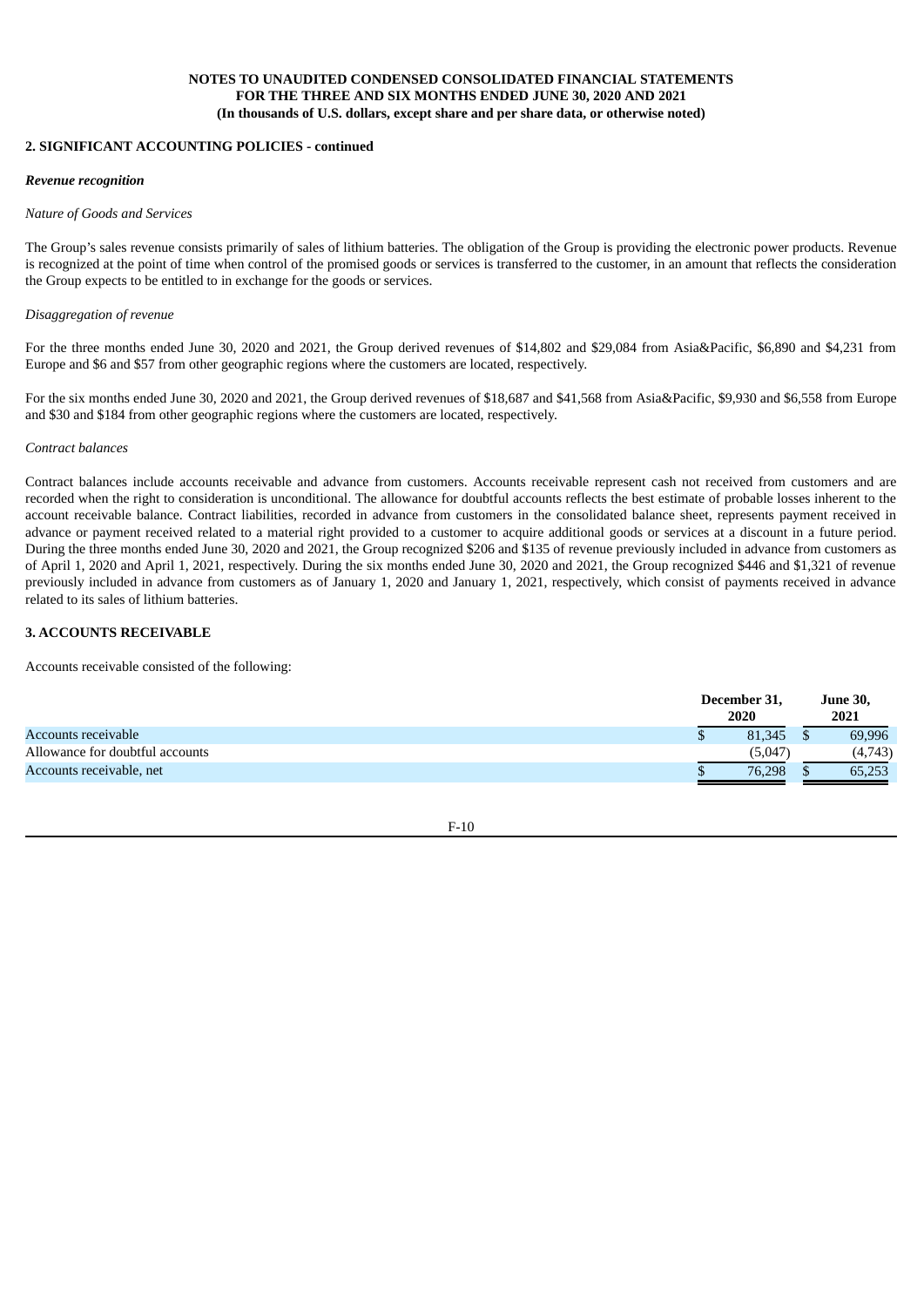# **3. ACCOUNTS RECEIVABLE - continued**

Movement of allowance for doubtful accounts was as follows:

|                                    | Three months ended<br><b>June 30,</b> |  |       | Six months ended<br><b>June 30,</b> |       |  |       |
|------------------------------------|---------------------------------------|--|-------|-------------------------------------|-------|--|-------|
|                                    | 2020                                  |  | 2021  |                                     | 2020  |  | 2021  |
| Balance at beginning of the period | 4,524                                 |  | 4,416 | <sup>8</sup>                        | 5,537 |  | 5,047 |
| Charge to expenses                 |                                       |  | 318   |                                     | (863) |  | (196) |
| Write off                          |                                       |  | (28)  |                                     |       |  | (131) |
| Exchange difference                | 10                                    |  | 37    |                                     | (140) |  | 23    |
| Balance at end of the period       | 4,534                                 |  | 4,743 |                                     | 4,534 |  | 4,743 |

#### **4. INVENTORIES, NET**

Inventories consisted of the following:

|                 |   | December 31,<br>2020 | <b>June 30,</b><br>2021 |
|-----------------|---|----------------------|-------------------------|
| Work in process | D | 22,167               | 21,090                  |
| Raw materials   |   | 17,451               | 20,223                  |
| Finished goods  |   | 5,350                | 14,087                  |
| Total           |   | 44,968               | 55,400                  |

Provision for obsolete inventory at nil and \$5,880 were recognized for the three months ended June 30, 2020 and 2021, respectively. Provision for obsolete inventory at \$646 and \$6,098 were recognized for the six months ended June 30, 2020 and 2021, respectively.

### **5. PREPAID EXPENSES AND OTHER CURRENT ASSETS**

|                       | December 31,<br>2020 | <b>June 30,</b><br>2021 |       |  |
|-----------------------|----------------------|-------------------------|-------|--|
| Advances to suppliers | 2,117                |                         | 4,857 |  |
| Other receivables     | 688                  |                         | 1,242 |  |
| VAT receivables       | 2,471                |                         | 1,342 |  |
| Deposits              | 746                  |                         | 751   |  |
| <b>Total</b>          | 6,022                |                         | 8,192 |  |

The balance of the VAT receivables represented the amount available for future deduction against VAT payable.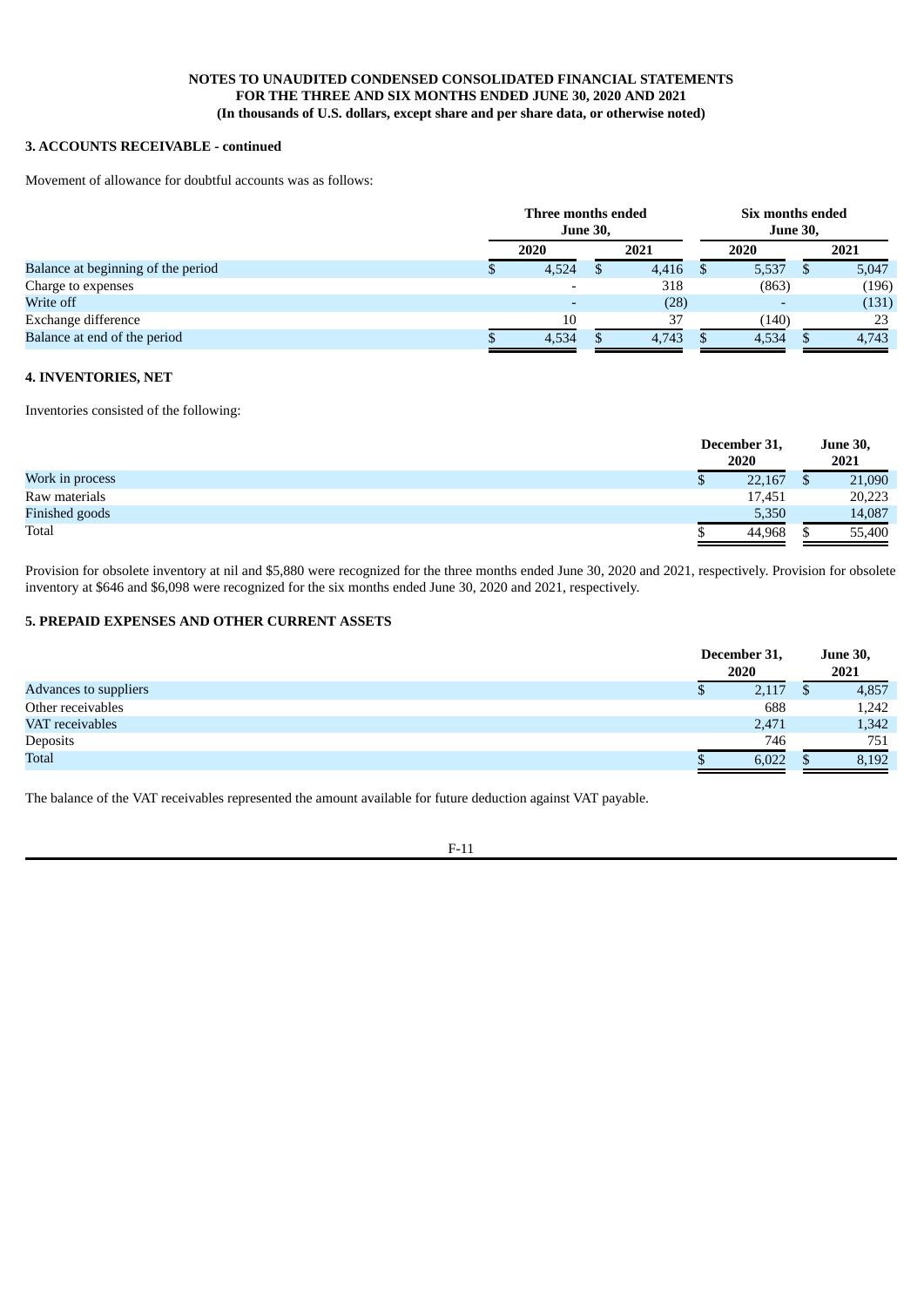# **6. ACCRUED EXPENSES AND OTHER CURRENT LIABILITIES**

|                                                        | December 31,<br>2020 |        | <b>June 30,</b><br>2021 |
|--------------------------------------------------------|----------------------|--------|-------------------------|
| Payables to exiting investors                          |                      | 30,000 | \$                      |
| Payables for purchase of property, plant and equipment |                      | 15,122 | 14,103                  |
| <b>Product warranty</b>                                |                      | 4.296  | 10,299                  |
| Other current liabilities                              |                      | 3,959  | 4,148                   |
| Accrued payroll and welfare                            |                      | 2,704  | 2,789                   |
| Interest payable                                       |                      | 1.379  | 2,239                   |
| <b>Accrued expenses</b>                                |                      | 1.696  | 1,713                   |
| Other tax payable                                      |                      | 1,472  | 306                     |
| Total                                                  |                      | 60,628 | 35,597                  |

The payables to exiting investors represents the amount due in a year for the redemption of the shares owned by certain noncontrolling shareholders of a subsidiary. See Note 12.

### **7. PRODUCT WARRANTY**

Movement of product warranty was as follows:

|                                    | Three months ended<br><b>June 30,</b> |  |         | Six months ended<br><b>June 30,</b> |         |  |         |  |
|------------------------------------|---------------------------------------|--|---------|-------------------------------------|---------|--|---------|--|
|                                    | 2020                                  |  | 2021    |                                     | 2020    |  | 2021    |  |
| Balance at beginning of the period | 17,299                                |  | 19,105  |                                     | 18,416  |  | 19,356  |  |
| Provided during the period         | 842                                   |  | 8.148   |                                     | 951     |  | 9,057   |  |
| Utilized during the period         | (783)                                 |  | (1,710) |                                     | (2,009) |  | (2,870) |  |
| Balance at end of the period       | 17,358                                |  | 25,543  |                                     | 17,358  |  | 25,543  |  |

|                                  | December 31,<br>2020 | <b>June 30,</b><br>2021 |
|----------------------------------|----------------------|-------------------------|
| Product warranty – current       | 4.296                | 10,299                  |
| Product warranty $-$ non-current | 15.060               | 15,244                  |
| Total                            | 19.356               | 25,543                  |

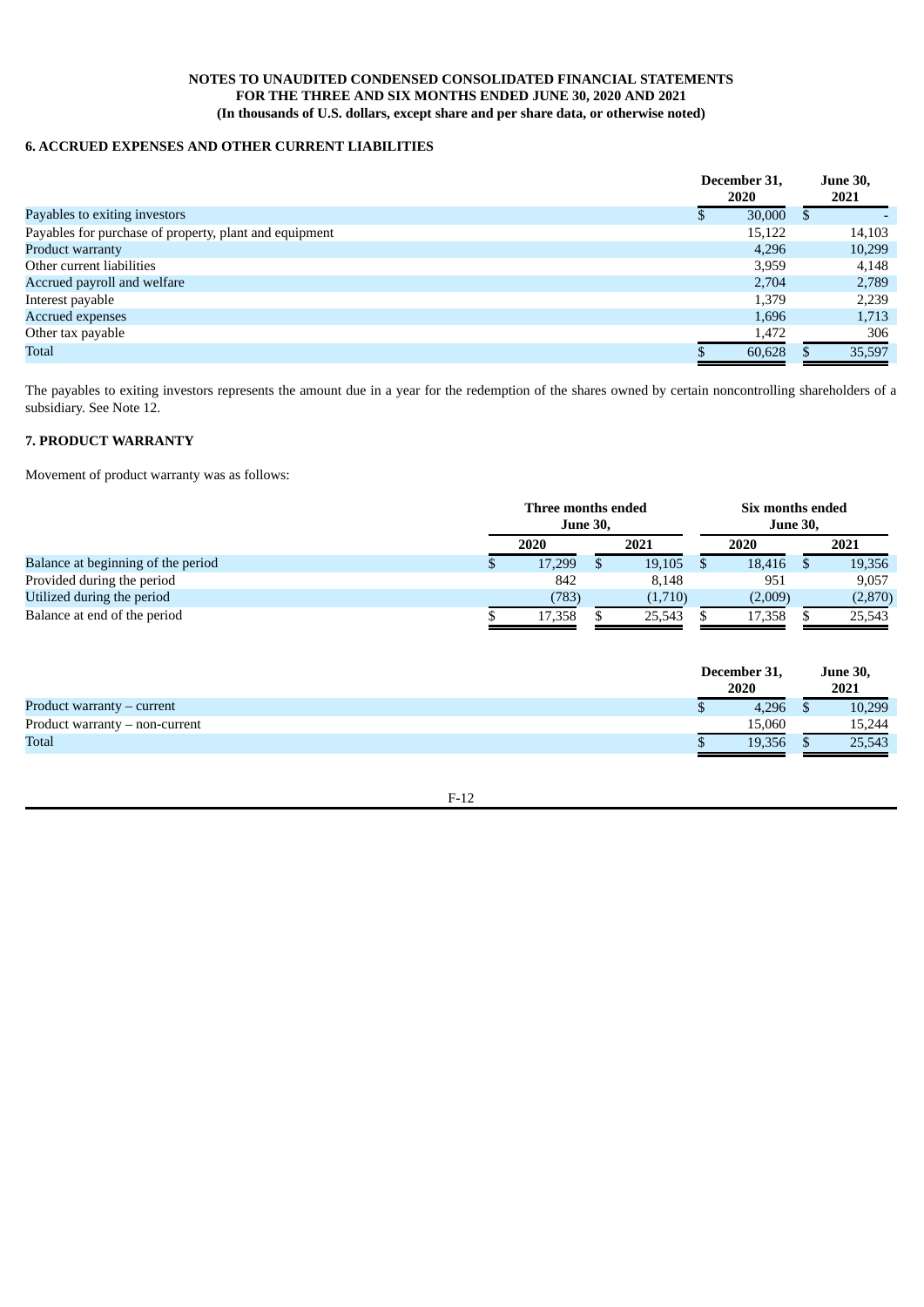### **8. BANK BORROWINGS**

The Group entered into loan agreements and bank facilities with Chinese banks and a German bank.

The original terms of the loans from Chinese banks range from 6 to 12 months and the interest rates range from 5.00% to 6.00% per annum. As of June 30, 2021, the balance of the loans from Chinese bank was \$16,572.

The bank facility agreement with the German bank includes a \$13.0 million (EUR11 million) 8-year maturity term loan and a \$4.7 million (EUR4 million) revolving facility ("German Bank Facility Agreement"). The interest rate of the 8-year maturity term loan is EURIBOR plus a margin rate determined by the financial leverage ratio of the Group. The \$4.7 million (EUR4 million) revolving facility at 6% annual interest, needs to be renewed every year (60 days in advance). During the six months ended June 30, 2021, the Group drew down the 8-year maturity term loan at the amount of \$9,886. The German Bank Facility Agreement contains financial covenants on the equity ratio, leverage ratio and profit distribution, and also it has acceleration clauses about the occurrence of failure to comply with the financial covenants. As of June 30, 2021, the Group's Germany subsidiary was not in compliance with the financial covenants. The Company obtained a waiver for the covenant violation through September 30, 2021, and subsequently cured the default in August 2020 by capital injection. The Group is and expects to be able to remain fully in compliance with the covenants.

Changes in bank borrowings were are as follows:

|                               | Three months ended<br><b>June 30,</b> |  |                          | Six months ended<br><b>June 30,</b> |           |  |           |  |
|-------------------------------|---------------------------------------|--|--------------------------|-------------------------------------|-----------|--|-----------|--|
|                               | 2020                                  |  | 2021                     |                                     | 2020      |  | 2021      |  |
| Beginning balance             | 5,649                                 |  | 13,156                   |                                     | 11,922    |  | 12,184    |  |
| Proceeds from bank borrowings | 3,714                                 |  | 13,158                   |                                     | 9.473     |  | 26,603    |  |
| Repayments of principal       |                                       |  | $\overline{\phantom{0}}$ |                                     | (11, 894) |  | (12, 265) |  |
| Exchange difference           | 22                                    |  | (144)                    |                                     | (89)      |  | (64)      |  |
| <b>Ending balance</b>         | 9,412                                 |  | 26,458                   |                                     | 9,412     |  | 26,458    |  |

|              |   | December 31,<br>2020     | <b>June 30,</b><br>2021 |        |
|--------------|---|--------------------------|-------------------------|--------|
| Current      | Ψ | 12,184                   |                         | 16,572 |
| Non-current  |   | $\overline{\phantom{0}}$ |                         | 9,886  |
| <b>Total</b> |   | 12,184                   |                         | 26,458 |

Certain assets of the Group had been pledged to secure the above banking facilities granted to the Group. The aggregate carrying amount of the assets pledged by the Group as of December 31, 2020 and June 30, 2021 are as follows:

|                         |   | December 31,<br>2020 | <b>June 30,</b><br>2021 |        |  |
|-------------------------|---|----------------------|-------------------------|--------|--|
| <b>Buildings</b>        | Φ | 22,732               |                         | 31,877 |  |
| Machinery and equipment |   | 19,297               |                         | 17,835 |  |
| Land use rights         |   | 2,789                |                         | 4,466  |  |
| Total                   |   | 44.818               |                         | 54,178 |  |

In addition, the Group's related parties Ochem Chemical Co., Ltd ("Ochem") and Ochemate Material Technologies Co., Ltd ("Ochemate") provided \$20,874 and \$21,838 of guarantees to secure certain bank facilities granted to the Group as of December 31, 2020 and June 30, 2021, respectively.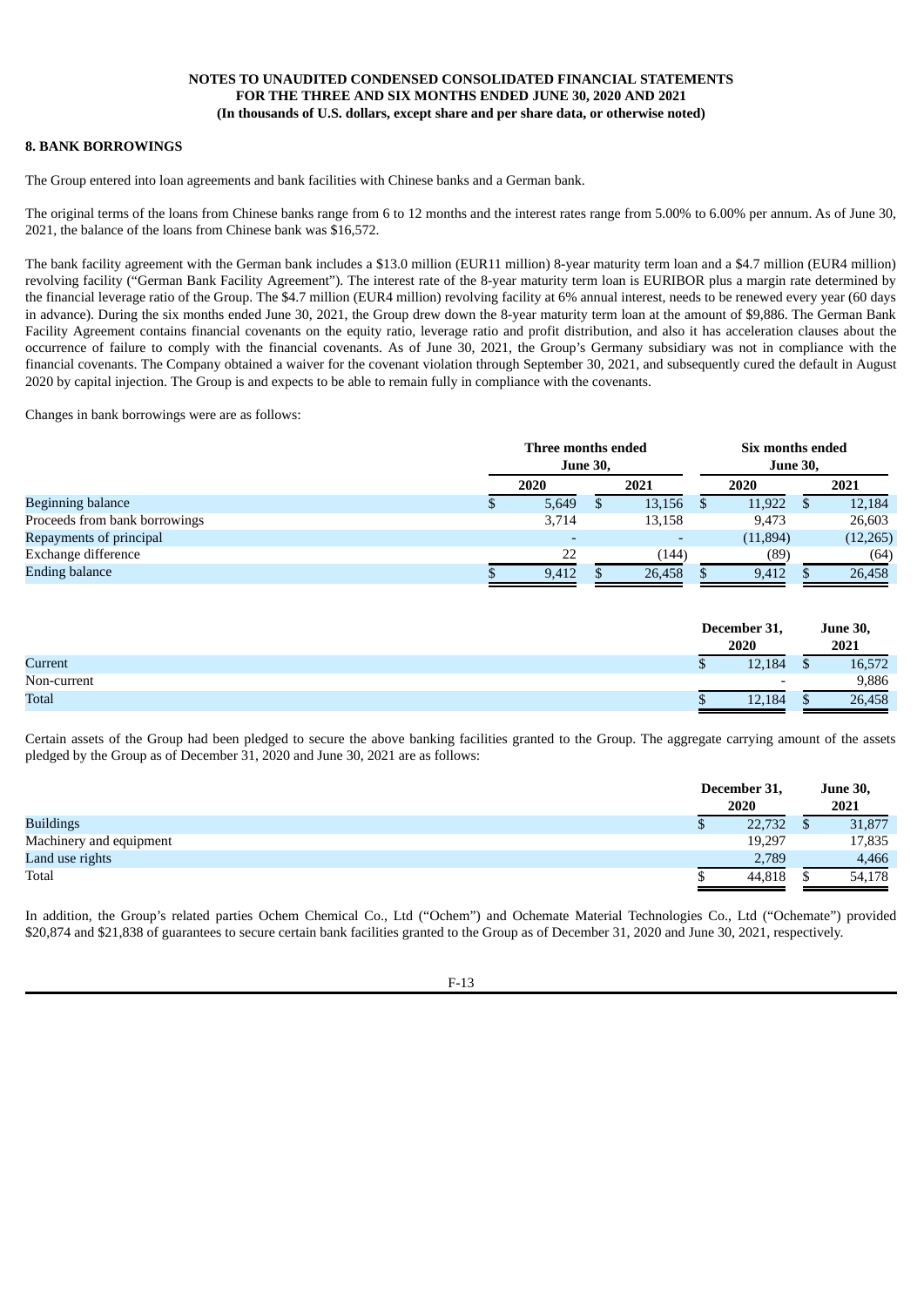### **9. OTHER NON-CURRENT LIABILITIES**

|                                      | December 31,<br>2020 | <b>June 30,</b><br>2021 |
|--------------------------------------|----------------------|-------------------------|
| Payable to exiting investors         | 94.316               | 97,979                  |
| Product warranty - non-current       | 15,060               | 15,244                  |
| Deferred subsidy income- non-current | 1.221                | 1,139                   |
| Total                                | 110.597              | 114.362                 |

The payable to exiting investors represent the amount to be paid for the redemption of the shares owned by certain noncontrolling interests holders of a subsidiary. See Note 12.

#### **10. BONDS PAYABLE**

|                         | December 31,<br>2020     | <b>June 30,</b><br>2021 |         |
|-------------------------|--------------------------|-------------------------|---------|
| Bonds payable           |                          |                         |         |
| Third-party investors   | 29,915                   | \$                      | 29,915  |
| Total                   | 29,915                   |                         | 29,915  |
|                         |                          |                         |         |
| Long-term bonds payable |                          |                         |         |
| Huzhou Saiyuan          | \$<br>73,147 \$          |                         | 73,147  |
| PIPE investors          | $\overline{\phantom{0}}$ |                         | 64,343  |
| Total                   | 73,147                   |                         | 137,490 |
|                         |                          |                         |         |

### Convertible Bonds issued to Huzhou Saiyuan

On December 29, 2018, Microvast Power Systems Co., Ltd. ("MPS") signed an agreement with Huzhou Saiyuan, an entity established by the local government, to issue convertible bonds to Huzhou Saiyuan for a total consideration of \$87,776 (RMB600 million), of which \$29,259 (RMB200 million) was converted from the existing non-interest-bearing loan with Huzhou Saiyuan as of December 31, 2018. The Company pledged its 12.39% equity holding over MPS to Huzhou Saiyuan to facilitate the issuance of convertible bonds. Besides the previous converted bond \$29,259 (RMB200 million), Huzhou Saiyuan further subscribed \$14,629 (RMB100 million) on January 9, 2019 and \$29,259 (RMB200 million) on February 1, 2019, respectively.

If the subscribed bonds are not repaid by the maturity date, Huzhou Saiyuan has the right to dispose the equity interests pledged by the Company in proportion to the amount of matured bonds, or convert the bond to the equity interests of MPS within 60 days after the maturity date. If Huzhou Saiyuan decides to convert the bonds to equity interests of MPS, the equity interests pledged should be released and the convertible bonds should be converted to the equity interest of MPS based on the entity value of MPS at \$950,000.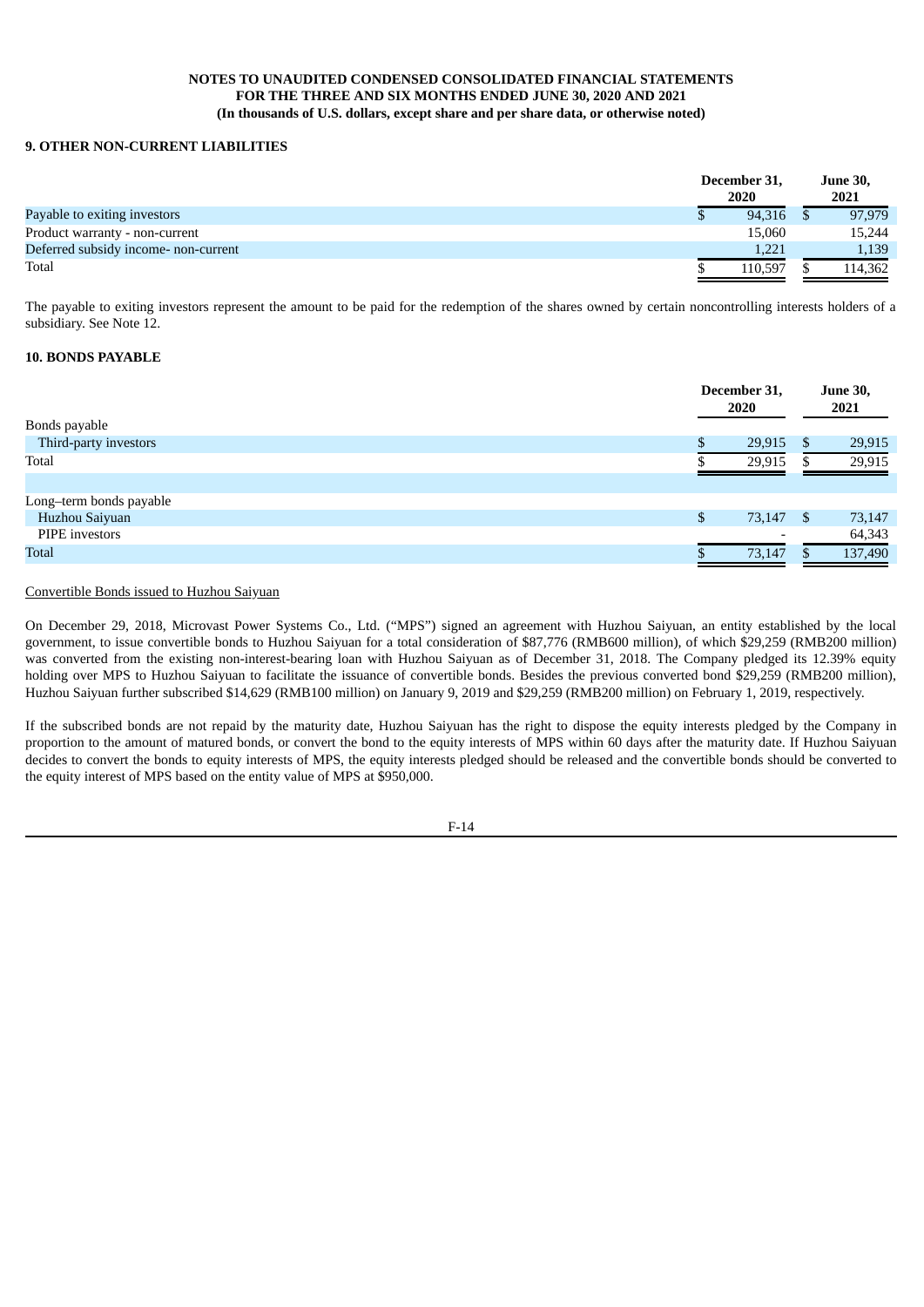#### **10. BONDS PAYABLE - continued**

On September 28, 2020, MPS signed a supplemental agreement for extension on repayment of convertible bonds to Huzhou Saiyuan, and the terms on repayments and interests were agreed as below:

|                      |                           |                      |                           | Annual<br><b>Interest</b> |
|----------------------|---------------------------|----------------------|---------------------------|---------------------------|
| <b>Issuance Date</b> | <b>Subscribed Amount</b>  | <b>Maturity Date</b> | <b>Repayment Amount</b>   | Rate                      |
| February 1, 2019     | \$29,259 (RMB200 million) | June 30, 2023        | \$29,259 (RMB200 million) | $3\% \sim 4\%$            |
| December 31, 2018    | \$29,259 (RMB200 million) | April 28, 2024       | \$14,629 (RMB100 million) | $0\% \sim 4\%$            |
|                      |                           | July 11, 2024        | \$7,315 (RMB50 million)   | $0\% \sim 4\%$            |
|                      |                           | October 1, 2024      | \$7,315 (RMB50 million)   | $0\% \sim 4\%$            |
| January 1, 2020      | \$14,629 (RMB100 million) | April 13, 2026       | \$14,629 (RMB100 million) | $3\% \sim 4\%$            |

An additional one-year extension could be granted to the Group if the Group submits a written application before the extended maturity date. As of June 30, 2021, the outstanding balance of the convertible bonds to Huzhou Saiyuan totaled at \$73,147 (RMB500 million).

#### Convertible Bonds issued to third-party investors

On November 2, 2018, MPS signed a convertible bond agreement with two third-party investors (the "Bond Holders"), through which the Bond Holders agreed to provide a non-interest bearing loan in an aggregate amount of \$58,516 (RMB400 million) or up to \$73,147 (RMB500 million) to MPS, and the Bond Holders could convert the bonds into a number of Series D2 preferred shares of the Company (the "Series D2 Preferred") once approvals from the PRC and US government were obtained. As of December 31, 2020 and June 30, 2021, \$29,915 (RMB204.5 million) was subscribed by the Bond Holders.

On July 23, 2021, upon the completion of the merger between Microvast and Tuscan Holdings Corp., the convertible bonds were settled and converted into 6,719,845 common shares of the combined company as disclosed in Note 21.

#### Convertible Notes at Fair Value

On January 4, 2021, the Company entered into a note purchase agreement to issue \$57,500 convertible promissory notes to certain investors, fully due and payable on the third anniversary of the initial closing date. The notes bear no interest, provided, however, if a liquidity event has not occurred prior to June 30, 2022, an interest rate of 6% shall be applied retrospectively from the date of initial closing. The conversion of the promissory notes are contingent upon the occurrence of a Private Investment in Public Equity ("PIPE") financing, a liquidity event ("Liquidity Event") or a new financing after June 30, 2022 but before the maturity date ("Next Financing"). The first tranche and second tranche of the convertible promissory notes were issued in January 2021 and February 2021 at amount of \$25,000 and \$32,500, respectively. A discounted rate of 80% or 90% would be applied to the then share issuance price upon conversion, depending on the circumstances of PIPE financing, Liquidity Event or Next Financing.

The fair value option was elected for the measurement of the convertible notes. As of June 30, 2021, the fair value of the convertible notes was \$64,343. Changes in fair value, a loss of \$3,243 and \$6,843 were recorded in the unaudited condensed consolidated statements of operations for the three and six months ended June 30, 2021, respectively.

On July 23, 2021, upon the completion of the merger between Microvast and Tuscan Holdings Corp., the convertible promissory notes were converted into 6,736,106 common shares of the combined company.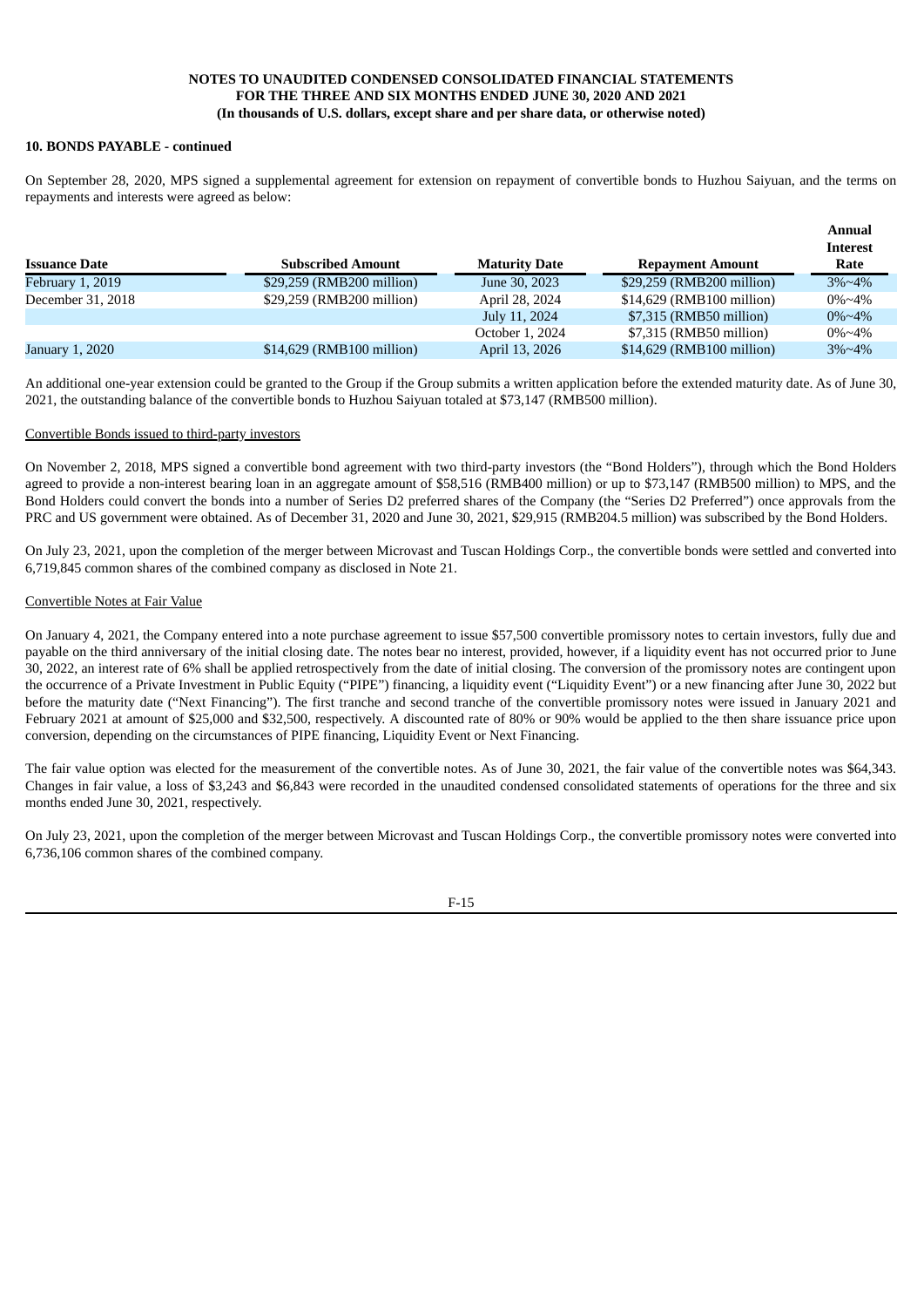### **11. FAIR VALUE MEASUREMENT**

#### *Measured or disclosed at fair value on a recurring basis*

The Group measured its financial assets and liabilities, including cash and cash equivalents, restricted cash and convertible notes at fair value on a recurring basis as of December 31, 2020 and June 30, 2021. Cash and cash equivalents and restricted cash are classified within Level 1 of the fair value hierarchy because they are valued based on the quoted market price in an active market. The Group determines the fair value of convertible notes, with the assistance of an independent third-party appraiser, based on Level 3 inputs. To determine the fair value of the convertible notes, the Group used probability expected return method.

The key assumptions used in valuation of convertible notes as of June 30, 2021 are summarized in the table below:

| Probability for Conversion | 90%               |
|----------------------------|-------------------|
| Probability for Redemption | 10%               |
| Remaining life             | $0.1 - 2.5$ years |

As of December 31, 2020 and June 30, 2021, information about inputs for the fair value measurements of the Group's assets and liabilities that are measured at fair value on a recurring basis in periods subsequent to their initial recognition is as follow:

|                           | <b>Fair Value Measurement as of December 31, 2020</b>                                                    |        |                                                                         |                                                                  |  |              |  |
|---------------------------|----------------------------------------------------------------------------------------------------------|--------|-------------------------------------------------------------------------|------------------------------------------------------------------|--|--------------|--|
|                           | <b>Quoted Prices</b><br>in Active<br><b>Market for</b><br><b>Identical</b><br><b>Assets</b><br>(Level 1) |        | <b>Significant</b><br>Other<br><b>Observable</b><br>Inputs<br>(Level 2) | <b>Significant</b><br><b>Unobservable</b><br>Inputs<br>(Level 3) |  | <b>Total</b> |  |
| Cash and cash equivalents |                                                                                                          | 21,496 |                                                                         | ٠                                                                |  | 21,496       |  |
| Restricted cash           |                                                                                                          | 19,700 |                                                                         | $\overline{\phantom{0}}$                                         |  | 19,700       |  |
| <b>Total</b>              |                                                                                                          | 41,196 |                                                                         | ۰                                                                |  | 41,196       |  |

|                           | Fair Value Measurement as of June 30, 2021 |                                                                                                          |                                                                         |                                                                  |     |              |  |
|---------------------------|--------------------------------------------|----------------------------------------------------------------------------------------------------------|-------------------------------------------------------------------------|------------------------------------------------------------------|-----|--------------|--|
|                           |                                            | <b>Quoted Prices</b><br>in Active<br><b>Market for</b><br><b>Identical</b><br><b>Assets</b><br>(Level 1) | <b>Significant</b><br>Other<br><b>Observable</b><br>Inputs<br>(Level 2) | <b>Significant</b><br><b>Unobservable</b><br>Inputs<br>(Level 3) |     | <b>Total</b> |  |
| Cash and cash equivalents | \$                                         | 13,367                                                                                                   |                                                                         | ٠                                                                | \$. | 13,367       |  |
| Restricted cash           |                                            | 20,460                                                                                                   | $\overline{\phantom{a}}$                                                | ٠                                                                |     | 20,460       |  |
| Convertible notes         |                                            |                                                                                                          |                                                                         | 64,343                                                           |     | 64,343       |  |
| Total                     |                                            | 33,827                                                                                                   |                                                                         | 64,343                                                           |     | 98,170       |  |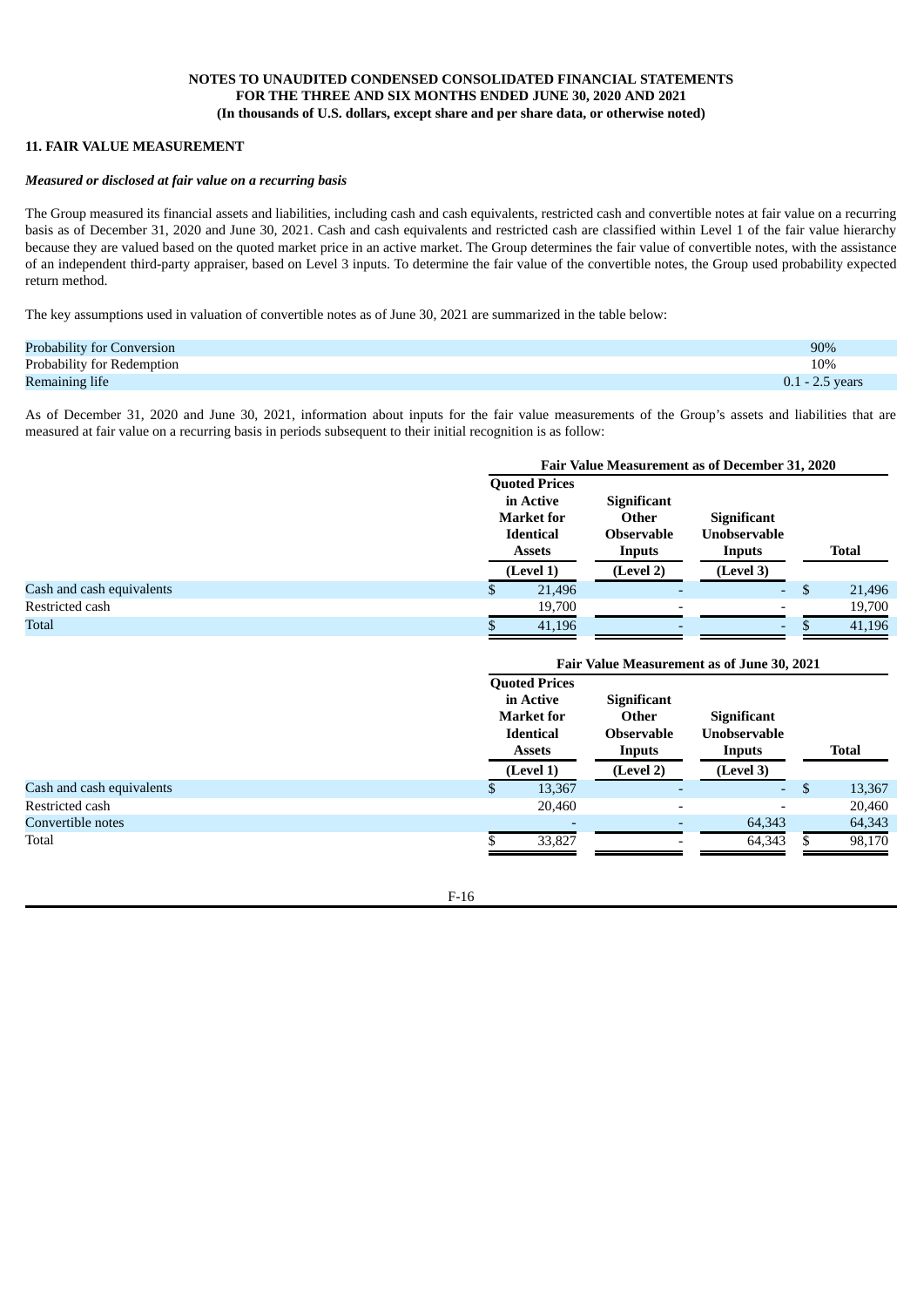#### **11. FAIR VALUE MEASUREMENT - continued**

#### *Measured or disclosed at fair value on a recurring basis - continued*

The following is a reconciliation of the beginning and ending balances for assets and liabilities measured at fair value on a recurring basis using significant unobservable inputs (Level 3) during the three and six months ended June 30, 2021:

|                                            | Convertible<br>notes |
|--------------------------------------------|----------------------|
| Balance as of January 1, 2021              |                      |
| Issuance of convertible notes              | 57,500               |
| Changes in fair value of convertible notes | 3,600                |
| Balance as of March 31, 2021               | 61,100               |
| Changes in fair value of convertible notes | 3,243                |
| Balance as of June 30, 2021                | 64,343               |

#### *Measured or disclosed at fair value on a nonrecurring basis*

The Group measured the long-lived assets using the income approach—discounted cash flow method, when events or changes in circumstances indicate that the carrying amount of an asset may no longer be recoverable.

#### **12. NONCONTROLLING INTERESTS**

#### Noncontrolling interests of MPS

In March 2017, the Company sold 17.39% equity interest of its wholly-owned subsidiary, MPS, to eight third-party investors (the "Investors") for total cash consideration of \$400,000, which was received in 2017.

In February 2018, the Company signed a series of repurchase and redemption agreements with 6 out of the 8 investors of MPS which requested to redeem in aggregate 14.05% equity interests in MPS ("exiting Investors"), at a redemption value equal to the initial capital contribution plus 6% simple annual interest. To facilitate the repurchase and redemption transaction, MPS and the exiting Investors entered into certain property mortgage agreements on May 30, 2018.

Pursuant to an extension agreement signed in September 2020, the Group paid \$30,000 (RMB214.2 million) in March 2021. See Note 6. Further, if the Group completes a qualified financing before 2022 with total amount of \$200,000, the Group would pay the exiting Investors \$30,000 (RMB214.2 million) which shall be made no later than September 30, 2023. If the Group completes new round financing in 2022 or 2023, the Group will pay the exiting Investors an amount calculated based on the proceeds received in the financing, and in no case will the repayment be less than \$30,000 (RMB214.2 million). The repayment amount should be calculated based on the following rules:

- a) Minimum repayment of \$30,000 (RMB214.2 million) should be paid if the proceeds received in the financing is up to \$200,000.
- b) 15% of the incremental proceeds should be paid if the proceeds received in the financing is between \$200,000 and \$400,000.
- c) 20% of the incremental proceeds and up to a maximum of the overdue payable amount should be paid if the proceeds received in the financing is above \$400,000.

On July 23, 2021, upon the completion of the merger between Microvast and Tuscan Holdings Corp., the equity interest held by the investors who remained as noncontrolling shareholders of MPS were converted into 17,253,182 common shares of the combined company as disclosed in Note 21.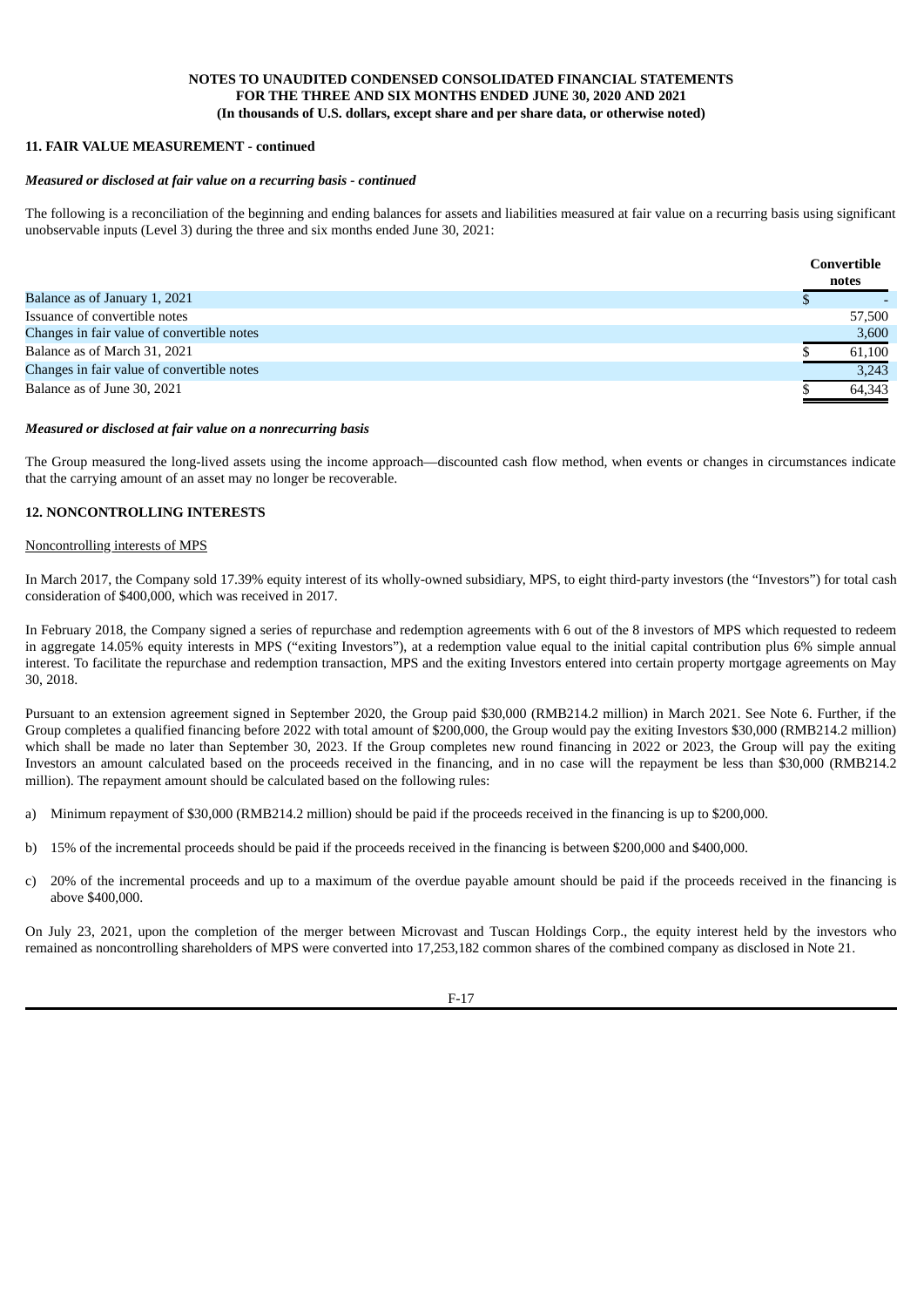### **13. ORDINARY SHARES**

The Company's Amended and Restated Certificate of Incorporation authorizes 100,000,000 ordinary shares with a par value of \$0.01 per share.

As of December 31, 2020 and June 30, 2021, the Company had 617,880 ordinary shares issued and outstanding.

On July 23, 2021, upon the completion of the merger between Microvast and Tuscan Holdings Corp., all of the ordinary shares were converted into common shares of the combined company at an exchange ratio of 160.3 as disclosed in Note 21.

# **14. PREFERRED SHARES**

As of December 31, 2020 and June 30, 2021, the Company had preferred shares issued and outstanding as follows:

|                         | Number of     |                                                                                                    |
|-------------------------|---------------|----------------------------------------------------------------------------------------------------|
| <b>Preferred Shares</b> | <b>Shares</b> | <b>Shareholders</b>                                                                                |
| Series C1 Preferred     | 166,950       | Ashmore Global Special Situations Fund 4 Limited Partnership and Ashmore Global Special Situations |
|                         |               | Fund 5 Limited Partnership ("Ashmore") and International Finance Corporation ("IFC")               |
| Series C2 Preferred     | 126.345       | Ashmore Cayman SPC Limited ("Ashmore Cayman") and IFC                                              |
| Series D1 Preferred     | 139,186       | Evergreen Ever Limited ("EEL")                                                                     |
| Total                   | 432,481       |                                                                                                    |

The changes in the balance of Series Preferred and redeemable noncontrolling interests included in the mezzanine equity for the six months ended June 30, 2020 and 2021 were as follows:

|                                     | <b>Series C1</b><br>Preferred | <b>Series C2</b><br>Preferred |    | <b>Series D1</b><br>Preferred | Redeemable<br>noncontrolling<br>interests |
|-------------------------------------|-------------------------------|-------------------------------|----|-------------------------------|-------------------------------------------|
| Balance as of January 1, 2020       | 76,684                        | 73,100                        |    | 127,935                       | 80,561                                    |
| Accretion                           | 974                           | 2,217                         |    | 4,662                         | 2,552                                     |
| Ending balance as of March 31, 2020 | 77,658                        | 75,317                        |    | 132,597                       | 83,113                                    |
| Accretion                           | 974                           | 2,217                         |    | 4,662                         | 2,552                                     |
| Ending balance as of June 30, 2020  | 78,632                        | 77,534                        |    | 137,259                       | 85,665                                    |
| Balance as of January 1, 2021       | \$<br>80,581                  | \$<br>81,966                  | S. | 146,583                       | \$<br>90,820                              |
| Accretion                           | 1,003                         | 2,281                         |    | 4,759                         | 2,577                                     |
| Ending balance as of March 31, 2021 | 81,584                        | 84,247                        |    | 151,342                       | 93,397                                    |
| Accretion                           | 1,003                         | 2,281                         |    | 4,759                         | 2,606                                     |
| Ending balance as of June 30, 2021  | 82,587                        | 86,528                        |    | 156,101                       | 96,003                                    |

On July 23, 2021, upon the completion of the merger between Microvast and Tuscan Holdings Corp., all preferred shares were converted into common shares of the combined company at an exchange ratio of 160.3 as disclosed in Note 21.

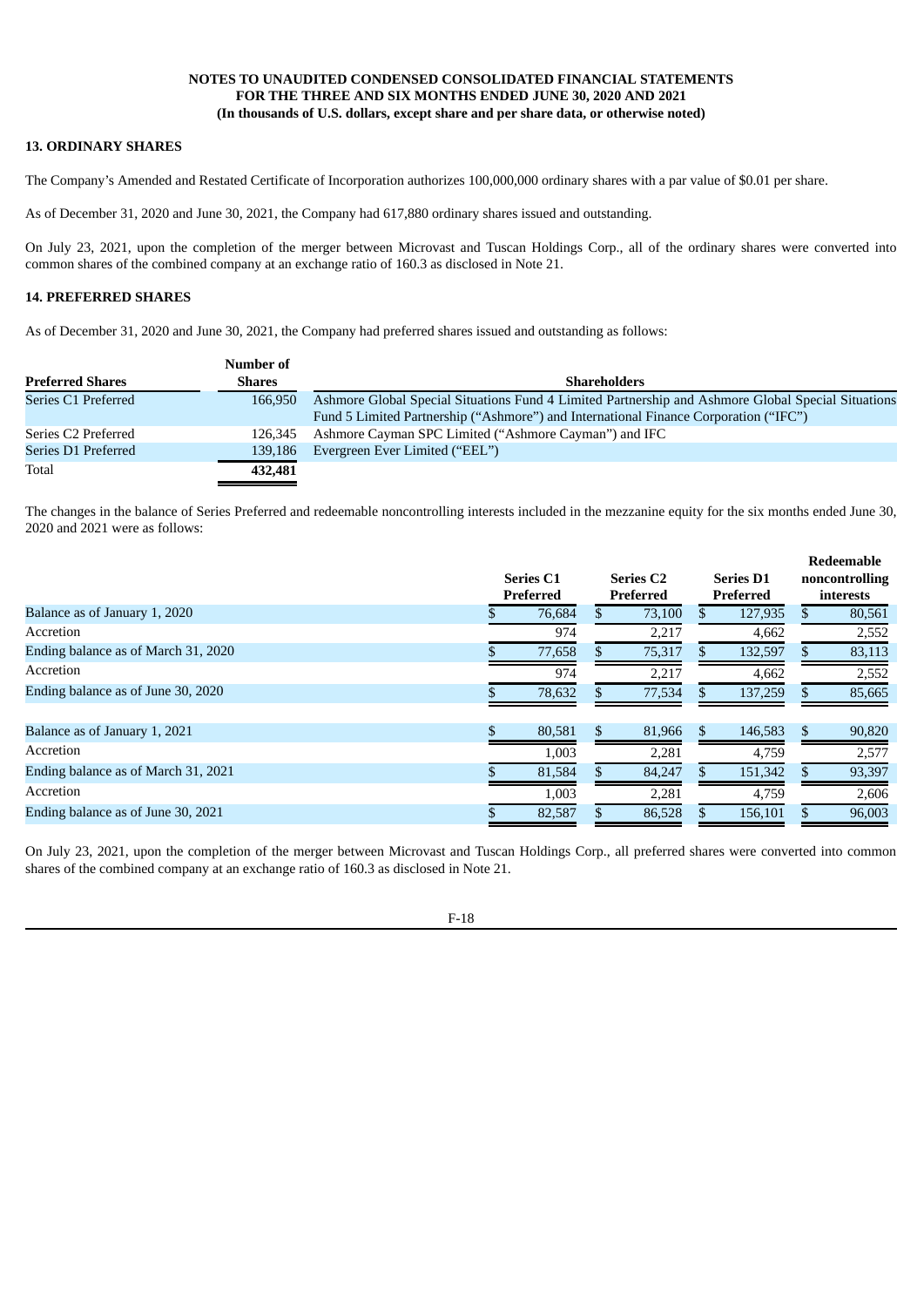### **15. SHARE-BASED PAYMENT**

The share options, non-vested shares and non-vested share units may be vested only upon and after the occurrence of initial public offering, sale or transfer of all or substantially all of the business, operations or assets of the Company or its subsidiaries, taken as a whole, to a third party, or such other sale or transfer of ordinary shares in the Company as determined, in each case, by the Company pursuant to legal documents and other obligations binding upon it. As of June 30, 2021, it was not considered probable that the above performance condition would be achieved and accordingly no compensation expense was recorded.

**Weighted**

#### *Share options*

Share options activity for the six months ended June 30, 2020 and 2021 was as follows:

| <b>Share options</b>                                 | Number of<br>shares | Weighted<br>average<br>exercise price<br>(US\$) |   | Weighted<br>average grant<br>date fair<br>value<br>(US\$) | Weighted<br>average<br>remaining<br>contractual<br>life |
|------------------------------------------------------|---------------------|-------------------------------------------------|---|-----------------------------------------------------------|---------------------------------------------------------|
| Outstanding as of January 1, 2020                    | 47,277              | \$<br>881.97                                    | S | 343.83                                                    | 7.1                                                     |
| Forfeited                                            | (4, 462)            | 366.00                                          |   | 285.11                                                    |                                                         |
| Outstanding as of March 31, 2020                     | 42,815              | 935.74                                          |   | 349.95                                                    | 7.0                                                     |
| Outstanding as of June 30, 2020                      | 42,815              | 935.74                                          |   | 349.95                                                    | 6.8                                                     |
| Expected to vest and exercisable as of June 30, 2020 | 42,815              | 935.74                                          |   | 349.95                                                    | 6.8                                                     |
| Outstanding as of January 1, 2021                    | 216,706             | 991.99                                          |   | 468.60                                                    | 9.0                                                     |
| Forfeited                                            | (5,700)             | 1005.85                                         |   | 475.71                                                    |                                                         |
| Outstanding as of March 31, 2021                     | 211,006             | 991.62                                          |   | 468.41                                                    | 8.7                                                     |
| Forfeited                                            | (800)               | 1005.85                                         |   | 475.71                                                    |                                                         |
| Outstanding as of June 30, 2021                      | 210,206             | 991.57                                          |   | 468.38                                                    | 8.5                                                     |
| Expected to vest and exercisable as of June 30, 2021 | 210,206             | 991.57                                          |   | 468.38                                                    | 8.5                                                     |
|                                                      |                     |                                                 |   |                                                           |                                                         |

### *Non-vested share*

No non-vested shares activity occurred for the six months ended June 30, 2021. The non-vested shares activity for the six months ended June 30, 2020 was as follows:

|                                    | Number of<br>non-vested<br>shares |               | Weighted<br>average<br>grant date<br>fair value<br>per share<br>(US\$) |
|------------------------------------|-----------------------------------|---------------|------------------------------------------------------------------------|
| Outstanding as of January 1, 2020  | 20,523                            | <sup>\$</sup> | 182.13                                                                 |
| Transfer to non-vested share units | (20, 523)                         | \$            | 182.13                                                                 |
| Outstanding as of March 31, 2020   | $\overline{\phantom{0}}$          |               |                                                                        |
| Outstanding as of June 30, 2020    | $\overline{\phantom{a}}$          |               |                                                                        |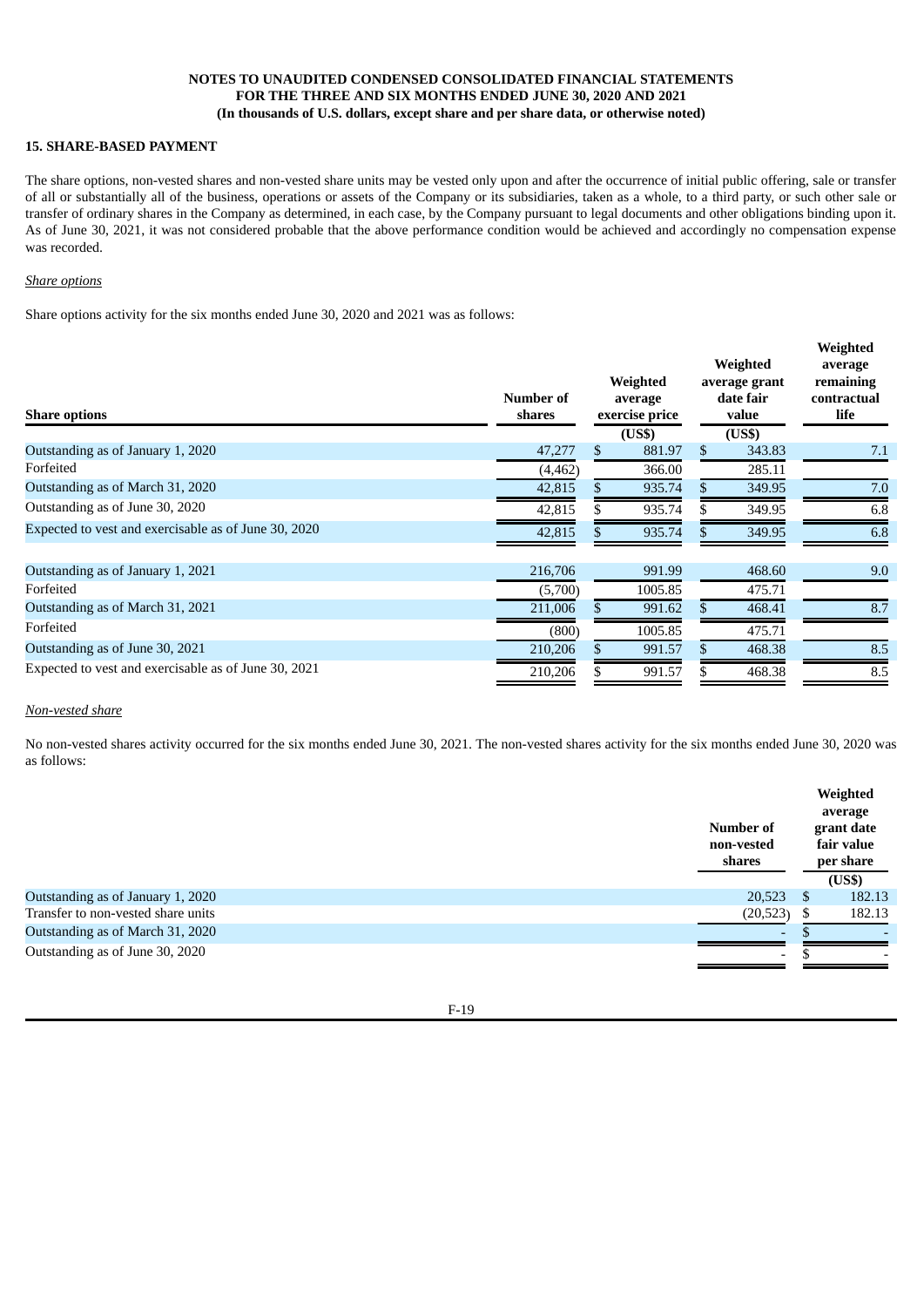#### **15. SHARE-BASED PAYMENT - continued**

#### *Non-vested share units*

The non-vested shares units will be settled in the form of cash payments. Most of them will be settled at price per unit equal to the fair market value on initial vesting date, and others will be settled at price per unit equal to the lesser of the fair market value on initial vesting date or the value of \$1,005.85.

|                                   | Number of<br>non-vested<br>shares |               | Weighted<br>average<br>grant date<br>fair value<br>per share |
|-----------------------------------|-----------------------------------|---------------|--------------------------------------------------------------|
| Outstanding as of January 1, 2020 | 123,575                           | -S            | (US\$)<br>143.89                                             |
| Forfeited                         | (446)                             | - \$          | 227,24                                                       |
| Transfer from non-vested shares   | 20,523                            | S             | 182.13                                                       |
| Outstanding as of March 31, 2020  | 143,652                           | \$            | 149.10                                                       |
| Outstanding as of June 30, 2020   | 143,652                           |               | 149.10                                                       |
| Outstanding as of January 1, 2021 | 143,652                           | <sup>\$</sup> | 149.10                                                       |
| Forfeited                         | ۰                                 | -S            |                                                              |
| Outstanding as of June 30, 2021   | 143,652                           |               | 149.10                                                       |

Subsequent to the completion of the merger between Microvast and Tuscan Holdings Corp., the options granted under Microvast's stock incentive plan were converted into options to purchase common stock of the combined company at exchange ratio of 160.3 with three-year vesting period starting from the first anniversary of the closing. And the non-vested share units granted under Microvast's stock incentive plan will be settled in cash at price per unit determined by the fair value market of the common stock of the combined company, with three-year vesting period starting from the first anniversary of the closing. The Company is in the process of assessing the accounting impact.

#### *Series B2 Preferred subscribed by employees*

On October 30, 2015, the Company issued 79,107 Series B2 Preferred to certain employees of the Company. The Series B2 Preferred were issued for cash consideration of \$366.00 per share and all the Series B2 Preferred were fully paid on the date of issuance. The Series B2 Award shall vest with respect to one-fourth of the total number of the Series B2 Award immediately upon the occurrence of a qualified IPO or initial vesting date, and on each of the first, second and third anniversaries of the initial vesting date; provided that through each applicable vesting date, the holder of the Series B2 Award remains employed with the Group.

As of December 31, 2020 and June 30, 2021, 53,319 shares were legally issued and outstanding and the Company recorded a deposit liability of \$21,792 at the per share price equal to the original Series B2 Preferred subscription price.

Subsequent to the completion of the merger between Microvast and Tuscan Holdings Corp., the Series B2 Award were converted into options to purchase common stock of the combined company at exchange ratio of 160.3, with three-year vesting period starting from the first anniversary of the closing. The Company is in the process of assessing the accounting impact.

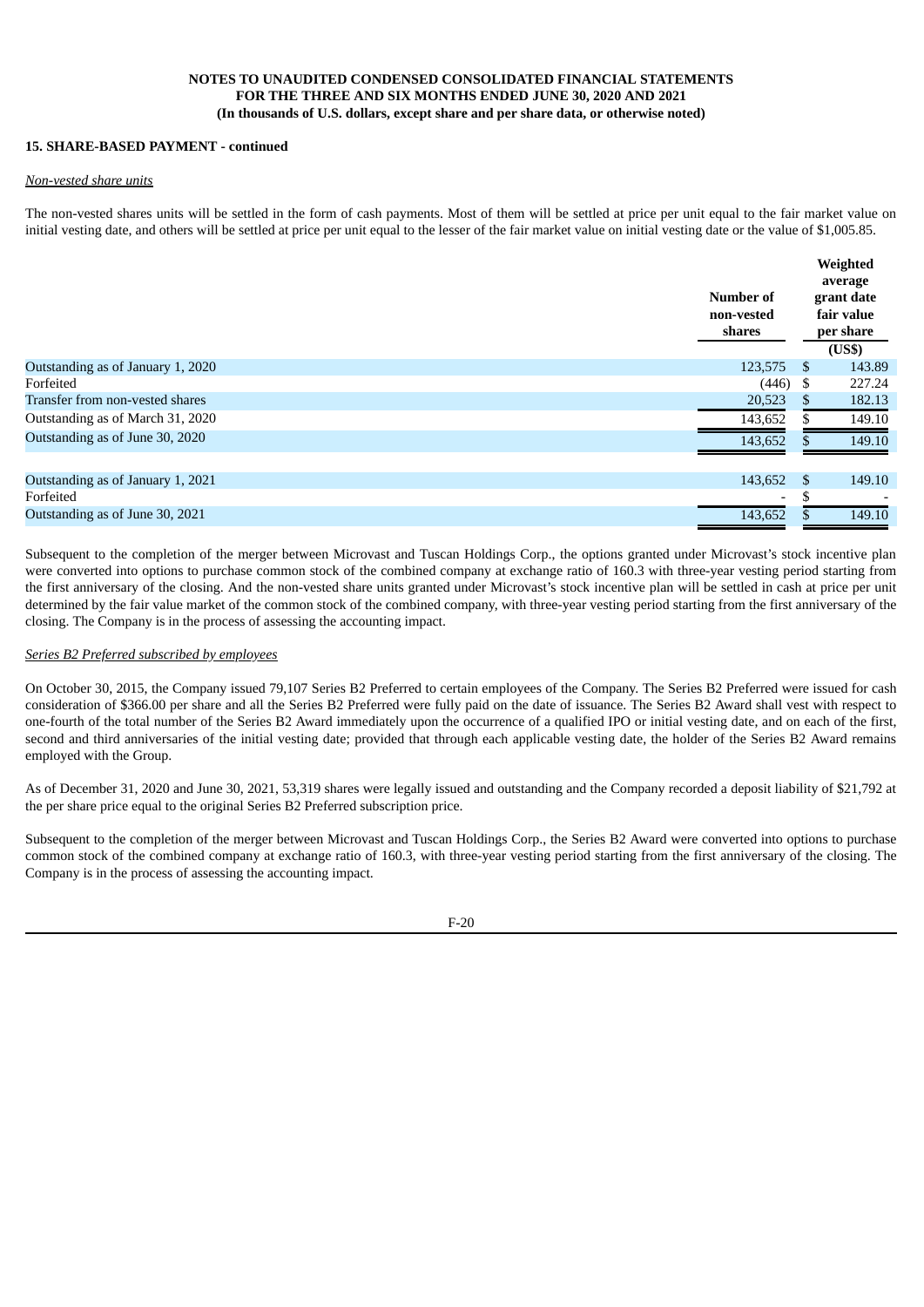### **16. MAINLAND CHINA CONTRIBUTION PLAN**

Full time employees of the Group in the PRC participate in a government-mandated multiemployer defined contribution plan pursuant to which certain pension benefits, medical care, unemployment insurance, employee housing fund and other welfare benefits are provided to employees. Chinese labor regulations require the Group to accrue for these benefits based on certain percentages of the employees' salaries. The total provisions for such employee benefits were \$418 and \$640 for three months ended June 30, 2020 and 2021, respectively. The total provisions for such employee benefits were \$954 and \$1,281 for six months ended June 30, 2020 and 2021, respectively.

### **17. SEGMENT INFORMATION**

Operating segments are defined as components of an enterprise engaging in businesses activities for which separate financial information is available that is regularly evaluated by the Group's chief operating decision makers ("CODM") in deciding how to allocate resources and assess performance. The Group's CODM has been identified as the Chief Executive Officer ("CEO"), who reviews consolidated results including revenue, gross profit and operating profit at a consolidated level only and does not distinguish between products for the purpose of making decisions about resources allocation and performance assessment. As such, the Group concluded that it has one operating segment and one reporting segment.

Long-lived assets, classified by major geographic regions are as follows.

| <b>Geographic regions</b> | December 31,<br>2020 |       | <b>June 30,</b><br>2021 |       |  |
|---------------------------|----------------------|-------|-------------------------|-------|--|
|                           | <b>Amount</b>        | $\%$  | <b>Amount</b>           | $\%$  |  |
| <b>PRC</b>                | 198,921              | 94%   | 191,182                 | 83%   |  |
| Asia & Pacific            | 198,921              | 94%   | 191,182                 | 83%   |  |
| Germany                   | 12,747               | 6%    | 21,462                  | 9%    |  |
| <b>United Kingdom</b>     | 120                  | $0\%$ | 99                      | $0\%$ |  |
| <b>Europe</b>             | 12,867               | $6\%$ | 21,561                  | 9%    |  |
| <b>United States</b>      | 230                  | $0\%$ | 18,930                  | 8%    |  |
| <b>Total</b>              | 212,018              | 100%  | 231,673                 | 100%  |  |

Revenues, classified by major geographic regions in which the Group's customers are located are as follows.

|                           |               | Three months ended June 30, |               | Six months ended June 30, |               |       |               |       |
|---------------------------|---------------|-----------------------------|---------------|---------------------------|---------------|-------|---------------|-------|
| <b>Geographic regions</b> | 2020          | 2021                        |               |                           | 2020          |       | 2021          |       |
|                           | <b>Amount</b> | $\%$                        | <b>Amount</b> | $\%$                      | <b>Amount</b> | $\%$  | <b>Amount</b> | $\%$  |
| <b>PRC</b>                | 8,680         | 40%                         | 21,650        | 65%                       | 11,610        | 41%   | 32,292        | 67%   |
| India                     | 738           | 3%                          | 1,998         | 6%                        | 1,135         | 4%    | 3,269         | 7%    |
| <b>Russia</b>             | 5,052         | 23%                         | 3,267         | 10%                       | 5,535         | 19%   | 3,724         | 8%    |
| Other countries           | 332           | 2%                          | 2,169         | $6\%$                     | 407           | $1\%$ | 2,283         | $5\%$ |
| Asia & Pacific            | 14,802        | 68%                         | 29,084        | 87%                       | 18,687        | 65%   | 41,568        | 87%   |
| United Kingdom            | 1,212         | 6%                          | 3,508         | 11%                       | 3,504         | 12%   | 5,212         | 10%   |
| <b>Netherlands</b>        | 4,187         | 19%                         |               | $0\%$                     | 4,192         | 15%   | 22            | $0\%$ |
| Other countries           | 1,491         | 7%                          | 721           | 2%                        | 2,234         | 8%    | 1,324         | 3%    |
| <b>Europe</b>             | 6,890         | 32%                         | 4,231         | 13%                       | 9,930         | 35%   | 6,558         | 13%   |
| Other                     |               | $0\%$                       | 57            | $0\%$                     | 30            | $0\%$ | 184           | $0\%$ |
| Total                     | 21,698        | 100%                        | 33,372        | 100%                      | 28,647        | 100%  | 48,310        | 100%  |

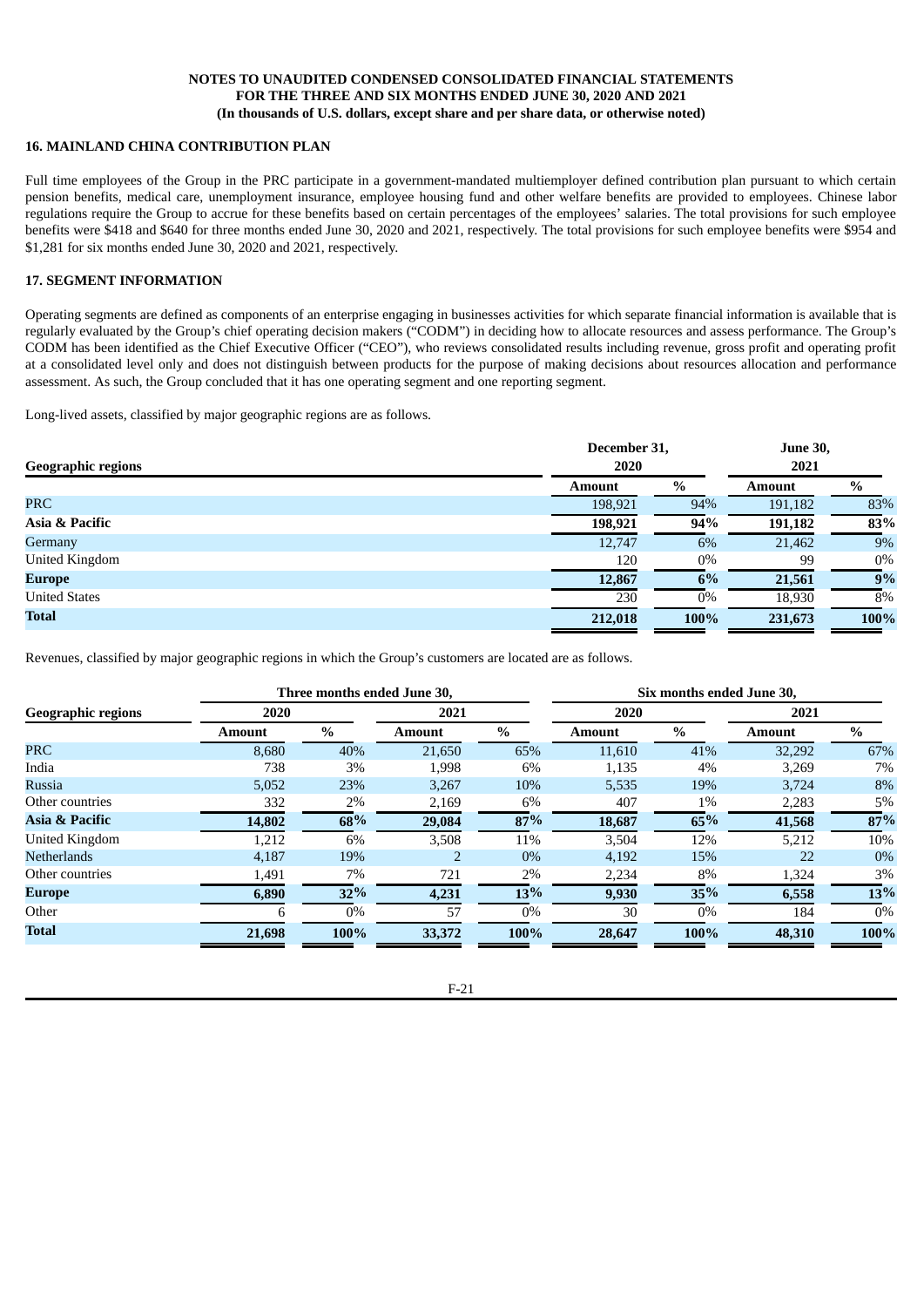### **18. RELATED PARTY BALANCES AND TRANSACTIONS**

| <b>Name</b> | Relationship<br>with the Group |
|-------------|--------------------------------|
| Ochem       | Controlled by CEO              |
| Ochemate    | Controlled by CEO              |

(1) Related party transaction

|                            |   | Three months ended<br><b>June 30.</b> |  |      | Six months ended<br>June 30, |                          |  |      |
|----------------------------|---|---------------------------------------|--|------|------------------------------|--------------------------|--|------|
|                            |   | 2020                                  |  | 2021 |                              | 2020                     |  | 2021 |
| Raw material sold to Ochem | Φ | $\overline{\phantom{0}}$              |  | 138  |                              | $\overline{\phantom{0}}$ |  | 293  |

#### (2) Interest-free loans

MPS received certain interest-free loans from related parties Ochemate and Ochem for the three months ended June 30, 2020 and 2021 with accumulative amount at \$4,531 and \$4,184, respectively. MPS received certain interest-free loans from related parties Ochemate and Ochem for the six months ended June 30, 2020 and 2021 with accumulative amount at \$10,456 and \$8,426, respectively.

The outstanding balance for the amount due from Ochem was nil as of December 31, 2020 and June 30, 2021, respectively. Also, Ochem and Ochemate provided certain pledges and credit guarantees for the Group to secure bank facilities. Please refer to Note 8.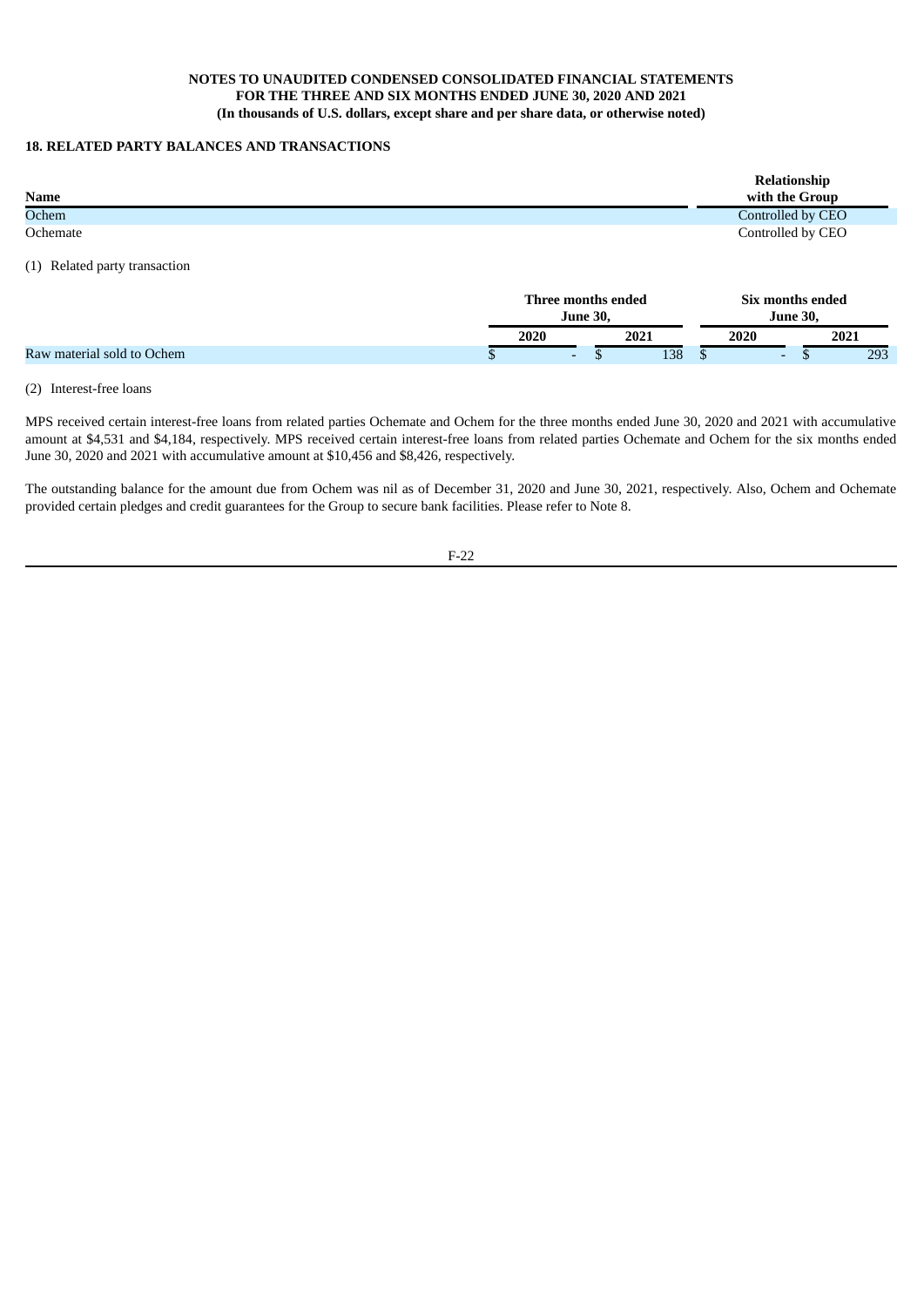# **19. NET LOSS PER SHARE**

The following table sets forth the computation of basic and diluted net loss per share for the periods indicated:

|                                                                          | Three months ended<br><b>June 30,</b> |               |  | Six months ended<br><b>June 30,</b> |  |               |  |           |
|--------------------------------------------------------------------------|---------------------------------------|---------------|--|-------------------------------------|--|---------------|--|-----------|
|                                                                          |                                       | 2020          |  | 2021                                |  | 2020          |  | 2021      |
| Numerator:                                                               |                                       |               |  |                                     |  |               |  |           |
| Net loss attributable to ordinary shareholders                           | S                                     | $(19,671)$ \$ |  | $(39,148)$ \$                       |  | $(42,613)$ \$ |  | (67, 461) |
|                                                                          |                                       |               |  |                                     |  |               |  |           |
| Denominator:                                                             |                                       |               |  |                                     |  |               |  |           |
| Weighted average ordinary shares outstanding used in computing basic and |                                       |               |  |                                     |  |               |  |           |
| diluted net loss per share                                               |                                       | 617,880       |  | 617,880                             |  | 617,880       |  | 617,880   |
| Basic and diluted net loss per share                                     |                                       | (31.84)       |  | (63.36)                             |  | (68.97)       |  | (109.18)  |

For the three and six months ended June 30, 2020 and 2021, the following shares outstanding were excluded from the calculation of diluted net loss per ordinary share, as their inclusion would have been anti-dilutive for the periods prescribed.

|                                                                              | Three months ended<br><b>June 30,</b> |         | Six months ended<br><b>June 30,</b> |         |
|------------------------------------------------------------------------------|---------------------------------------|---------|-------------------------------------|---------|
|                                                                              | 2020                                  | 2021    | <b>2020</b>                         | 2021    |
| Shares issuable upon exercise of share options                               | 42,815                                | 210,683 | 42,840                              | 212,019 |
| Shares is suable upon vesting of non-vested shares                           |                                       |         | 1.015                               |         |
| Shares issuable upon conversion of Series B2 Preferred                       | 53,319                                | 53,319  | 53,319                              | 53,319  |
| Shares issuable upon conversion of Series C1 Preferred                       | 166,950                               | 166.950 | 166.950                             | 166,950 |
| Shares issuable upon conversion of Series C2 Preferred                       | 126,345                               | 126,345 | 126,345                             | 126,345 |
| Shares issuable upon conversion of Series D1 Preferred                       | 139.186                               | 139.186 | 139.186                             | 139,186 |
| Shares issuable upon conversion of Series D2 Preferred                       | 102,512                               | 102.512 | 102.512                             | 102,512 |
| Shares issuable upon conversion of non-controlling interests of a subsidiary | 107,650                               | 107.650 | 107,650                             | 107,650 |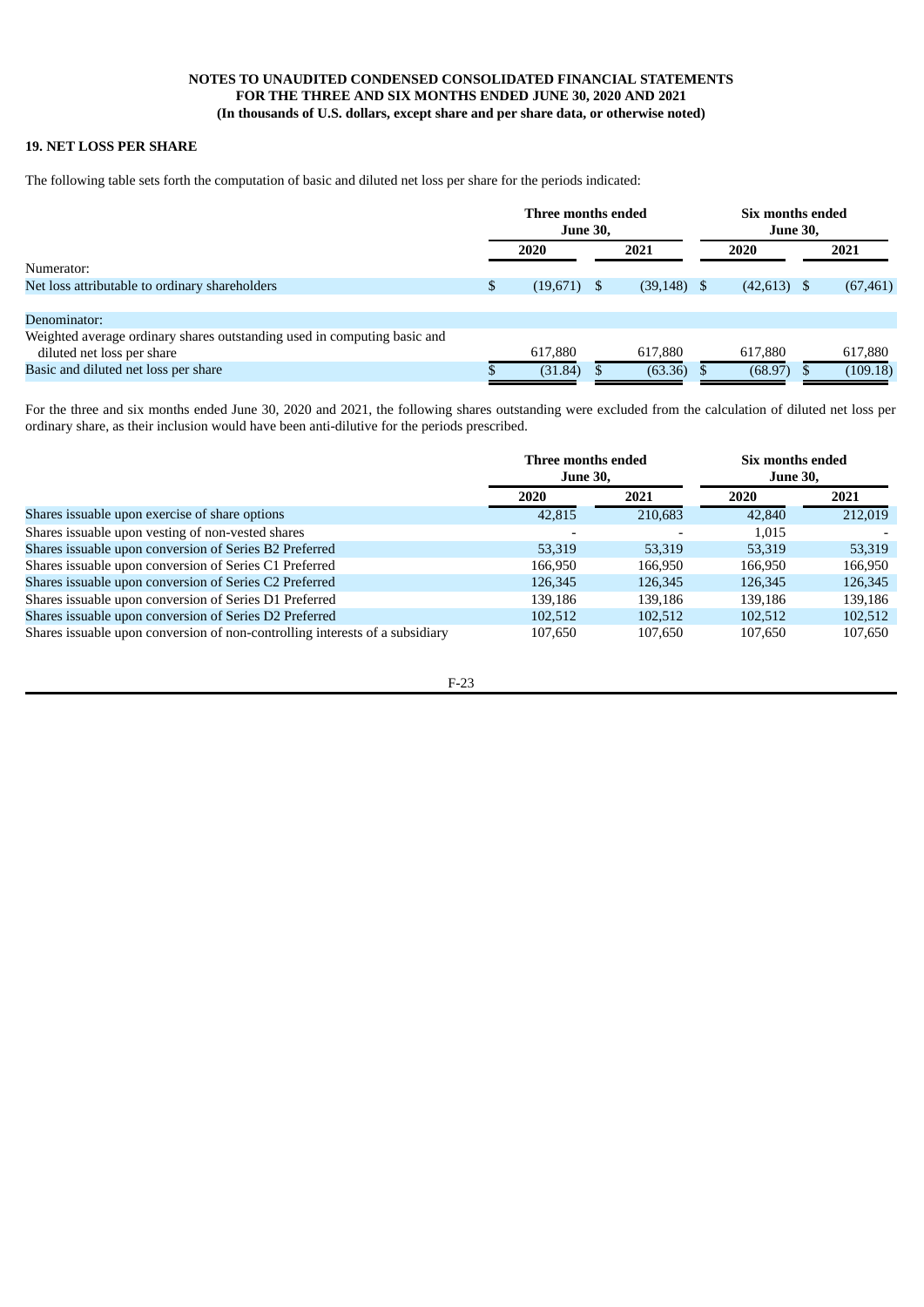#### **20. COMMITMENTS AND CONTINGENCIES**

#### *Litigation*

■ *Mr. Smith*

On September 4, 2017, Matthew Smith, the Company's former attorney, sent a demand letter to the Company alleging claims for breach of contract (involving stock options) and discrimination. On October 5, 2017, Mr. Smith filed a charge of discrimination with the United States Equal Employment Opportunity Commission alleging the same discrimination claims and also claiming his employment was terminated in retaliation for his prior discrimination complaints. In this action, Mr. Smith seeks the following relief: (1) a declaration that he owns the 2,600 ordinary shares and (2) various damages and other equitable remedies over \$1,000. The Company denied all allegations and wrongful conduct.

On February 5, 2018, Mr. Smith filed suit against the Company asserting causes of action for breach of contract against the Company and assert his alleged discrimination and retaliation claims. On April 5, 2021, the Court issued a new Order of trial setting which set the trial for the two-week period beginning September 13, 2021. The parties are in discussions with plaintiff's counsel regarding rescheduling the trial to a date before September 13 so that the case can be tried in the relatively near future.

Based on the information available, the Company anticipated the losses are not probable and cannot be estimated and therefore, no accrual for contingency loss was recorded in the consolidated financial statements for the three and six months ended June 30, 2020 and 2021.

#### *Capital commitments*

Capital commitments for construction of property and purchase of property, plant and equipment were \$9,141 as of June 30, 2021, which is mainly for the construction of the lithium battery production line.

#### *Lease commitments*

Future minimum payments under lease commitments as of June 30, 2021 were as follows:

|                                            | 2021   |
|--------------------------------------------|--------|
| Six months period ending December 31, 2021 | 2,293  |
| 2022                                       | 3,637  |
| 2023                                       | 3,135  |
| 2024                                       | 2,361  |
| 2025                                       | 1,944  |
| 2026                                       | 1,944  |
| Thereafter                                 | 17,596 |
|                                            | 32,910 |

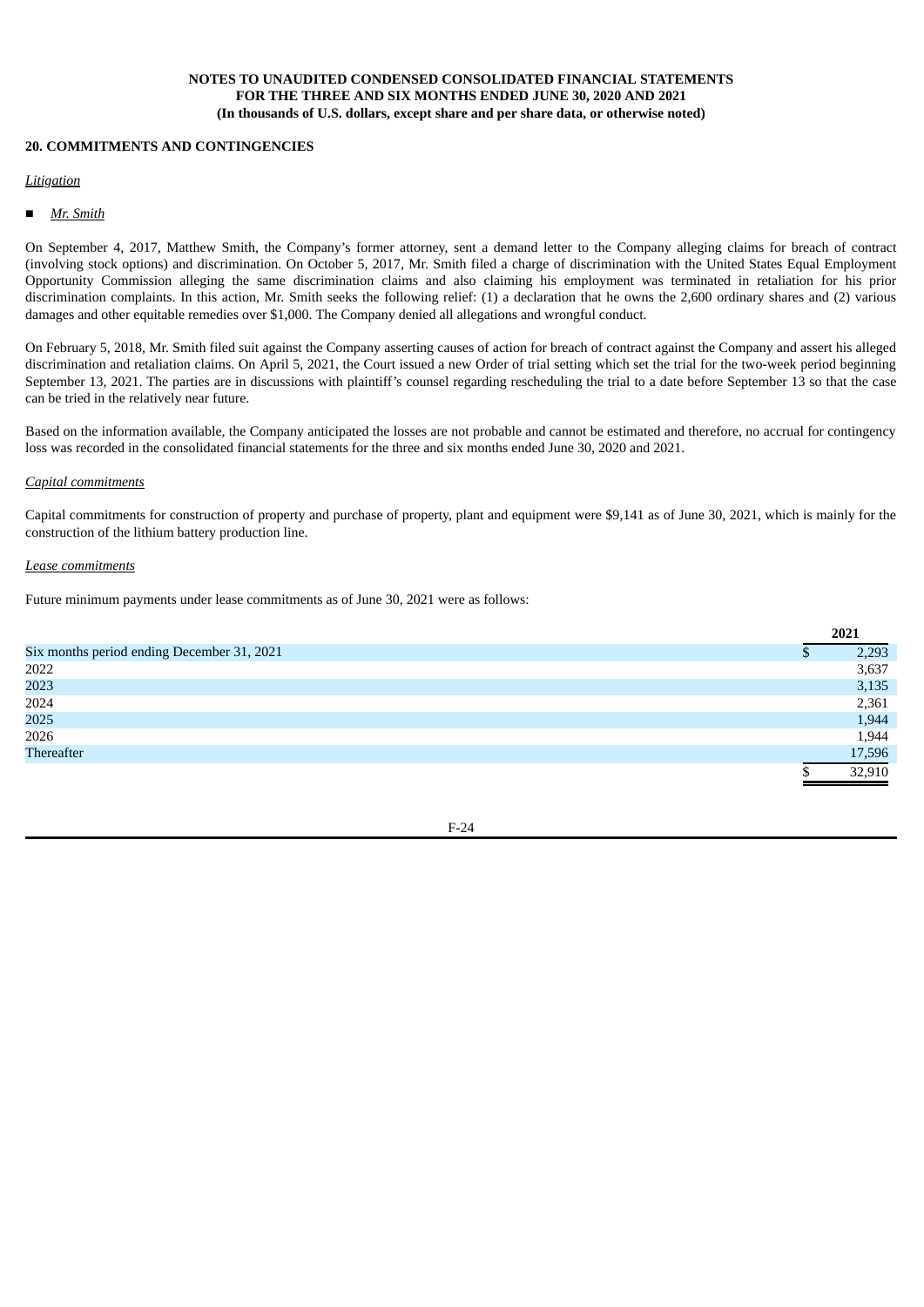### **21. SUBSEQUENT EVENTS**

The Group has evaluated events subsequent to the balance sheet date of June 30, 2021 through August 16, 2021, the date on which the financial information is available to be issued.

#### **Merger Transactions**

On July 23, 2021, the merger transaction between Microvast and Tuscan Holdings Corp. ("Tuscan") was completed, resulting in the combined company being renamed "Microvast Holdings, Inc.", with its common stock and warrants to commence trading on the NASDAQ on July 26, 2021. The net proceeds from the merger transaction include \$708.4 million cash received by the combined company upon closing and the proceeds from \$57.5 million promissory convertible notes issued in January and February 2021. Upon the completion of the merger transaction, the stockholders of Microvast, including the ordinary shareholders, preferred shareholders, certain bond holders and noncontrolling interest holders, received their pro rata portion of an aggregate of 210,000,000 shares of common stock of the combined company at an exchange ratio of 160.3, representing 69.9% ownership interest of the combined company. The board of directors of the combined company consists of seven members, including four members nominated by the CEO of Microvast, one member nominated by Ashmore, one member nominated by the ultimate parent company of EEL and one member nominated by Tuscan. As such, the merger transaction will be accounted for as a reverse recapitalization with Microvast being identified as the accounting acquirer, because the stockholders of Microvast obtained control of the combined company.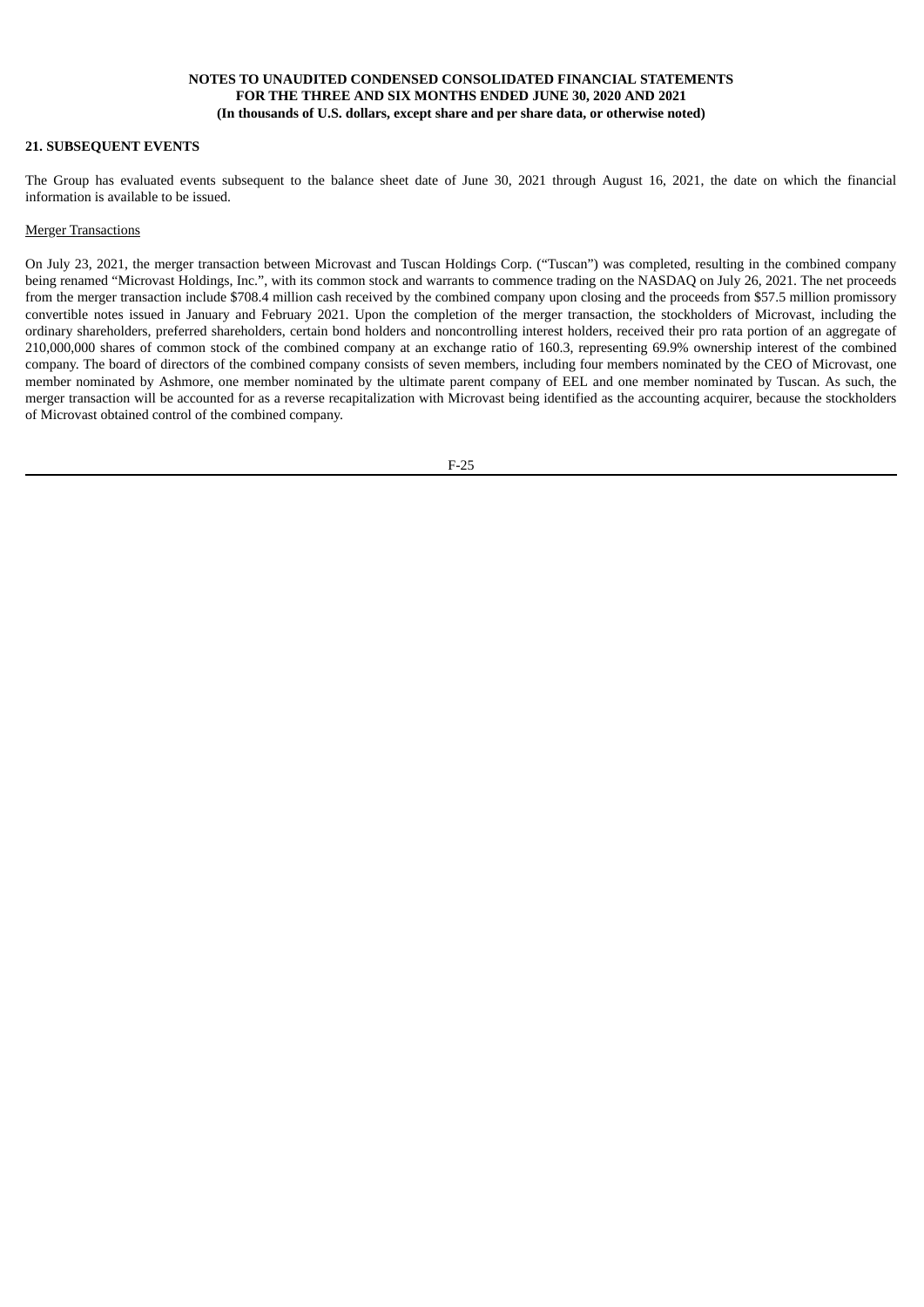### **UNAUDITED PRO FORMA CONDENSED COMBINED FINANCIAL INFORMATION**

#### <span id="page-32-0"></span>*Introduction*

Microvast Holdings, Inc., (formerly named Tuscan Holdings, Inc., or the "Company") is providing the following unaudited pro forma condensed combined financial information to aid you in your analysis of the financial aspects of Microvast becoming a wholly-owned subsidiary of the Company as a result of Merger Sub, a wholly-owned subsidiary of the Company, merging with and into Microvast, and Microvast surviving the merger as a wholly owned subsidiary of the Company, all as described in the Form 8-K to which this Exhibit is a part (the "Form 8-K"). The following unaudited pro forma condensed combined financial information has been prepared in accordance with Article 11 of Regulation S-X.

In connection with the Business Combination, (1) the Company issued 48,250,000 shares of common stock to certain investors for \$482,500,000, (2) the Company issued 6,736,106 shares of common stock upon conversion of an aggregate of \$57,500,000 outstanding Bridge Notes pursuant to the Bridge Note Conversion, (3) Merger Sub merged with and into Microvast with Microvast as the surviving corporation of the Merger, (4) all of the outstanding equity interests in Microvast were converted into 210,000,000 shares of common stock, (5) each of the 27,493,140 shares of publicly held common stock that was outstanding prior to the Merger remained outstanding unless the holders thereof elected to convert such shares into cash in connection with the Business Combination, and (6) the 708,589 Units and 6,900,000 shares of common stock owned by the Sponsor and the 128,411 Units and 300,000 shares of common stock held by EarlyBirdCapital remained outstanding. In addition, if, during the 3-year period following the closing of the Merger, the common stock trades above \$18.00 per share, 20,000,000 Earn-Out Shares will be issued to the former equity holders of Microvast. The following unaudited pro forma condensed combined financial statements of the Company presents the combination of the financial information of Tuscan and Microvast, adjusted to give effect to the Business Combination including:

- the reverse recapitalization between Microvast and Tuscan, whereby no goodwill or other intangible assets are recorded, in accordance with GAAP; and
- the consummation of the Business Combination.

The following unaudited pro forma condensed combined balance sheet as of June 30, 2021 assumes that the Business Combination occurred on June 30, 2021. The unaudited pro forma condensed combined statement of operations for the year ended December 31, 2020 and for the six months ended June 30, 2020 present pro forma effect to the Business Combination as if they have been completed on January 1, 2020. The unaudited pro forma combined financial statements have been presented for illustrative purposes only and do not necessarily reflect what the Company' financial condition or results of operations would have been had the acquisition occurred on the dates indicated. Further, the pro forma condensed combined financial information also may not be useful in predicting the future financial condition and results of operations of the Company. The actual financial position and results of operations may differ significantly from the pro forma amounts reflected herein due to a variety of factors.

The historical audited financial information of Microvast was derived from the audited consolidated financial statements of Microvast as of and for the three years ended December 31, 2020, which were included with Tuscan's definitive proxy statement (the "Definitive Proxy Statement") filed with the Securities and Exchange Commission on July 2, 2021. The historical unaudited financial information of Microvast was derived from the unaudited condensed consolidated financial statements of Microvast as of and for the six months ended June 30, 2021, included elsewhere in this Form 8-K. This information should be read together with Tuscan's audited financial statements and related notes, the section titled "*Management's Discussion and Analysis of Financial Condition and Results of Operations*" and other financial information included elsewhere in the Definitive Proxy Statement or the Company's Form 10-Q for the six months ending June 30, 2021, filed with the Securities and Exchange Commission on August 16, 2021 (the "Form 10-Q").

The Business Combination will be accounted for as a reverse recapitalization, with no goodwill or other intangible assets recorded, in accordance with United States generally accepted accounting principles ("*U.S. GAAP*"). Former Microvast equity holders will control Microvast before and after the Business Combination. As there is no change in control, Microvast has been determined to be the accounting acquirer based on evaluation of the following facts and circumstances:

Former Microvast equity holders will have a majority of the voting power of the Company;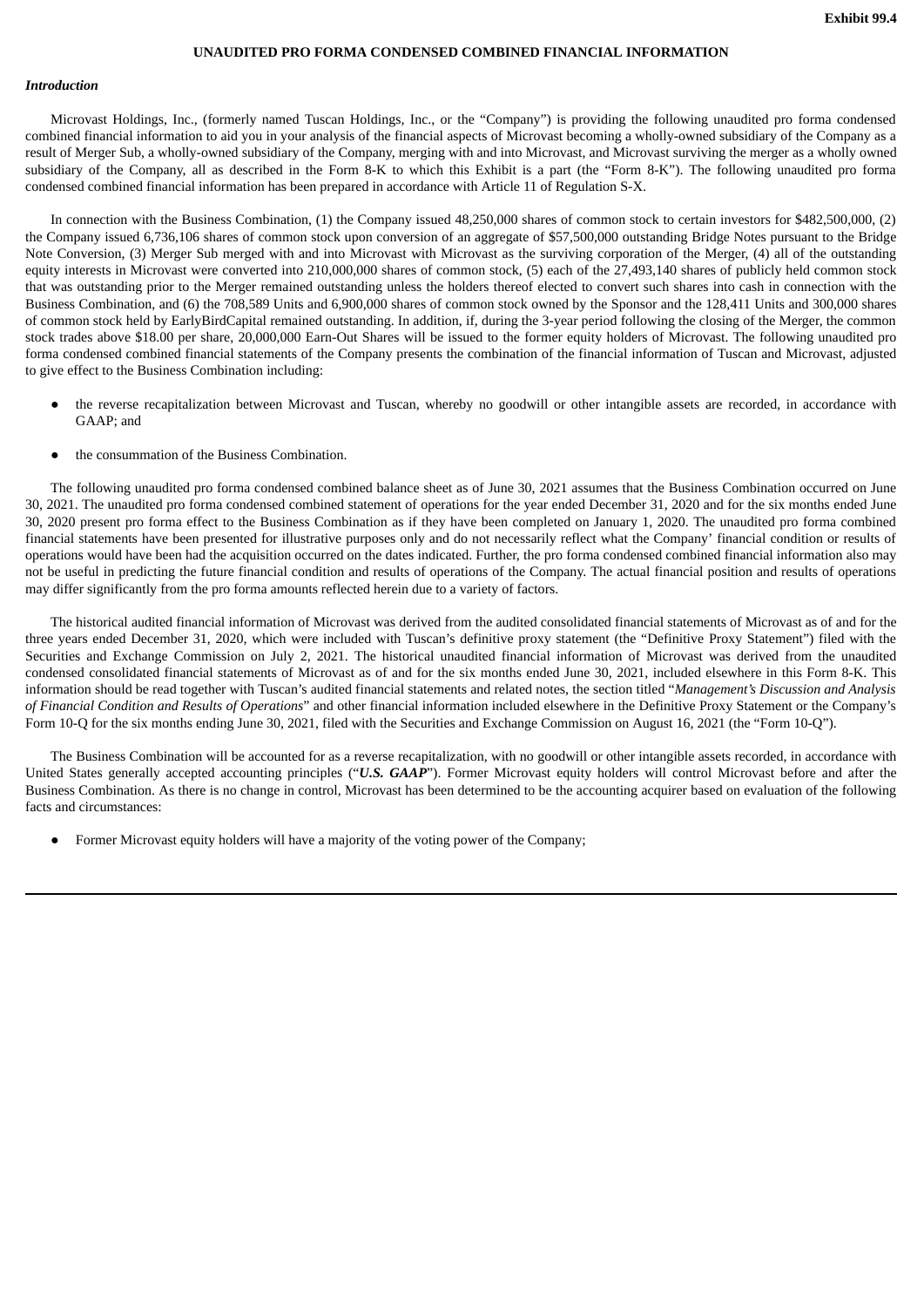- Former Microvast equity holders will have the ability to nominate and represent majority of the Board;
- Microvast's former management will comprise all of the management and executive positions of the Company.

Under this method of accounting, Tuscan will be treated as the "acquired" company for financial reporting purposes. Accordingly, for accounting purposes, the Business Combination will be treated as the equivalent of Microvast issuing stock for the net assets of Tuscan, accompanied by a recapitalization. The net assets of Tuscan will be stated at historical cost, with no goodwill or other intangible assets recorded. Operations prior to the Business Combination will be those of Microvast.

#### *Description of the Business Combination*

On February 1, 2021, Tuscan entered into the Merger Agreement. The consideration paid in connection with the Business Combination consisted of shares of common stock. At the closing of the Merger Agreement, a series of transactions occurred, including the following: (1) Tuscan issued 48,250,000 shares of common stock to certain investors for \$482,500,000; (2) Tuscan issued 6,736,106 shares of common stock upon conversion of an aggregate of \$57,500,000 outstanding Bridge Notes pursuant to the Bridge Note Conversion; (3) Merger Sub merged with and into Microvast with Microvast as the surviving corporation of the Merger; (4) all of the outstanding equity interests in Microvast were converted into 210,000,000 shares of common stock; (5) each of the 27,493,140 shares of publicly held common stock that was outstanding prior to the Merger remained outstanding unless the holders thereof elected to convert such shares into cash in connection with the Business Combination; and (6) the 708,589 Units and 6,900,000 shares of common stock owned by the Sponsor and the 128,411 Units and 300,000 shares of common stock held by EarlyBirdCapital remained outstanding. In connection with the Merger, the holders of 90,372 shares of common stock elected to convert those shares into their pro rata share of Tuscan's trust account, resulting in payments to them of \$922,698 and such conversions have been reflected in the pro forma adjustments. In addition, if, during the 3-year period following the closing of the Merger, the common stock trades above \$18.00 per share, or there is a change of control in which equity holders receive \$18.00 or more per share, 20,000,000 Earn-Out Shares will be issued to the former equity holders of Microvast. Since the Business Combination is accounted for as a reverse capitalization and the Earn-Out Shares are indexed to our equity, the Earn-Out Shares meet the criteria for equity classification and are accounted for as such in the pro forma financial statements.

Following the consummation of the transactions contemplated by the Merger Agreement, Microvast is a wholly owned subsidiary of the Company and former Microvast equity holders own 69.9% of the Company.

The following summarizes the pro forma shares of common stock legally outstanding following consummation of the Merger:

|                                                   | (Shares)    | $\%$  |
|---------------------------------------------------|-------------|-------|
| Existing Microvast Equity Holders <sup>(a)</sup>  | 210,000,000 | 69.9% |
| <b>Existing Microvast Convertible Noteholders</b> | 6,736,106   | 2.2%  |
| Tuscan public stockholders                        | 27,493,140  | 9.2%  |
| Sponsor Group <sup>(b)</sup>                      | 7.608.589   | 2.5%  |
| EarlyBirdCapital                                  | 428,411     | 0.1%  |
| <b>PIPE</b> Investors                             | 48.250.000  | 16.1% |
| <b>Pro Forma Common Stock</b>                     | 300,516,246 | 100%  |

(a) Excludes the Earn-Out Shares, if any.

(b) Includes 1,687,500 shares that may be subject to cancellation in accordance with the amended escrow agreement.

 $\overline{2}$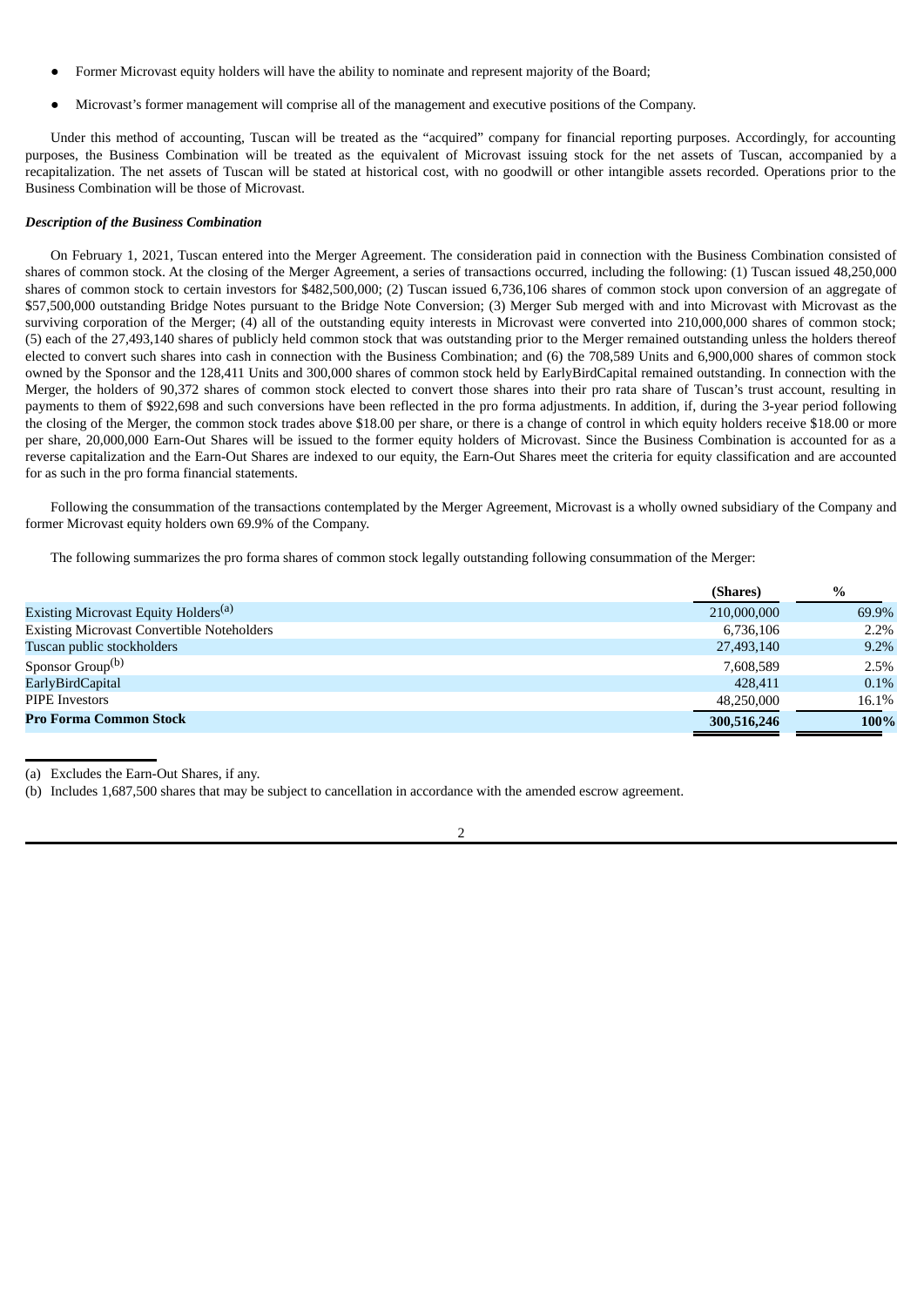The following unaudited pro forma condensed combined balance sheet as of June 30, 2021, the unaudited pro forma condensed combined statement of operations for the six months ended June 30, 2021, and the unaudited pro forma condensed combined statement of operations for the year ended December 31, 2020 are based on the historical financial statements of Tuscan and Microvast. The unaudited transaction adjustments are based on information currently available, assumptions and estimates underlying the unaudited transaction adjustments and are described in the accompanying notes. Actual results may differ materially from the assumptions used to present the accompanying unaudited pro forma condensed combined financial information.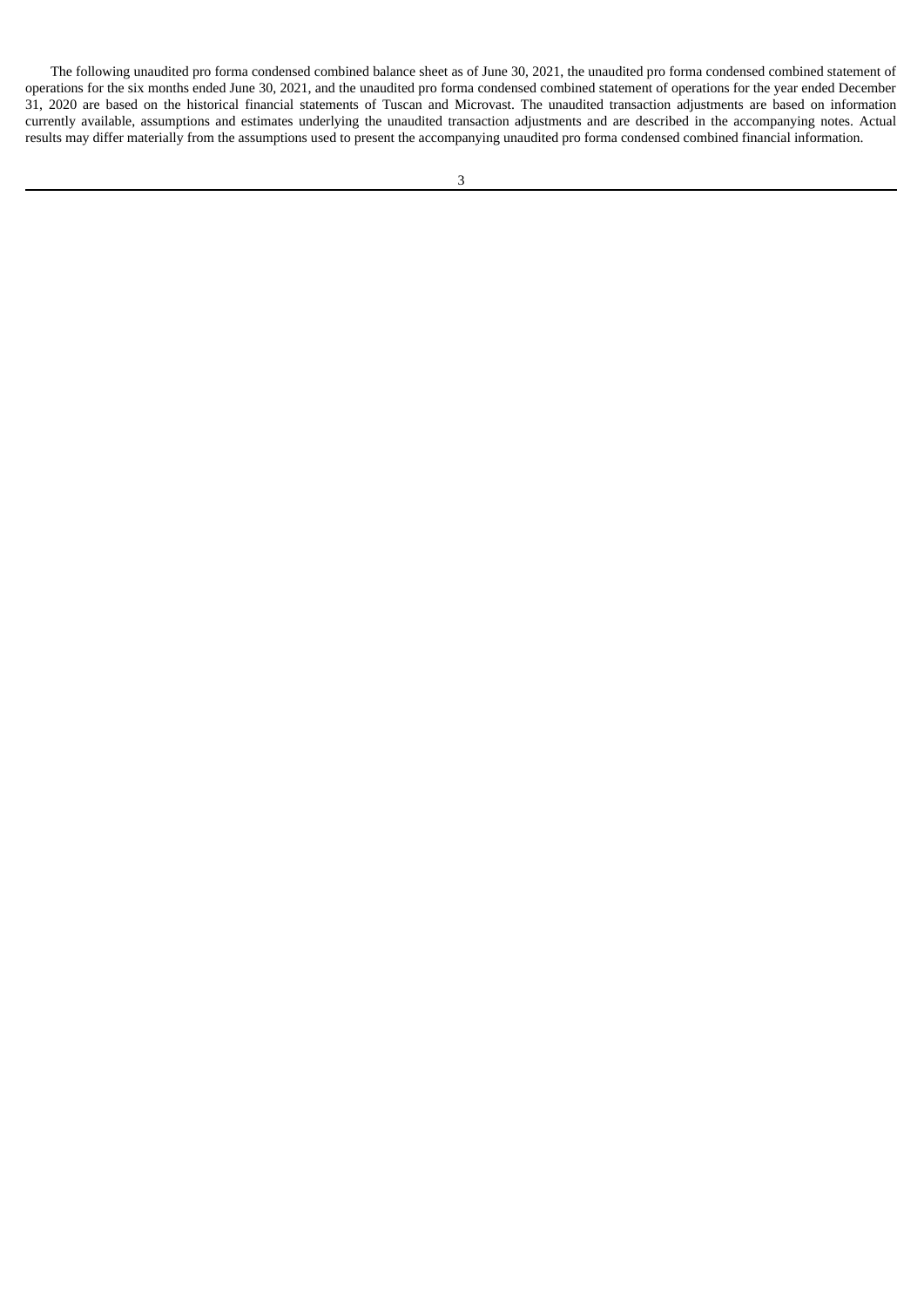### **UNAUDITED PRO FORMA CONDENSED COMBINED BALANCE SHEET AS OF JUNE 30, 2021 (in thousands, except share and per share data)**

|                                                              | As of June 30, 2021           |                                  | <b>Transaction</b> |              | As of<br><b>June 30,</b>            |  |
|--------------------------------------------------------------|-------------------------------|----------------------------------|--------------------|--------------|-------------------------------------|--|
|                                                              |                               |                                  | <b>Adjustments</b> |              | 2021                                |  |
|                                                              | <b>Tuscan</b><br>(Historical) | <b>Microvast</b><br>(Historical) | (Note 3)           |              | <b>Pro Forma</b><br><b>Combined</b> |  |
| <b>Assets</b>                                                |                               |                                  |                    |              |                                     |  |
| <b>Current assets</b>                                        |                               |                                  |                    |              |                                     |  |
| Cash and cash equivalents                                    | 66                            | 13,367                           | 281,672            | $\mathbf{A}$ | 721,525                             |  |
|                                                              |                               |                                  | (10)               | B            |                                     |  |
|                                                              |                               |                                  | 550                | $\mathsf{C}$ |                                     |  |
|                                                              |                               |                                  | (55, 697)          | $\mathsf G$  |                                     |  |
|                                                              |                               |                                  | 482,500            | H            |                                     |  |
|                                                              |                               |                                  | (923)              | $\mathbf I$  |                                     |  |
| <b>Restricted cash</b>                                       |                               | 20,460                           |                    |              | 20,460                              |  |
| Accounts receivable, net of allowance for doubtful accounts  |                               | 65,253                           |                    |              | 65,253                              |  |
| Notes receivable                                             |                               | 17,693                           |                    |              | 17,693                              |  |
| Inventories, net                                             |                               | 55,400                           |                    |              | 55,400                              |  |
| Prepaid expense and other current assets                     | 40                            | 8,192                            | (2,327)            | G            | 5,905                               |  |
| <b>Total current assets</b>                                  | 106                           | 180,365                          | 705,765            |              | 886,236                             |  |
| <b>Non-current assets</b>                                    |                               |                                  |                    |              |                                     |  |
| Property, plant and equipment, net                           |                               | 217,686                          |                    |              | 217,686                             |  |
| Land use right, net                                          |                               | 13,987                           |                    |              | 13,987                              |  |
| Acquired intangible assets, net                              |                               | 2,067                            |                    |              | 2,067                               |  |
| Marketable securities held in Trust Account                  | 281,672                       |                                  | (281, 672)         | $\mathbf{A}$ |                                     |  |
| Other non-current assets                                     |                               | 710                              |                    |              | 710                                 |  |
| <b>Total non-current assets</b>                              | 281,672                       | 234,450                          | (281, 672)         |              | 234,450                             |  |
| <b>Total assets</b>                                          | 281,778                       | 414,815                          | 424,093            |              | 1,120,686                           |  |
| <b>Current liabilities</b>                                   |                               |                                  |                    |              |                                     |  |
| Accounts payable                                             |                               | 43,814                           |                    |              | 43,814                              |  |
| Advance from customers                                       |                               | 2,636                            |                    |              | 2.636                               |  |
| Accrued expenses and other current liabilities               | 801                           | 35,597                           | (10)               | B            | 36,388                              |  |
| Income tax payables                                          |                               | 665                              |                    |              | 665                                 |  |
| Short-term bank borrowings                                   |                               | 16,572                           |                    |              | 16,572                              |  |
| Notes payable                                                |                               | 32,173                           |                    |              | 32,173                              |  |
| Short-term bonds payables                                    |                               | 29,915                           | (29, 915)          | Ε            |                                     |  |
| <b>Total current liabilities</b>                             | 801                           | 161,372                          | (29, 925)          |              | 132,248                             |  |
| <b>Non-current liabilities</b>                               |                               |                                  |                    |              |                                     |  |
| Deposit liability for series B2 convertible preferred shares |                               | 21,792                           |                    |              | 21,792                              |  |
| Long-term bonds payables                                     |                               | 137,490                          | (64, 343)          | H            | 73,147                              |  |
| Long-term bank borrowings                                    |                               | 9,886                            |                    |              | 9,886                               |  |
| Convertible promissory note - related party                  | 1,686                         |                                  | (1,686)            | C            |                                     |  |
| Warrant Liability                                            | 4,184                         |                                  |                    |              | 4,184                               |  |
| Other non-current liabilities                                |                               | 114,362                          |                    |              | 114,362                             |  |
| <b>Total non-current liabilities</b>                         | 5,870                         | 283,530                          | (66, 029)          |              | 223,371                             |  |
| <b>Total Liabilities</b>                                     | 6,671                         | 444,902                          | (95, 954)          |              | 355,619                             |  |
|                                                              |                               |                                  |                    |              |                                     |  |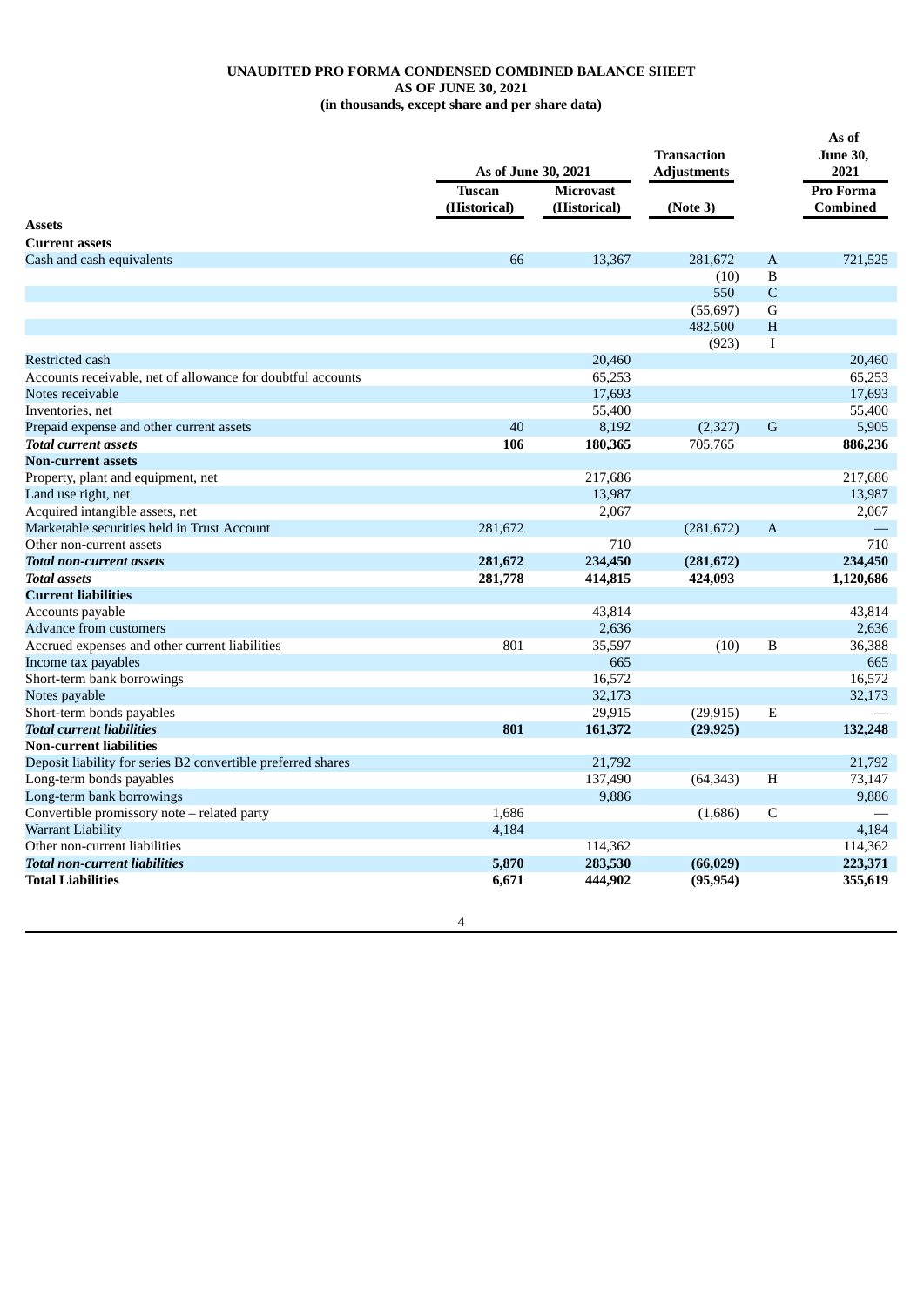### **UNAUDITED PRO FORMA CONDENSED COMBINED BALANCE SHEET AS OF JUNE 30, 2021 — (Continued) (in thousands, except share and per share data)**

|                                                                                                              | As of June 30, 2021           |                                  | <b>Transaction</b><br><b>Adjustments</b> |              | As of<br><b>June 30,</b><br>2021    |
|--------------------------------------------------------------------------------------------------------------|-------------------------------|----------------------------------|------------------------------------------|--------------|-------------------------------------|
|                                                                                                              | <b>Tuscan</b><br>(Historical) | <b>Microvast</b><br>(Historical) | (Note 3)                                 |              | <b>Pro Forma</b><br><b>Combined</b> |
| <b>Commitments</b>                                                                                           |                               |                                  |                                          |              |                                     |
| Common stock subject to possible redemption, 27,583,510 shares at<br>redemption value at March June 30, 2021 | 281,581                       |                                  | (281,581)                                | D            |                                     |
| <b>Mezzanine equity</b>                                                                                      |                               |                                  |                                          |              |                                     |
| Series C1 convertible redeemable preferred shares                                                            |                               | 82,587                           | (82,587)                                 | E            |                                     |
| Series C2 convertible redeemable preferred shares                                                            |                               | 86,528                           | (86, 528)                                | E            |                                     |
| Series D1 convertible redeemable preferred shares                                                            |                               | 156,101                          | (156, 101)                               | E            |                                     |
| Redeemable non-controlling interests                                                                         |                               | 96,003                           | (96,003)                                 | E            |                                     |
| <b>Total mezzanine equity</b>                                                                                |                               | 421,219                          | (421, 219)                               |              |                                     |
| <b>Equity</b>                                                                                                |                               |                                  |                                          |              |                                     |
| Ordinary shares                                                                                              | $\mathbf{1}$                  | 6                                | 3                                        | D            | 30                                  |
|                                                                                                              |                               |                                  | 21                                       | E            |                                     |
|                                                                                                              |                               |                                  | (6)                                      | E            |                                     |
|                                                                                                              |                               |                                  | 5                                        | H            |                                     |
| Additional paid-in capital                                                                                   |                               |                                  | 2,236                                    | $\mathsf{C}$ | 1,231,862                           |
|                                                                                                              |                               |                                  | 281,578                                  | D            |                                     |
|                                                                                                              |                               |                                  | 451,119                                  | E            |                                     |
|                                                                                                              |                               |                                  | (6, 475)                                 | $\mathbf F$  |                                     |
|                                                                                                              |                               |                                  | (42,511)                                 | $\mathsf G$  |                                     |
|                                                                                                              |                               |                                  | 546,838                                  | H            |                                     |
|                                                                                                              |                               |                                  | (923)                                    | I            |                                     |
| <b>Statutory reserves</b>                                                                                    |                               | 6,032                            |                                          |              | 6,032                               |
| <b>Accumulated deficit</b>                                                                                   | (6, 475)                      | (465, 457)                       | 6,475                                    | F            | (480, 970)                          |
|                                                                                                              |                               |                                  | (15,513)                                 | G            |                                     |
| Accumulated other comprehensive income                                                                       |                               | 8,113                            |                                          |              | 8,113                               |
| <b>Total equity (deficit)</b>                                                                                | (6, 474)                      | (451, 306)                       | 1,222,847                                |              | 765,067                             |
| Total liabilities, mezzanine equity and equity                                                               | 281,778                       | 414,815                          | 424,093                                  |              | 1,120,686                           |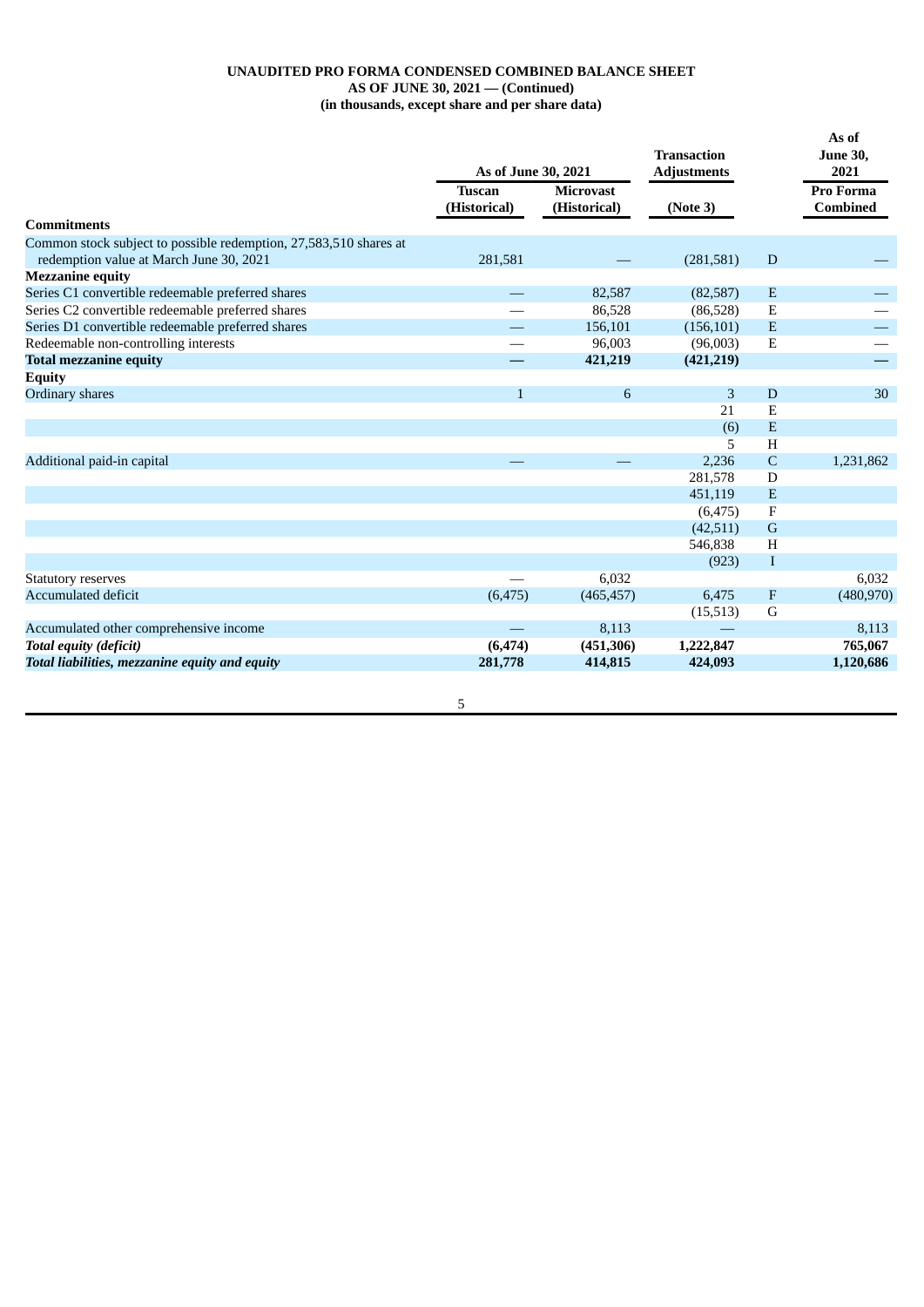### **UNAUDITED PRO FORMA CONDENSED COMBINED STATEMENT OF OPERATIONS FOR THE YEAR ENDED DECEMBER 31, 2020 (in thousands, except share and per share data)**

|                                                                |                                                  |                  |                                          |           | <b>Year Ended</b>          |
|----------------------------------------------------------------|--------------------------------------------------|------------------|------------------------------------------|-----------|----------------------------|
|                                                                | <b>Year Ended on</b><br><b>December 31, 2020</b> |                  | <b>Transaction</b><br><b>Adjustments</b> |           | on<br>December 31,<br>2020 |
|                                                                | <b>Tuscan</b>                                    | <b>Microvast</b> |                                          |           | Pro Forma                  |
|                                                                | (Historical)                                     | (Historical)     | (Note 3)                                 |           | <b>Combined</b>            |
| <b>Revenues</b>                                                |                                                  | 107,518          |                                          |           | 107,518                    |
| Cost of revenues                                               |                                                  | (90,378)         |                                          |           | (90, 378)                  |
| <b>Gross profit</b>                                            |                                                  | 17,140           |                                          |           | 17,140                     |
| <b>Operating expenses:</b>                                     |                                                  |                  |                                          |           |                            |
| General and administrative expenses                            | (922)                                            | (18, 849)        | (15, 513)                                | GG        | (35, 284)                  |
| Research and development expenses                              |                                                  | (16, 637)        |                                          |           | (16, 637)                  |
| Selling and marketing expenses                                 |                                                  | (13,761)         |                                          |           | (13,761)                   |
| <b>Total operating expenses</b>                                | (922)                                            | (49, 247)        | (15,513)                                 |           | (65, 682)                  |
| Subsidy income                                                 |                                                  | 3,000            |                                          |           | 3,000                      |
| <b>Operating Loss</b>                                          | (922)                                            | (29, 107)        | (15,513)                                 |           | (45, 542)                  |
| Other income and expenses:                                     |                                                  |                  |                                          |           |                            |
| Interest income                                                | 2,654                                            | 571              | (2,654)                                  | AA        | 571                        |
| Interest expense                                               |                                                  | (5,738)          | 1,200                                    | <b>BB</b> | (4,538)                    |
| Other income, net                                              |                                                  | 650              |                                          |           | 650                        |
| Unrealized gain on marketable securities held in Trust Account | 10                                               |                  | (10)                                     | CC        |                            |
| Changes in fair value of warrants                              | (3,799)                                          |                  |                                          |           | (3,799)                    |
| Loss before income tax                                         | (2,057)                                          | (33, 624)        | (16, 977)                                |           | (52, 658)                  |
| Income tax expense                                             | (367)                                            | (1)              | 367                                      | DD        | (1)                        |
| <b>Net loss</b>                                                | (2, 424)                                         | (33, 625)        | (16, 610)                                |           | (52, 659)                  |
| Weighted average shares outstanding of common stock            | 8,417,241                                        |                  |                                          |           | 298,828,746                |
| Basic and diluted net loss per share                           | \$<br>(0.53)                                     |                  |                                          |           | \$<br>(0.18)               |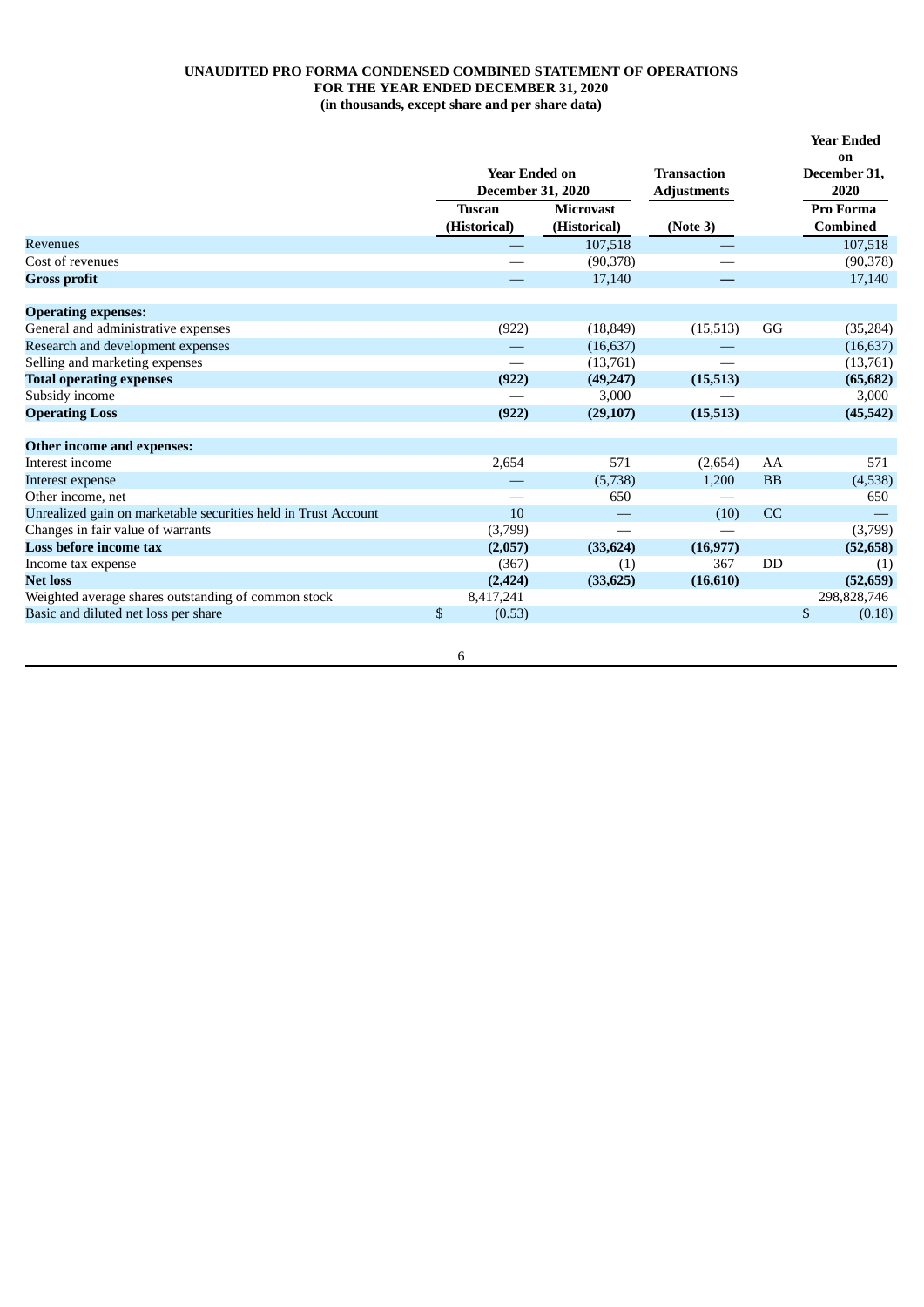### **UNAUDITED PRO FORMA CONDENSED COMBINED STATEMENT OF OPERATIONS FOR THE SIX MONTHS ENDED JUNE 30, 2021 (in thousands, except share and per share data)**

|                                                                          | <b>Six Months Ended</b><br>June 30, 2021 |                  | <b>Transaction</b><br><b>Adjustments</b> |           | <b>Six Months</b><br><b>Ended</b><br><b>June 30,</b><br>2021 |
|--------------------------------------------------------------------------|------------------------------------------|------------------|------------------------------------------|-----------|--------------------------------------------------------------|
|                                                                          | <b>Tuscan</b>                            | <b>Microvast</b> |                                          |           | Pro Forma                                                    |
|                                                                          | (Historical)                             | (Historical)     | (Note 3)                                 |           | <b>Combined</b>                                              |
| <b>Revenues</b>                                                          |                                          | 48,310           |                                          |           | 48,310                                                       |
| Cost of revenues                                                         |                                          | (56, 321)        |                                          |           | (56, 321)                                                    |
| <b>Gross loss</b>                                                        |                                          | (8,011)          |                                          |           | (8,011)                                                      |
| <b>Operating expenses:</b>                                               |                                          |                  |                                          |           |                                                              |
| General and administrative expenses                                      | (1, 435)                                 | (10,752)         |                                          |           | (12, 187)                                                    |
| Research and development expenses                                        |                                          | (9,681)          |                                          |           | (9,681)                                                      |
| Selling and marketing expenses                                           |                                          | (6,862)          |                                          |           | (6, 862)                                                     |
| <b>Total operating expenses</b>                                          | (1,435)                                  | (27, 295)        |                                          |           | (28, 730)                                                    |
| Subsidy income                                                           |                                          | 2.131            |                                          |           | 2,131                                                        |
| <b>Operating Loss</b>                                                    | (1, 435)                                 | (33, 175)        |                                          |           | (34,610)                                                     |
| Other income and expenses:                                               |                                          |                  |                                          |           |                                                              |
| Interest income                                                          | 46                                       | 207              | (46)                                     | AA        | 207                                                          |
| Interest expense                                                         |                                          | (3,383)          | 300                                      | <b>BB</b> | (3,083)                                                      |
| Other expense, net                                                       |                                          | 44               |                                          |           | 44                                                           |
| Loss on changes in fair value of convertible notes                       |                                          | (6, 843)         | 6,843                                    | FF        |                                                              |
| Change in the fair value of convertible promissory notes - related party | (736)                                    |                  | 736                                      | EE        |                                                              |
| Changes in fair value of warrants                                        | 21                                       |                  |                                          |           | 21                                                           |
| Loss before income tax                                                   | (2,104)                                  | (43, 150)        | 7,833                                    |           | (37, 421)                                                    |
| Income tax benefit (expense)                                             | 5                                        | (218)            | (5)                                      | <b>DD</b> | (218)                                                        |
| <b>Net Loss</b>                                                          | (2,099)                                  | (43, 368)        | 7,828                                    |           | (37, 639)                                                    |
| Weighted average shares outstanding of common stock                      | 8,344,990                                |                  |                                          |           | 298,828,746                                                  |
| Basic and diluted net loss per share                                     | \$<br>(0.25)                             |                  |                                          |           | \$<br>(0.13)                                                 |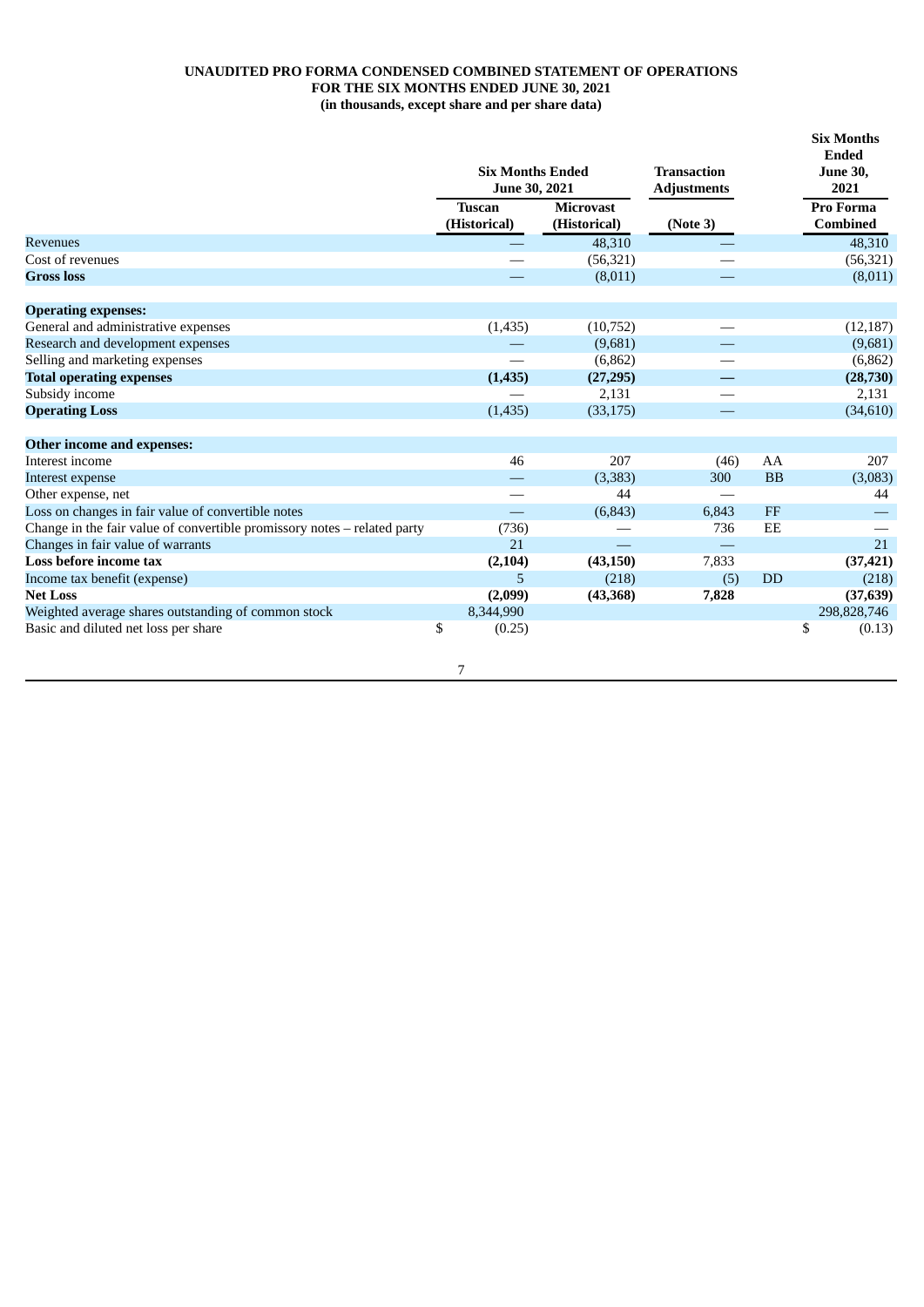#### **NOTES TO UNAUDITED PRO FORMA CONDENSED COMBINED FINANCIAL INFORMATION**

#### **1. Basis of Presentation**

The Business Combination will be accounted for as a reverse recapitalization in accordance with GAAP as Microvast has been determined to be the accounting acquirer, primarily due to the fact that former Microvast equity holders will continue to control Microvast Holdings. Under this method of accounting, while Tuscan is the legal acquirer, it will be treated as the "acquired" company for financial reporting purposes. Accordingly, the Business Combination will be treated as the equivalent of Microvast issuing stock for the net assets of Tuscan, accompanied by a recapitalization. The net assets of Tuscan will be stated at historical cost, with no goodwill or other intangible assets recorded. Operations prior to the Business Combination will be those of Microvast.

The unaudited pro forma condensed combined balance sheet as of June 30, 2021 assumes that the Business Combination occurred on June 30, 2021. The unaudited pro forma condensed combined statement of operations for the six months ended June 30, 2021 and for the year ended December 31, 2020 present pro forma effect to the Business Combination as if they have been completed on January 1, 2020.

The unaudited pro forma condensed combined balance sheet as of June 30, 2021 has been prepared using, and should be read in conjunction with, the following:

- Tuscan's unaudited condensed balance sheet as of June 30, 2021 and the related notes, included in the Form 10-Q; and
- Microvast's unaudited condensed consolidated balance sheet as of June 30, 2021 and the related notes, included elsewhere in the Form 8-K.

The unaudited pro forma condensed combined statement of operations for the six months ended June 30, 2021 has been prepared using, and should be read in conjunction with, the following:

- Tuscan's unaudited condensed statement of operations for the six months ended June 30, 2021 and the related notes, included in the Form 10-Q; and
- Microvast's unaudited condensed consolidated statement of operation for the six months ended June 30, 2021 and the related notes, included elsewhere in the Form 8-K.

The unaudited pro forma condensed combined statement of operations for the year ended December 31, 2020 has been prepared using, and should be read in conjunction with, the following:

- Tuscan's statement of operations for the year ended December 31, 2020 and the related notes, included elsewhere in the Definitive Proxy Statement; and
- Microvast's consolidated statement of operation for the year ended December 31, 2020 and the related notes, included elsewhere in the Form 8-K.

Management has made significant estimates and assumptions in its determination of the transaction adjustments. As the unaudited pro forma condensed combined financial information has been prepared based on these preliminary estimates, the final amounts recorded may differ materially from the information presented.

The unaudited pro forma condensed combined financial information does not give effect to any anticipated synergies, or dis-synergies, operating efficiencies, tax savings, or cost savings that may be associated with the Business Combination.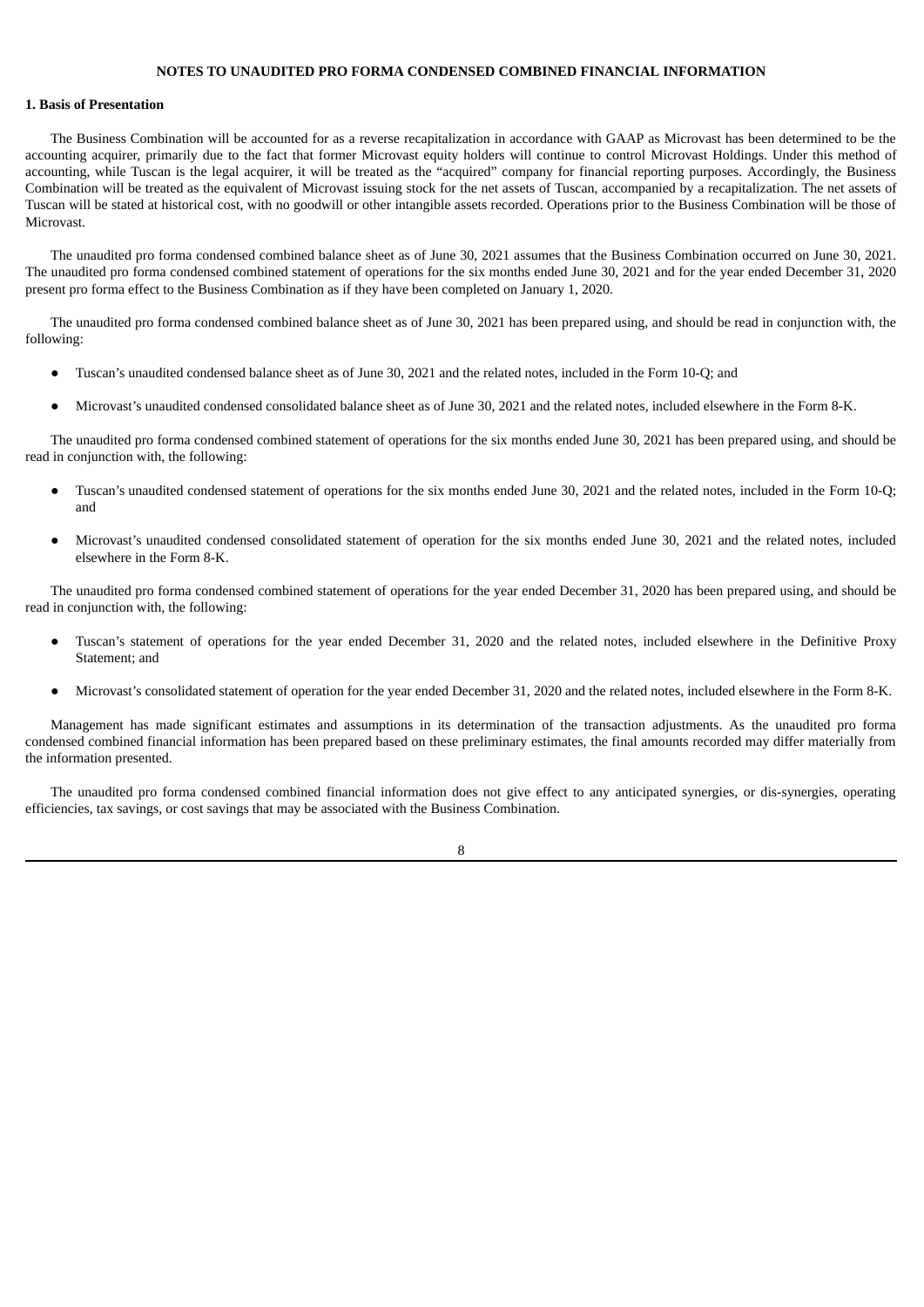The transaction adjustments reflecting the consummation of the Business Combination is based on certain currently available information and certain assumptions and methodologies that we believe are reasonable under the circumstances. The unaudited condensed transaction adjustments, which are described in the accompanying notes, may be revised as additional information becomes available and is evaluated. Therefore, it is likely that the actual adjustments will differ from the transaction adjustments and it is possible the difference may be material. The Company believes that these assumptions and methodologies provide a reasonable basis for presenting all of the significant effects of the Business Combination based on information available to management at the time and that the transaction adjustments give appropriate effect to those assumptions and are properly applied in the unaudited pro forma condensed combined financial information.

The unaudited pro forma condensed combined financial information is not necessarily indicative of what the actual results of operations and financial position would have been had the Business Combination taken place on the dates indicated, nor are they indicative of the future consolidated results of operations or financial position of Microvast Holdings. They should be read in conjunction with the historical financial statements and notes thereto of Tuscan and Microvast.

#### **2. Accounting Policies**

Upon consummation of the Business Combination, Microvast Holdings' management will perform a comprehensive review of the two entities' accounting policies. As a result of the review, management may identify differences between the accounting policies of the two entities which, when conformed, could have a material impact on the financial statements of Microvast Holdings. Based on its initial analysis, management did not identify any differences that would have a material impact on the unaudited pro forma condensed combined financial information. As a result, the unaudited pro forma condensed combined financial information does not assume any differences in accounting policies.

#### **3. Adjustments to Unaudited Pro Forma Condensed Combined Financial Information**

The unaudited pro forma condensed combined financial information has been prepared to illustrate the effect of the Business Combination and has been prepared for informational purposes only. The historical financial statements have been adjusted in the unaudited pro forma condensed combined financial information to give pro forma effect to the Business Combination by using transaction accounting adjustments, autonomous entity adjustments and optional disclosure of management's adjustments related to synergies and dis-synergies. Tuscan and Microvast have not had any historical relationship prior to the Business Combination. Accordingly, no transaction adjustments were required to eliminate activities between the companies.

The unaudited pro forma combined provision for income taxes does not necessarily reflect the amounts that would have resulted had Microvast Holdings filed consolidated income tax returns during the periods presented.

The unaudited pro forma basic and diluted earnings per share amounts presented in the unaudited pro forma condensed combined statements of operations are based upon the number of shares of Microvast Holdings' common stock outstanding, assuming the Business Combination occurred on January 1, 2020.

#### *Adjustments to Unaudited Pro Forma Condensed Combined Balance Sheet*

The adjustments included in the unaudited pro forma condensed combined balance sheet as of June 30, 2021 are as follows:

- A. Reflects the reclassification of cash held in the trust account that becomes available following the Business Combination.
- B. Reflects the settlement of accrued expenses pursuant to the Administrative Support Agreement which will be terminated upon the consummation of the Merger.
- C. Reflects the conversion of an unsecured promissory note to the Sponsor into 150,000 units on the same terms as the private units.

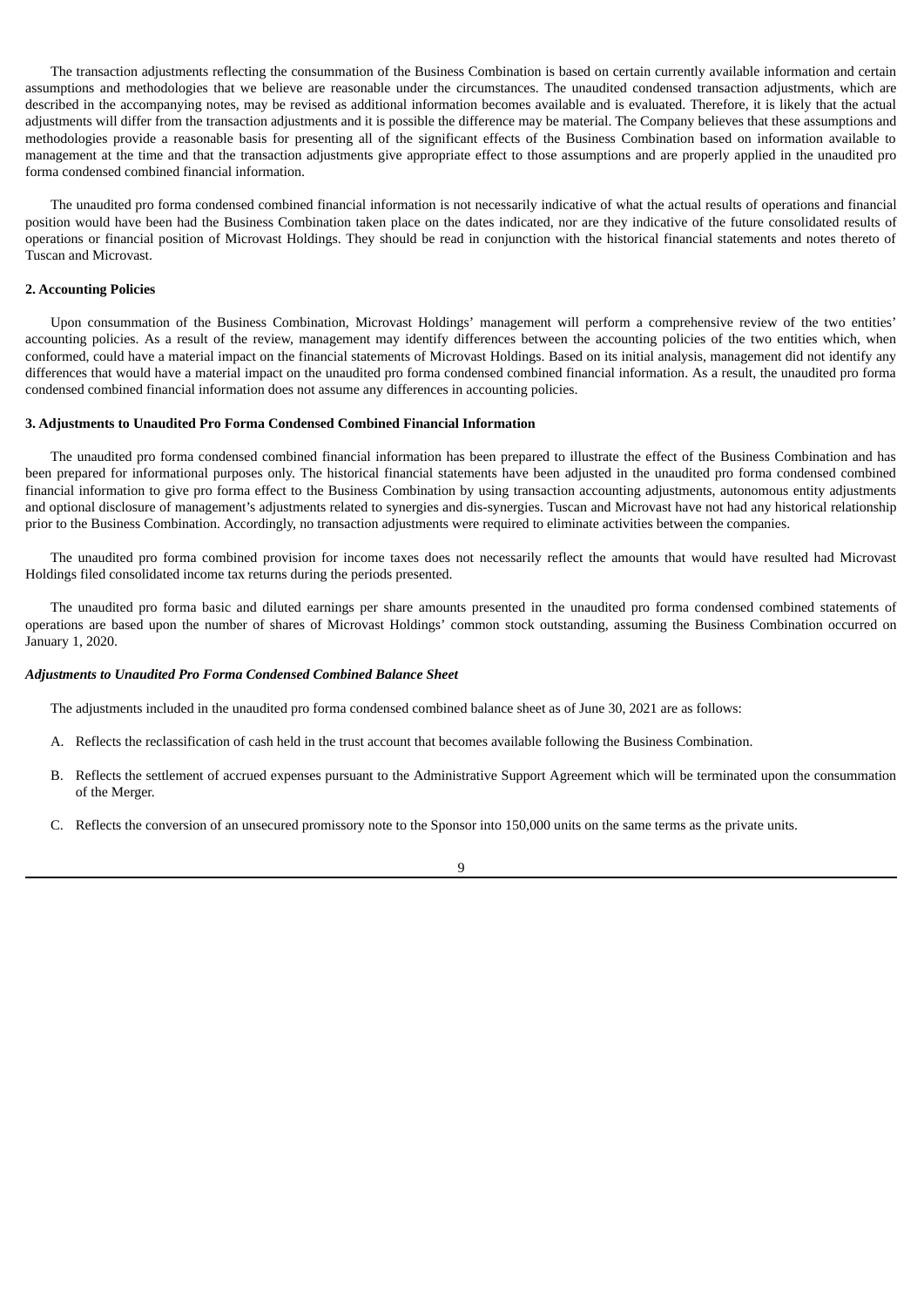- D. Reflects the conversion of \$281.8 million conversion value of common stock subject to conversion to permanent equity after Tuscan stockholders holding 90,372 shares exercised their Conversion rights.
- E. Reflects the conversion of the Microvast Convertible Loans, Preferred Stock and noncontrolling interests into common stock in accordance with the Merger Agreement and the Framework Agreement.
- F. Reflects the elimination of Tuscan's historical accumulated retained earnings.
- G. Represents preliminary estimated transaction costs incurred as part of the Business Combination totalling \$58.0 million, consisting of (i) approximately \$21.1 million of placement agent fees and related expenses payable to the placement agents upon the closing of the PIPE transaction, (ii) financial and transaction advisory fees of approximately \$14.8 million payable upon consummation of the Business Combination, (iii) a fee of approximately \$9.7 million payable to EarlyBirdCapital under the agreement that Tuscan entered into with EarlyBirdCapital in connection with the IPO, and (iv) printing, legal, accounting and other fees of \$12.4 million. \$42.5 million offering costs related to capital raise for Microvast has been recorded as a reduction to additional paid-in capital and the remainder as an increase to accumulated deficit.
- H. Reflects (i) proceeds of \$482.5 million from the issuance of 48,250,000 shares of common stock at a price of \$10.00 per share pursuant to the PIPE Subscription Agreements and (ii) automatic conversion of \$61.1 million bonds issued in January and February 2021 to 6,736,106 shares of common stock pursuant to the subscription agreements for the Bridge Note Conversion (the price for the shares converted from convertible notes is \$8 and \$9 for Tranche I and Tranche II, respectively).
- I. Reflects actual redemption of 90,372 shares into \$0.9 million in cash by Tuscan stockholders upon consummation of the Merger.

#### *Adjustments to Unaudited Pro Forma Condensed Combined Statements of Operations*

The transaction adjustments included in the unaudited pro forma condensed combined statements of operations for the year ended December 31, 2020 and for the six months ended June 30, 2021 are as follows:

- AA: Reflects the elimination of interest income generated from investment held in trust account.
- BB: Reflects the elimination of interest expense as a result of loan repayment at Closing.
- CC: Reflects the elimination of unrealized loss on investment held in trust account.
- DD: Reflects the elimination of income tax expense as a result of elimination of the trust account income.
- EE: Reflects the elimination of changes in fair value of convertible promissory notes related party.
- FF: Reflects the elimination of changes in fair value of convertible notes at fair value.
- GG: Reflects the transaction costs which are not offering costs related to capital raise for Microvast. Refer to note G above for details.

#### **4. Earnings per Share**

Represents net earnings per share calculated using the historical weighted average shares outstanding, and the issuance of additional shares in connection with the Business Combination, assuming the shares were outstanding since January 1, 2020. As the Business Combination is being reflected as if it had occurred at the beginning of the periods presented, the calculation of weighted average shares outstanding for basic and diluted net loss per share assumes that the shares issuable relating to the Business Combination have been outstanding for the entire periods presented. If the maximum number of shares are converted, this calculation is retroactively adjusted to eliminate such shares for the entire periods.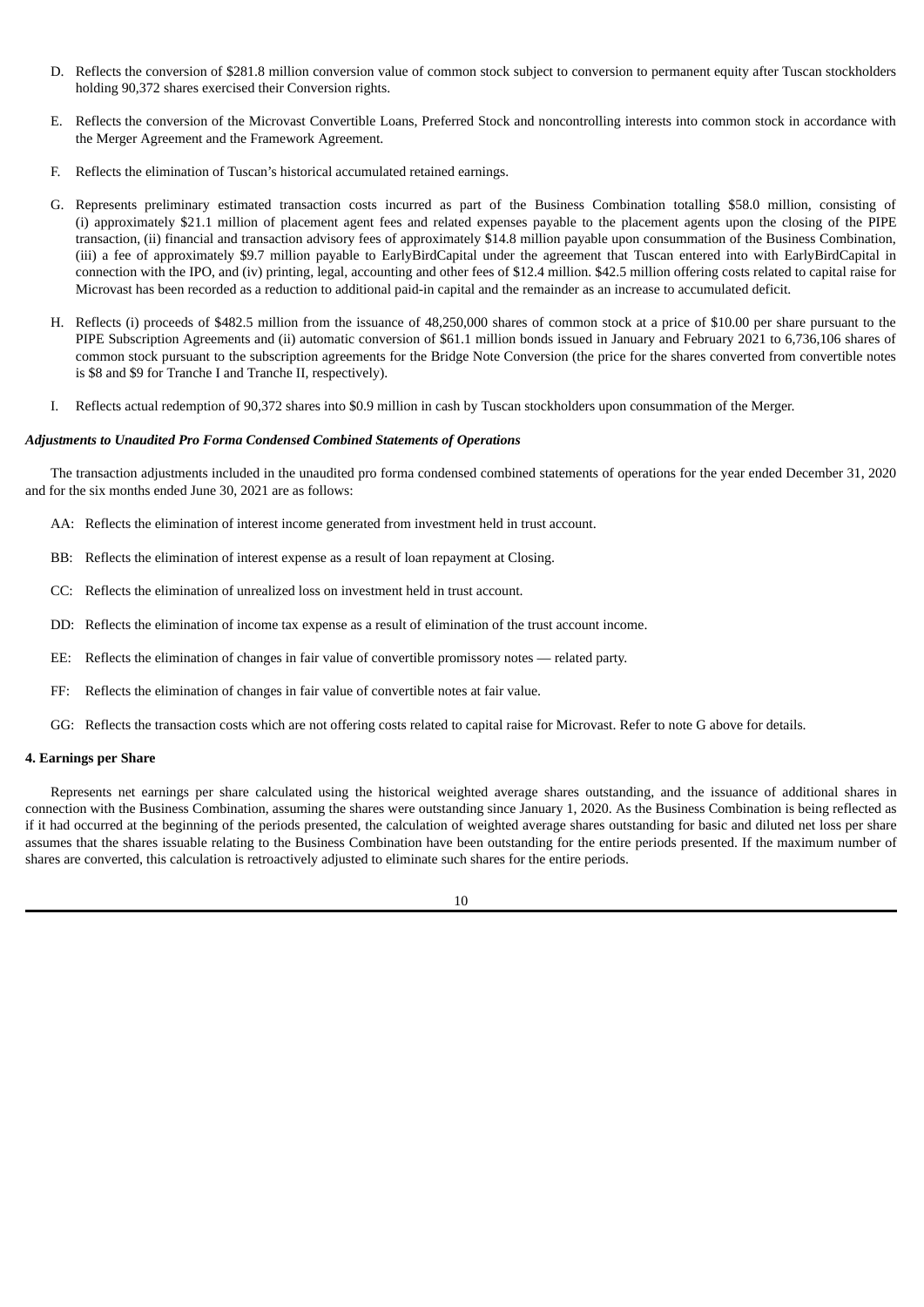|                                                                   | <b>Six Months</b> |  |
|-------------------------------------------------------------------|-------------------|--|
|                                                                   | Ended             |  |
|                                                                   | <b>June 30,</b>   |  |
| (in thousands, except share and per share data)                   | 2021              |  |
| Pro forma net loss                                                | (37, 639)         |  |
| Pro forma weighted average shares outstanding – basic and diluted | 298,828,746       |  |
| Pro forma net loss per share – basic and diluted                  | (0.13)            |  |

|                                                                   | <b>Year Ended</b> |
|-------------------------------------------------------------------|-------------------|
|                                                                   | December 31,      |
| (in thousands, except share and per share data)                   | <b>2020</b>       |
| Pro forma net loss                                                | (52, 659)         |
| Pro forma weighted average shares outstanding - basic and diluted | 298,828,746       |
| Pro forma net loss per share - basic and diluted                  | (0.18)            |
|                                                                   |                   |
| Pro forma weighted average shares outstanding - basic and diluted |                   |
| <b>Existing Microvast Equity Holders</b>                          | 210,000,000       |
| <b>Existing Microvast Convertible Noteholders</b>                 | 6,736,106         |
| <b>Total Microvast Business Combination shares</b>                | 216,736,106       |
| Tuscan public shares                                              | 33,842,640        |
| <b>PIPE Investors</b>                                             | 48,250,000        |
| <b>Pro Forma Common Stock</b>                                     | 298,828,746       |

For the purposes of applying the if converted method for calculating diluted earnings per share, we assumed that all 27,600,000 warrants sold in Tuscan's IPO, warrants sold in Tuscan's private placement, Microvast non-vested shares, and Microvast stock options are exchanged for common stock. However, since this results in anti-dilution, the effect of such exchange was not included in calculation of diluted loss per share. Shares underlying these instruments are as follows: (a) approximately 28.4 million shares of Tuscan common stock underlying the warrants sold in the Tuscan IPO and private placement, and (b) approximately 32.1 million Microvast shares for unvested, and/or unexercised non-vested shares and stock options.

Further, we also excluded 20,000,000 Earn-Out Shares issuable under the contingent consideration earnout section of the Merger Agreement and excluded 1,687,500 Sponsor shares that may be subject to cancellation under the section of the amended escrow agreement, as none of the contingencies have been resolved and/or achieved as of the filing date.

### **ANTICIPATED ACCOUNTING TREATMENT**

The Microvast equity holders will continue to control Microvast before and after the Business Combination. The Business Combination will be accounted for as a reverse recapitalization, with no goodwill or other intangible assets recorded in accordance with GAAP.

Microvast has been determined to be the accounting acquirer based on evaluation of the following facts and circumstances: (1) Microvast equity holders will have a majority of the voting power; (2) Microvast equity holders will have the ability to nominate and represent majority of the Board; and (3) Microvast's former management will comprise all of the management of Microvast Holdings. Under this method of accounting, Tuscan will be treated as the "acquired" company for financial reporting purposes. Accordingly, for accounting purposes, the Business Combination will be treated as the equivalent of Microvast issuing stock for the net assets of Tuscan, accompanied by a recapitalization. The net assets of Tuscan will be stated at historical cost, with no goodwill or other intangible assets recorded. Operations prior to the Business Combination will be those of Microvast.